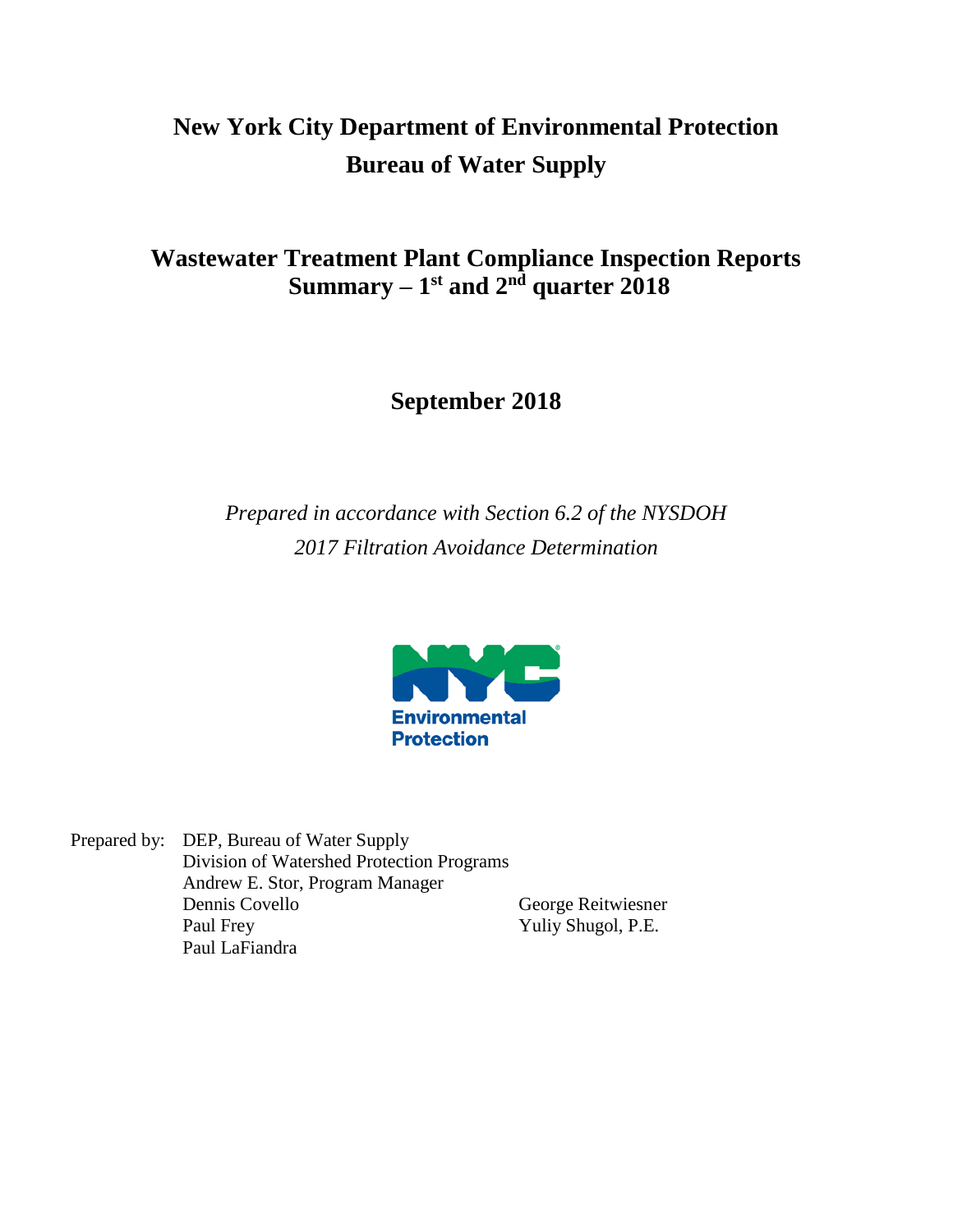This page intentionally left blank.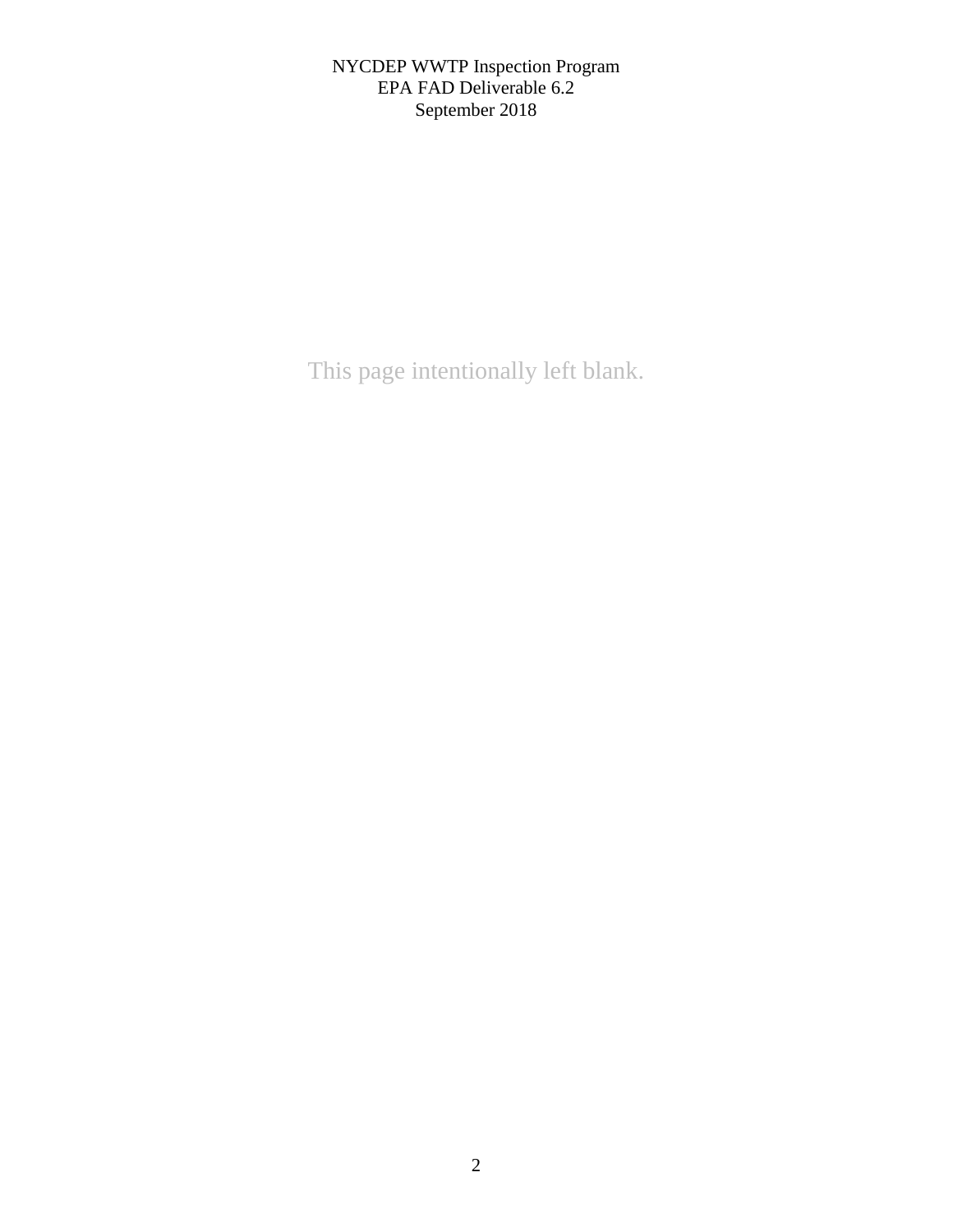## **TABLE OF CONTENTS**

#### **I. Introduction**

Inspection Program Goals Inspection Program Structure Compliance Inspection Report Content

#### **II. Wastewater Treatment Facility Compliance Inspection Reports**

#### **West-of-Hudson East-of-Hudson**

Ashland Clear Pool Camp Boiceville **Hill Sparrow** (The Fairways at Hill & Dale) Chichester (NYCDEP) Kent Manor Condominiums Delhi Lewisboro Elementary School Denver Sewer Corp. (Roxbury Run Village) Mahopac (NYCDEP) Elka Park Association **Meadows at Cross River Condominiums** Meadows at Cross River Condominiums Fleischmanns Michelle Estates Realty Subdivision Friesland Campina - DOMO (Cooling Water) North Castle and Harrison Pump Stations Grahamsville (NYCDEP) Waccabuc Country Club<br>Grand Gorge (NYCDEP) West Lake Sewer Extens Hanah Country Inn & Golf Resort Hobart Hunter Kraft Dairy (Cooling Water) L'man Achai (Camp) Machne Tashbar (Camp) Margaretville (NYCDEP) Mountain View Estates Mountainside Farms Inc. Oh-Neh-Tah (Camp) Olive Woods LLC. (Woodstock Percussion) Oorah Catskill Retreat Pine Hill (NYCDEP) Prattsville Richardson Hill Road Landfill Robert W. Harold Campus (BOCES) Roxbury Lift Station Saputo Foods USA LLC (Cooling Water) Stamford Tannersville (NYCDEP) Timberlake (Camp) Trailside at Hunter LLC (Hunter Highlands) Walton Windham

Andes Carmel Sewer District #2 West Lake Sewer Extension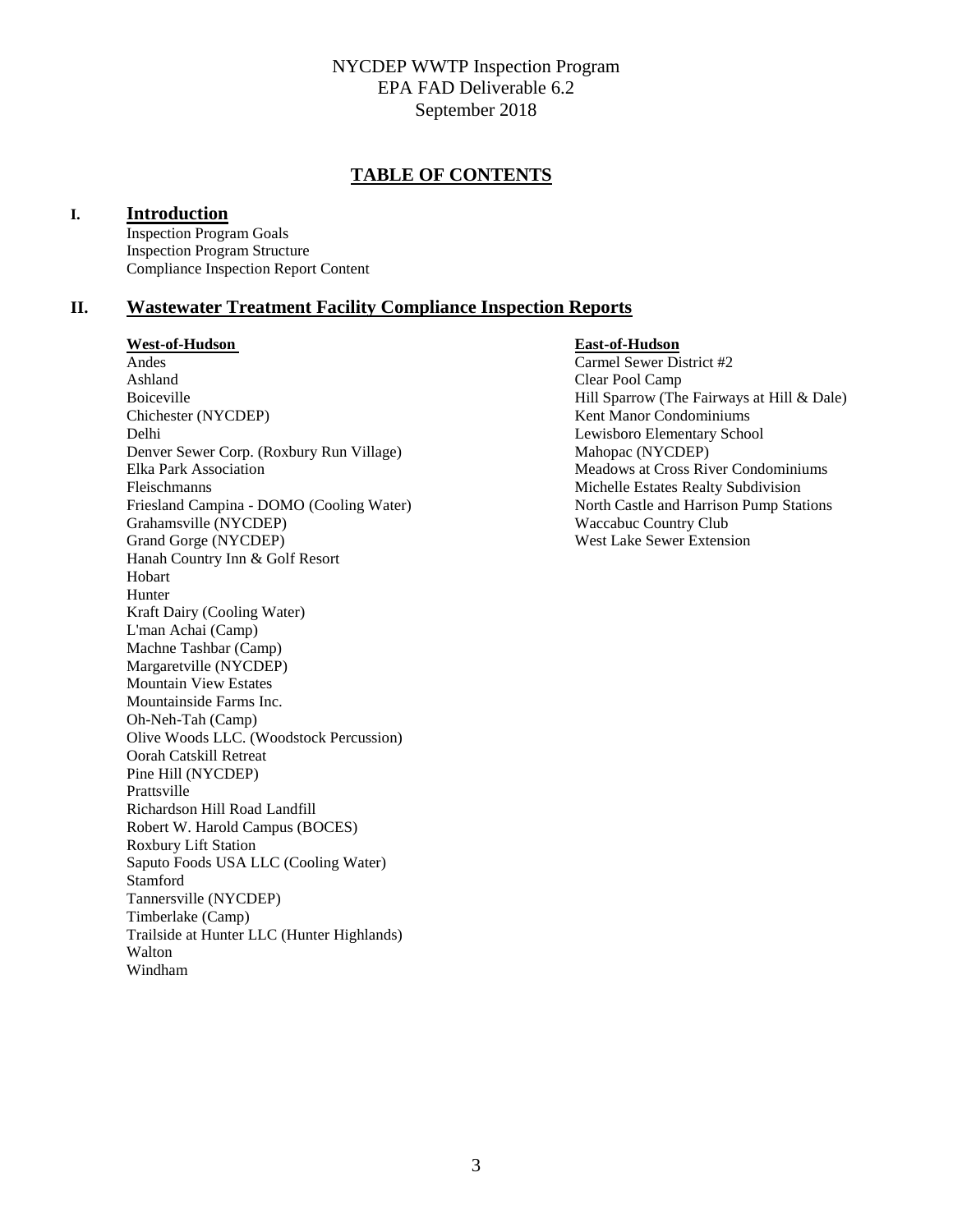## **Introduction**

The New York City (NYC) Watershed supplies drinking water to nearly 8,000,000 NYC residents and an additional 1,000,000 residents of upstate communities. The watershed area consists of approximately 2,000 square miles of lands in upstate New York and includes a system of natural and man-made tributaries, which directs the source waters, via subsurface aqueducts, to a series of reservoirs and controlled lakes. Drinking water quality is dependent on maintaining the quality of the source waters that supply the reservoirs within the watershed. Therefore, the source waters must be protected from wastewater treatment plants (WWTP) that are located and discharge within the watershed.

To maintain and provide a safe drinking water supply, the New York City Department of Environmental Protection (DEP) has taken a leadership role in improving and encouraging other communities within the watershed to improve their respective wastewater treatment facilities. Preventing the degradation and contamination of the source waters and reservoirs must include continuous monitoring and a periodic comprehensive review of the WWTP's located within the watershed. The WWTP's vary greatly in size and treatment methods and provide service to municipalities, institutions, commercial businesses, seasonal camps, and private residences. To ensure that these plants are being operated and maintained in accordance with the limits and conditions established in their State Pollutant Discharge Elimination System (SPDES) permits, DEP has instituted a program of inspecting all wastewater facilities within the watershed on a quarterly basis. In addition, DEP incorporates a sampling program of regular monitoring of the effluent parameters of all treatment plants in the watershed. A comparative analysis of DEP monitoring data along with the facility selfmonitored effluent readings presented within the Discharge Monitoring Reports (DMR) establishes patterns of compliance. DEP uses these sampling results to assist plant operators or to initiate enforcement activities as necessary.

## **Inspection Program Goals**

A number of goals are targeted for the Wastewater Treatment Facility Inspection Program. A primary goal of the program is to identify operational and maintenance (O&M) improvements which will enhance the facility's ability to meet and/or exceed existing SPDES requirements. DEP personnel will share their technical expertise with plant management and operators to offer easy-to-implement operational changes, which may result in significant improvements to the plant's operation. Capital upgrades may also be recommended to ensure long-term compliance with SPDES permit requirements or greater ease and reduced cost of operations.

Following an inspection and review of DEP sampling and the facility's self-monitoring data, if the problems are not evident or easily resolved; the DEP may require that non-compliance be addressed by the permittee through an independent evaluation of the facility. If a facility is not willing to address non-compliance to the conditions of its SPDES permits or if an adequate response is not given, the case will be referred to DEP's legal counsel for follow-up enforcement action.

DEP has taken enforcement actions against a number of wastewater treatment facilities in the watershed for specific violations of their SPDES permits. Under Clean Water Actions filed by the City of New York, wastewater plant owners are often required by DEP legal counsel to enter into orders of consent by which they agree to remediate their facility and return to compliance with the SPDES permit. Regular inspections by DEP personnel ensure that the repairs and/or corrections are being completed in accordance with the consent order.

Regular inspections allow DEP to follow-up on instances of non-compliance, mistakes or problems with self-monitoring reporting or record keeping, or modifications or expansions to the facility. Inspections also allow DEP engineers to maintain a good working relationship with the treatment plant operators in the watershed.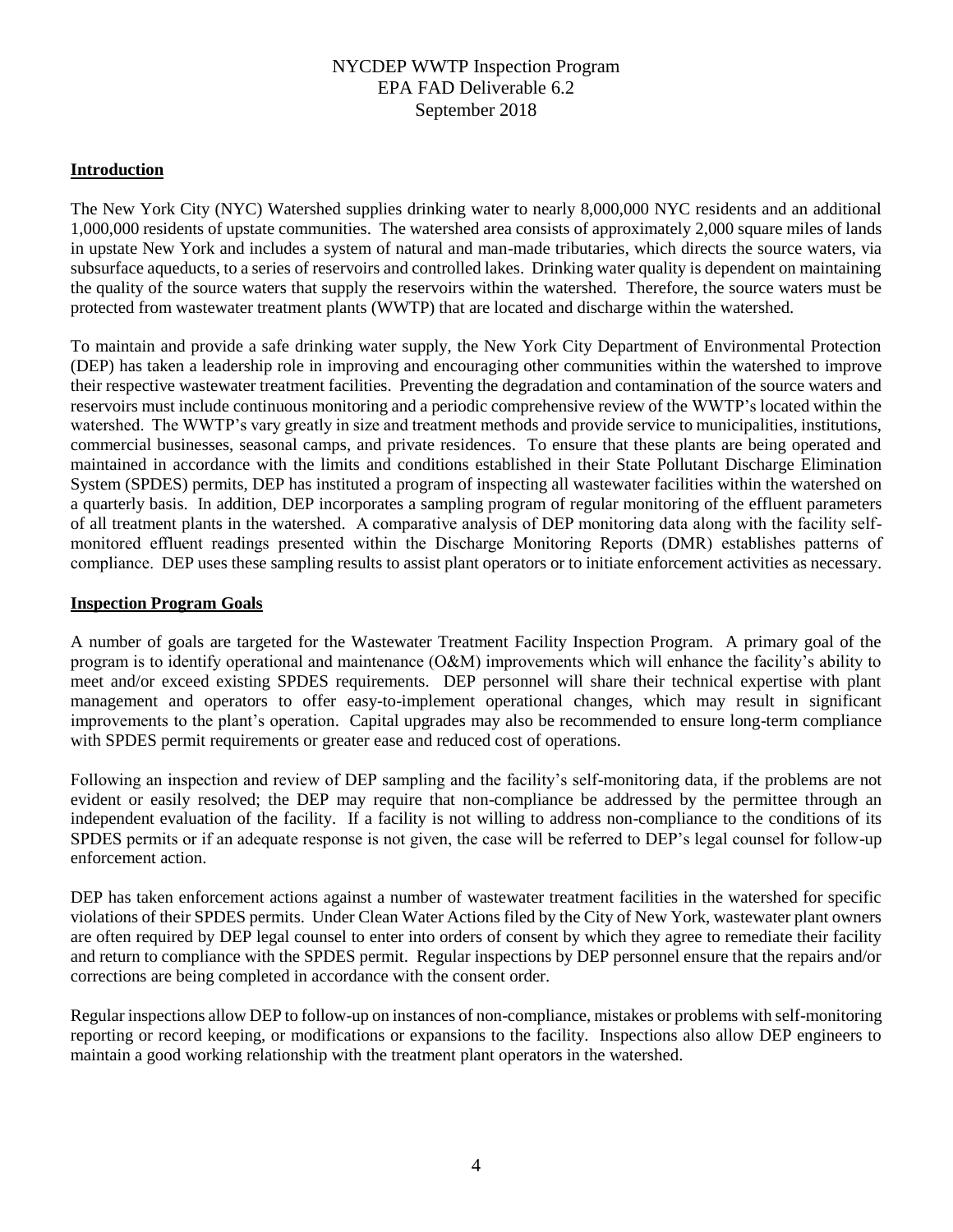#### **Inspection Program Structure**

DEP has a staff of professional engineers and technicians experienced in wastewater treatment facility design and operations. The staff conducts scheduled inspections for all year-round operating wastewater facilities every quarter (four times per year), and inspections in two out of four quarters for seasonal operating facilities, groundwater remediation sites, or industrial permits. To provide for continuity, each staff member is assigned specific facilities for their responsibility. Those staff members have familiarized themselves with their assigned facilities by developing process flow schematics and reviewing as-built drawings and operation and maintenance manuals, where possible. The DMR and DEP sampling data is updated and assessed regularly by the staff person. This data is evaluated to determine if the facility is in compliance with the permitted effluent limits.

Following the inspections, the reports are sent to the facility owner and operator, the New York State Department of Environmental Conservation (NYSDEC), and the New York State Department of Health (NYSDOH), or County/local Health Department, where appropriate. Copies are also provided to the U.S. Environmental Protection Agency (USEPA). The staff person will be available for follow-up discussions, as necessary. The report is intended to initiate a two-way discussion between the owner/operator and DEP.

Unless required in milestones for a consent order or under an enforcement action related to permit exceedances, the facility owner with the help of the plant operator is responsible for scheduling capital upgrades or O&M changes as needed to allow the plant to continue to operate efficiently. DEP may become involved in these discussions when necessary. Since most facilities are inspected four times per year, DEP staff has a greater opportunity to discuss compliance issues with the operator and owner. If necessary, DEP will take enforcement action to ensure timely compliance. For example, if DEP finds that a facility owner is not responsive to suggestions to correct a violation or is dissatisfied with the speed or effort of a remediation, a 60-Day Notice of Intent to Sue under the Federal Clean Water Act filed by the New York City Law Department is an option the DEP has gone to in order to legally force compliance.

## **Compliance Inspection Report Content**

This report meets the requirements of Filtration Avoidance Determination for the first and second quarter of 2018. Included in the Deliverable are the Compliance Inspection summaries for each facility in the Catskill/Delaware and Croton Watershed that was inspected. Each Compliance Inspection summary contains the following: 1) Facility name and SPDES Permit Number, 2) General Comments, 3) Inspection dates and findings, 4) SPDES permit exceedances/violations, 5) Enforcement actions by DEP, and 6) Miscellaneous items.

There are also industrial facilities or groundwater remediation systems that are either no longer discharging to surface waters, or are groundwater remediation sites, which are closed in accordance with the NYSDEC. These sites continue to be monitored via the national Permit Compliance System (PCS System). These facilities have surface water discharge permits; however they are not inspected routinely nor reported on because of the lack of activity. In the event that any discharge is reported, or observed during DEP informal site visits, regular inspections will be initiated at such facilities.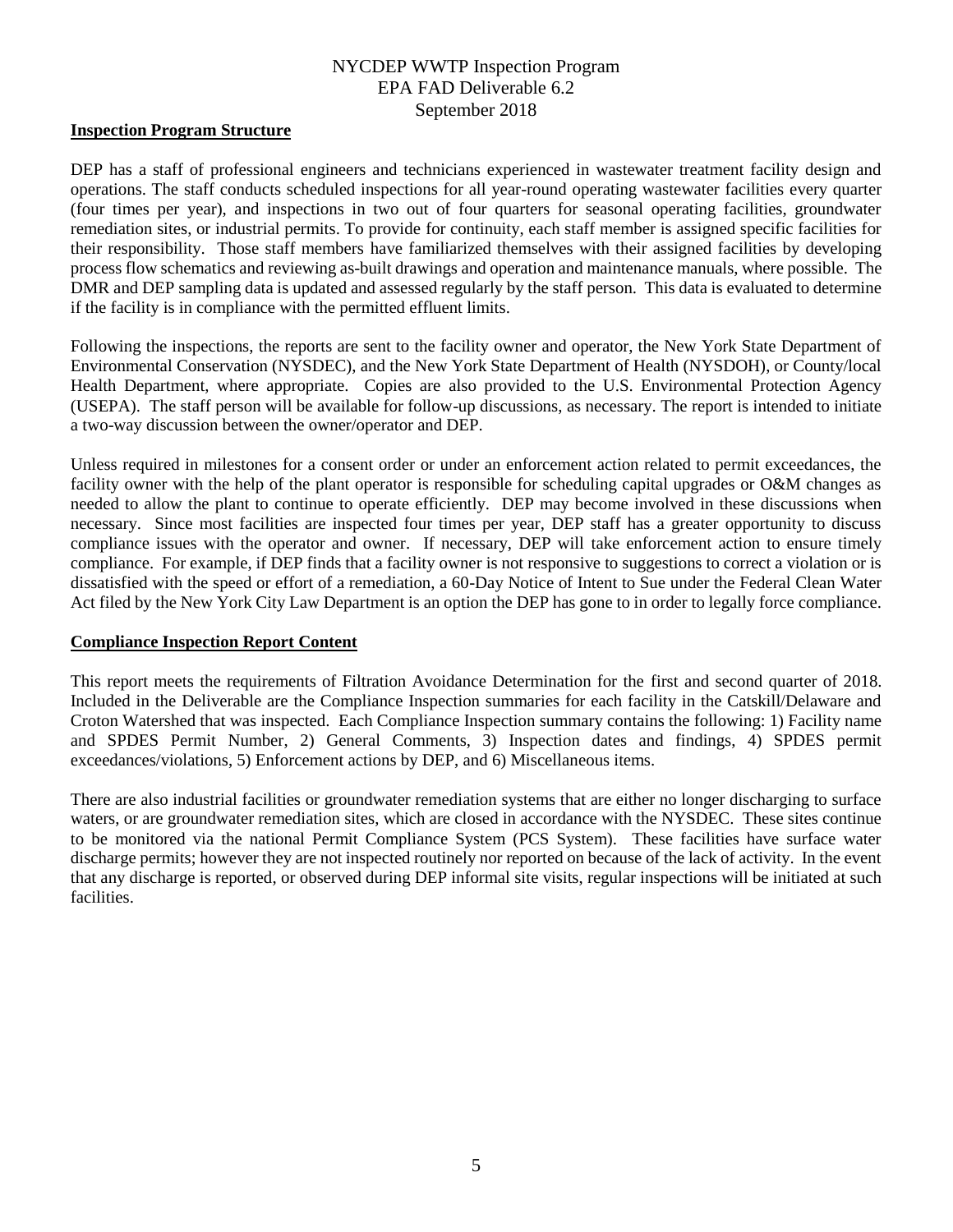## **Facility: Andes**

| <b>Basin</b> | <b>SPDES</b> | <b>Inspected</b> | <b>Seasonal WWTP</b> | <b>Report Sent to Owner</b> |
|--------------|--------------|------------------|----------------------|-----------------------------|
| Pepacton     | NY0262854    | Yes              | No                   | Yes                         |

#### **Comments**

None.

## **Inspections**

On February 21, 2018, staff performed a Quarterly Inspection. Items rated less than (S) satisfactory are indicated below: Item: 'A7. Influent Impact on Operations' received a rating of Unsatisfactory with comments: 'The average flow for 2017 was 40,000 GPD which is up from 27,000 GPD in 2016. The flow for the month of February ranged between 55,000 and 65,000 GPD with a maximum day of 69,000 gals. The facility will meet with the Town to discuss options related to I&I. They are going to camera the collection system. At the time of the inspection they were running all of the systems at a high rate to keep up with the influent flow.'

On May 30, 2018, staff performed a Quarterly Inspection. Items rated less than (S) satisfactory are indicated below: Item: 'A7. Influent Impact on Operations' received a rating of Unsatisfactory with comments: 'They are working on I&I issues. The flow for yesterday was 33,800 gallons. The average flow for 2017 was 40,000 GPD which is up from 27,000 GPD in 2016.'

#### **SPDES Permit Exceedance(s)**

On January 1, 2018, a DMR monitoring result indicated a violation of FLOW EFFLUENT 30 DAY AVG with a result of 0.064 MGD, exceeding the SPDES limit of 0.062 MGD.

#### **Enforcements**

None.

**Miscellaneous**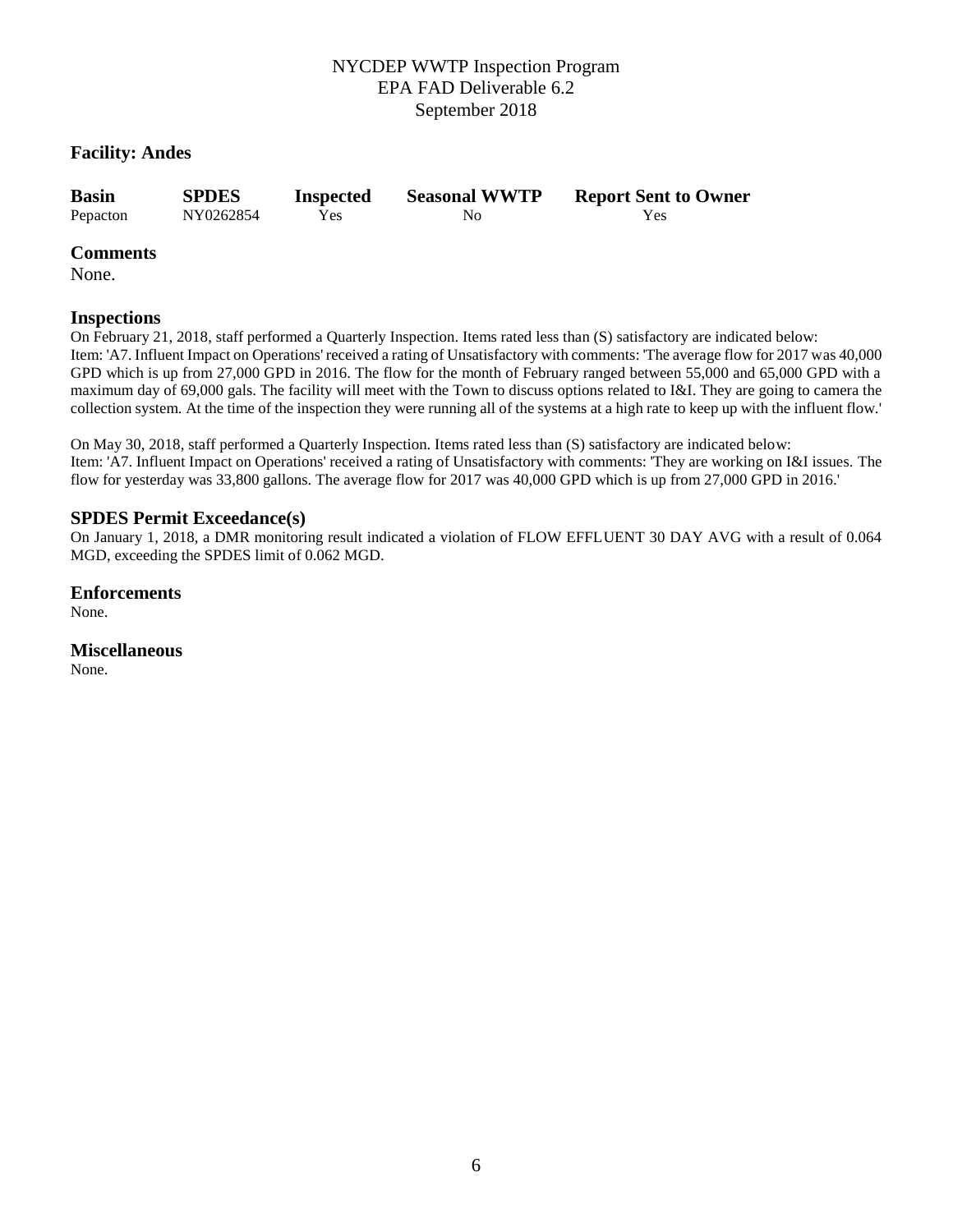## **Facility: Ashland**

| <b>Basin</b> | <b>SPDES</b> | <b>Inspected</b> | <b>Seasonal WWTP</b> | <b>Report Sent to Owner</b> |
|--------------|--------------|------------------|----------------------|-----------------------------|
| Schoharie    | NY0263214    | Yes              | No                   | Yes                         |

#### **Comments**

None.

#### **Inspections**

On January 29, 2018, staff performed a Quarterly Inspection. All items inspected were found to be satisfactory.

On May 1, 2018, staff performed a Quarterly Inspection. All items inspected were found to be satisfactory.

#### **SPDES Permit Exceedance(s)** None.

**Enforcements** None.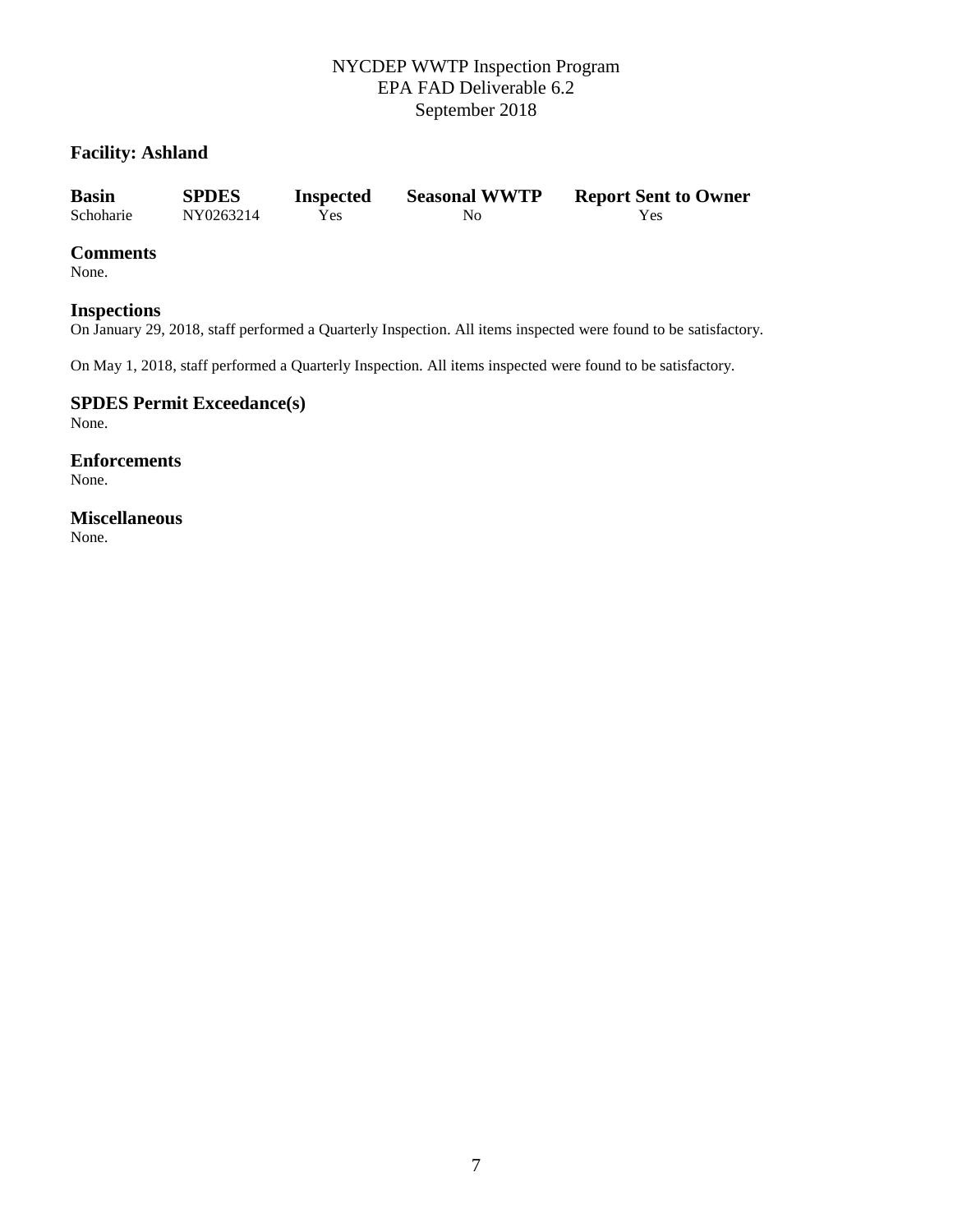## **Facility: Boiceville**

| <b>Basin</b> | <b>SPDES</b> | <b>Inspected</b> | <b>Seasonal WWTP</b> | <b>Report Sent to Owner</b> |
|--------------|--------------|------------------|----------------------|-----------------------------|
| Ashokan      | NY0274038    | Yes              | No                   | Yes                         |

#### **Comments**

None.

#### **Inspections**

On January 16, 2018, staff performed a Reconnaissance Inspection of the facility. They were scheduled to conduct clean-in-place (CIP) on the microfiltration (MF) units as well as the annual visual inspection of the membranes by opening the side of the tanks. The inside of the tanks are clean.

On January 23, 2018, staff performed a Reconnaissance Inspection of the facility. There was 2 to 3 inches of rain today in a short period of time. The rain, along with high temperatures and snow melt, raised flow to the plant via I&I. The main source of I&I was previously determined to be on Deerfield Lane, however, excavation work is needed to correct the problem. Other sources of I&I were found and corrected last year, greatly reducing the hydraulic load to the plant.

The chief operator shut the aeration in the Sequential Batch Reactor (SBR) tanks to let solids settle, then manually decanted the tanks. This process reduces the risk of losing the blanket and carrying over solids to the sand filters. There was no incident, spill or violation and the rain stopped and influent flow had reduced. The SBR was put back in normal run mode.

On February 7, 2018, staff performed a Reconnaissance Inspection of the facility. They were conducting a CIP on the #2 MF unit. They also opened up the side cover to manual check and clean any residual solids.

On March 1, 2018, staff performed a Quarterly Inspection. All items inspected were found to be satisfactory.

On May 1, 2018, staff performed a Reconnaissance Inspection of the facility. The operators recently found a large source of I&I on Deerfield Ave. They discovered a separated cleanout pipe; it has been repaired. They have installed a new dryer and filter on the MF unit compressors.

On June 12, 2018, staff performed a Quarterly Inspection. All items inspected were found to be satisfactory.

## **SPDES Permit Exceedance(s)**

On March 31, 2018, a DMR monitoring result indicated a violation of CBOD5 DAILY MAX with a sample result of 5.8 mg/l, exceeding the SPDES limit of 5.0 mg/l. A report of non-compliance event was submitted to DEC/DEP. The CBOD sample in the beginning of March was 5.8 mg/l. The operator suspected lab error and obtained another sample for CBOD, as well as NH3, on March 15, 2018. The second sample showed the BOD at <4.0 mg/l and the NH3 was 0.18 mg/l. There was no reason noted for the first exceedance. The DEP laboratory sample for the month was <3.0 mg/l.

#### **Enforcements**

None.

## **Miscellaneous**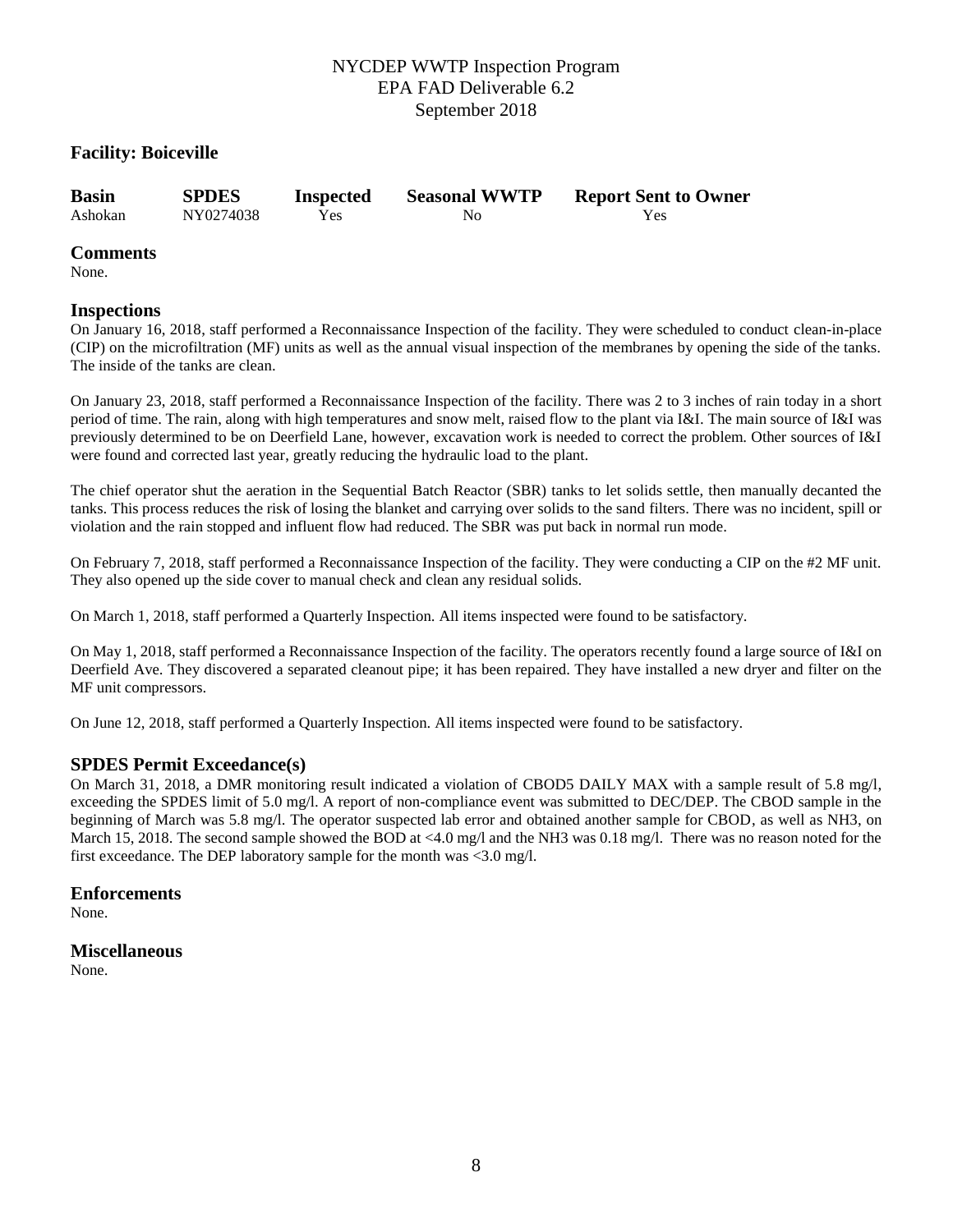## **Facility: Chichester (NYCDEP)**

| <b>Basin</b> | <b>SPDES</b> | <b>Inspected</b> | <b>Seasonal WWTP</b> | <b>Report Sent to Owner</b> |
|--------------|--------------|------------------|----------------------|-----------------------------|
| Ashokan      | NY0233943    | Yes              | No.                  | Yes                         |

#### **Comments**

None.

#### **Inspections**

On February 9, 2018, staff performed a Quarterly Inspection. All items inspected were found to be satisfactory.

On April 9, 2018, staff performed a Quarterly Inspection. All items inspected were found to be satisfactory.

## **SPDES Permit Exceedance(s)**

None.

#### **Enforcements**

This is a DEP owned facility. The WWTP Compliance and Inspection group does not have any regulatory authority over this facility.

## **Miscellaneous**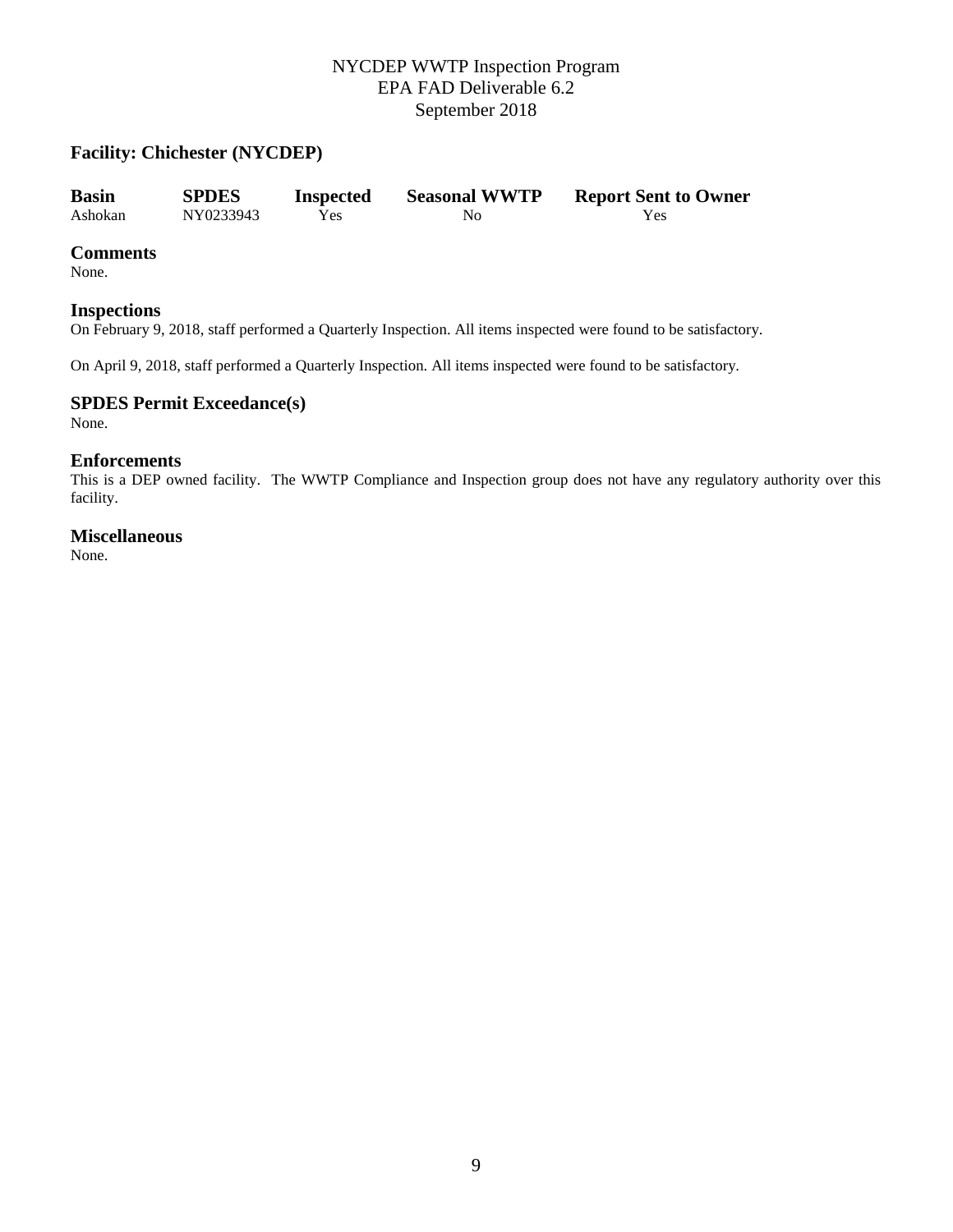## **Facility: Delhi**

| <b>Basin</b> | <b>SPDES</b> | <b>Inspected</b> | <b>Seasonal WWTP</b> | <b>Report Sent to Owner</b> |
|--------------|--------------|------------------|----------------------|-----------------------------|
| Cannonsville | NY0020265    | Yes              | No.                  | Yes                         |

## **Comments**

None.

## **Inspections**

On February 21, 2018, staff performed a Quarterly Inspection. All items inspected were found to be satisfactory.

On May 30, 2018, staff performed a Quarterly Inspection. All items inspected were found to be satisfactory.

## **SPDES Permit Exceedance(s)**

On April 30, 2018, a DMR monitoring result indicated a violation of TURBIDITY with a sample result of 5.39 NTU, exceeding the SPDES limit of 5 NTU. A Report of Noncompliance Event was filed with DEC/DEP. The violation was caused by a lack of flow to the turbidity meter. There did not appear to be any mechanical or process control abnormalities that could have led to this reading. All remaining wet chemistry and bacteriological values for the period demonstrate no upset within the treatment process. Given the isolated nature of this reading, no enforcement is necessary.

On May 31, 2018, a DMR monitoring result indicated a violation of TEMPERATURE with a sample result of 72 °F, exceeding the SPDES limit of 70 °F. A Report of Noncompliance Event was filed with DEC/DEP. The violation was caused by high influent temperature due to industrial activity. No long term corrective action is planned.

On June 30, 2018, a DMR monitoring result indicated a violation of TEMPERATURE with a sample result of 78 °F, exceeding the SPDES limit of 70 °F. A Report of Noncompliance Event was filed with DEC/DEP. The violation was caused by high influent temperature due to industrial activity. No long term corrective action is planned.

## **Enforcements**

None.

## **Miscellaneous**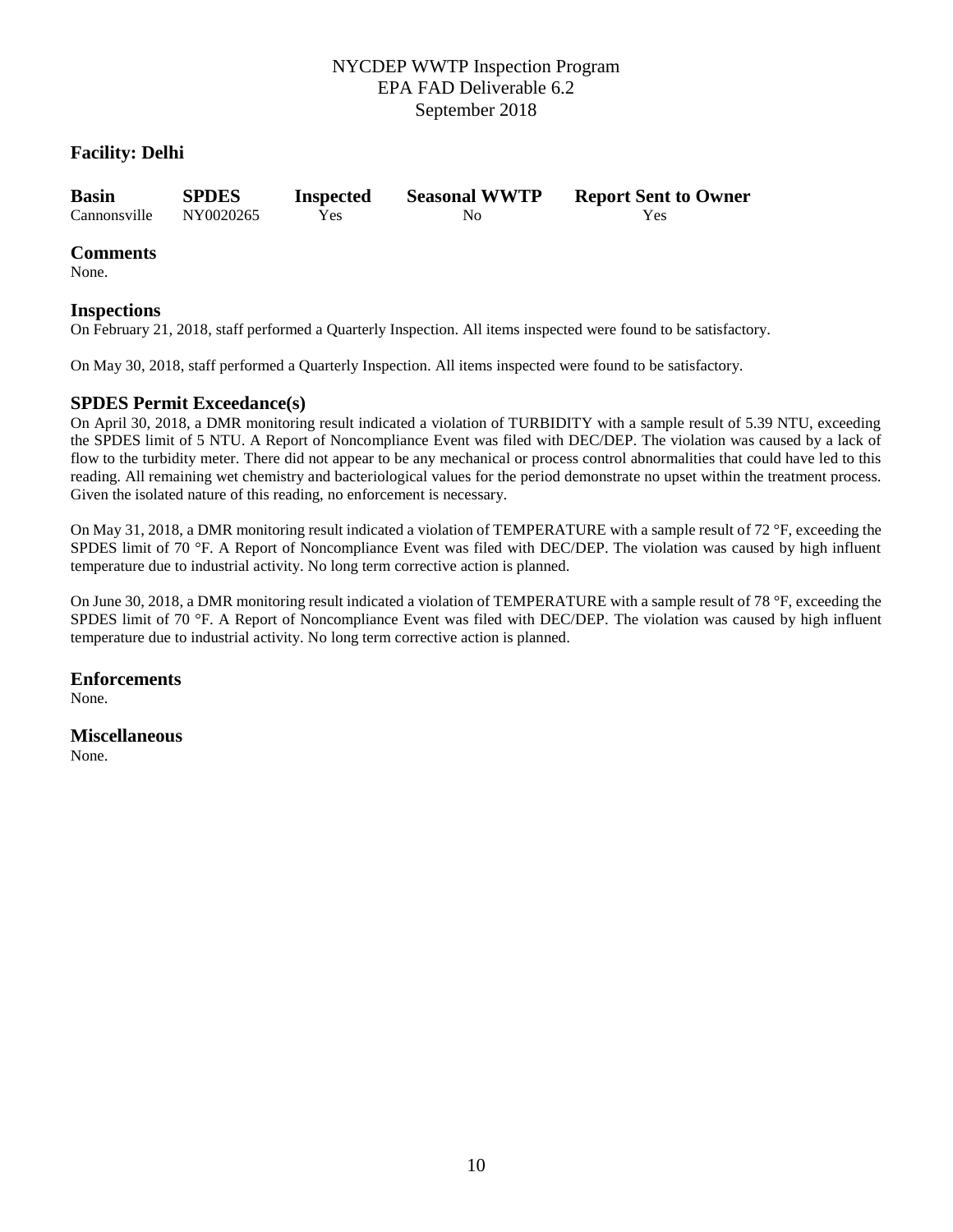## **Facility: Denver Sewer Corp. (Roxbury Run Village)**

| <b>Basin</b> | <b>SPDES</b> | <b>Inspected</b> | <b>Seasonal WWTP</b> | <b>Report Sent to Owner</b> |
|--------------|--------------|------------------|----------------------|-----------------------------|
| Pepacton     | NY0099562    | Yes              | No.                  | Yes                         |

#### **Comments**

None.

## **Inspections**

On February 16, 2018, staff performed a Quarterly Inspection. Items rated less than (S) satisfactory are indicated below: Item: 'A9. Flow Metering' received a rating of Marginal with comments: 'The operators have been entering the value for effluent flow on the DMR's which is listed as influent. The facility does not plan on replacing the influent flow meter. The NYSDEC has stated they can use the microfiltration effluent flow meters to report flow. The SPDES permit should be modified to record effluent flow. In lieu of installing an influent flow meter, a formal request can be made to the NYSDEC to possibly modify the SPDES permit to show effluent flow. There should be a chart recorder installed to receive a signal from the MF units to continuously record the flow which is also required by the SPDES Permit unless the NYSDEC considers that the computer tracking is equivalent.'

On June 21, 2018, staff performed a Quarterly Inspection. Items rated less than (S) satisfactory are indicated below:

Item: 'A9. Flow Metering' received a rating of Marginal with comments: 'The operators have been entering the value for effluent flow on the DMR's which is listed as influent. The facility does not plan on replacing the influent flow meter. The NYSDEC has stated they can use the microfiltration effluent flow meters to report flow. The SPDES permit should be modified to record effluent flow. In lieu of installing an influent flow meter, a formal request can be made to the NYSDEC to possibly modify the SPDES permit to show effluent flow. There should be a chart recorder installed to receive a signal from the MF units to continuously record the flow which is also required by the SPDES Permit unless the NYSDEC considers that the computer tracking is equivalent.'

## **SPDES Permit Exceedance(s)**

On January 1, 2018, a DMR monitoring result indicated a violation of CBOD5 DAILY MAX with a sample result of 5.7 mg/l, exceeding the SPDES limit of 5.0 mg/l. A Report of Noncompliance Event wasn't filed with DEC/DEP. There did not appear to be any mechanical or process control abnormalities that could have led to this reading. All remaining wet chemistry and bacteriological values for the period demonstrate no upset within the treatment process. Given the isolated nature of this reading, no enforcement is necessary.

On January 10, 2018, a DEP laboratory sample indicated an exceedance of Ammonia with a sample result of 1.37 mg/L, exceeding the SPDES parameter limit of 1.3 mg/L. There did not appear to be any mechanical or process control abnormalities that could have led to this reading. All remaining wet chemistry and bacteriological values for the period demonstrate no upset within the treatment process. Given the isolated nature of this reading, no enforcement is necessary.

**Enforcements**

None.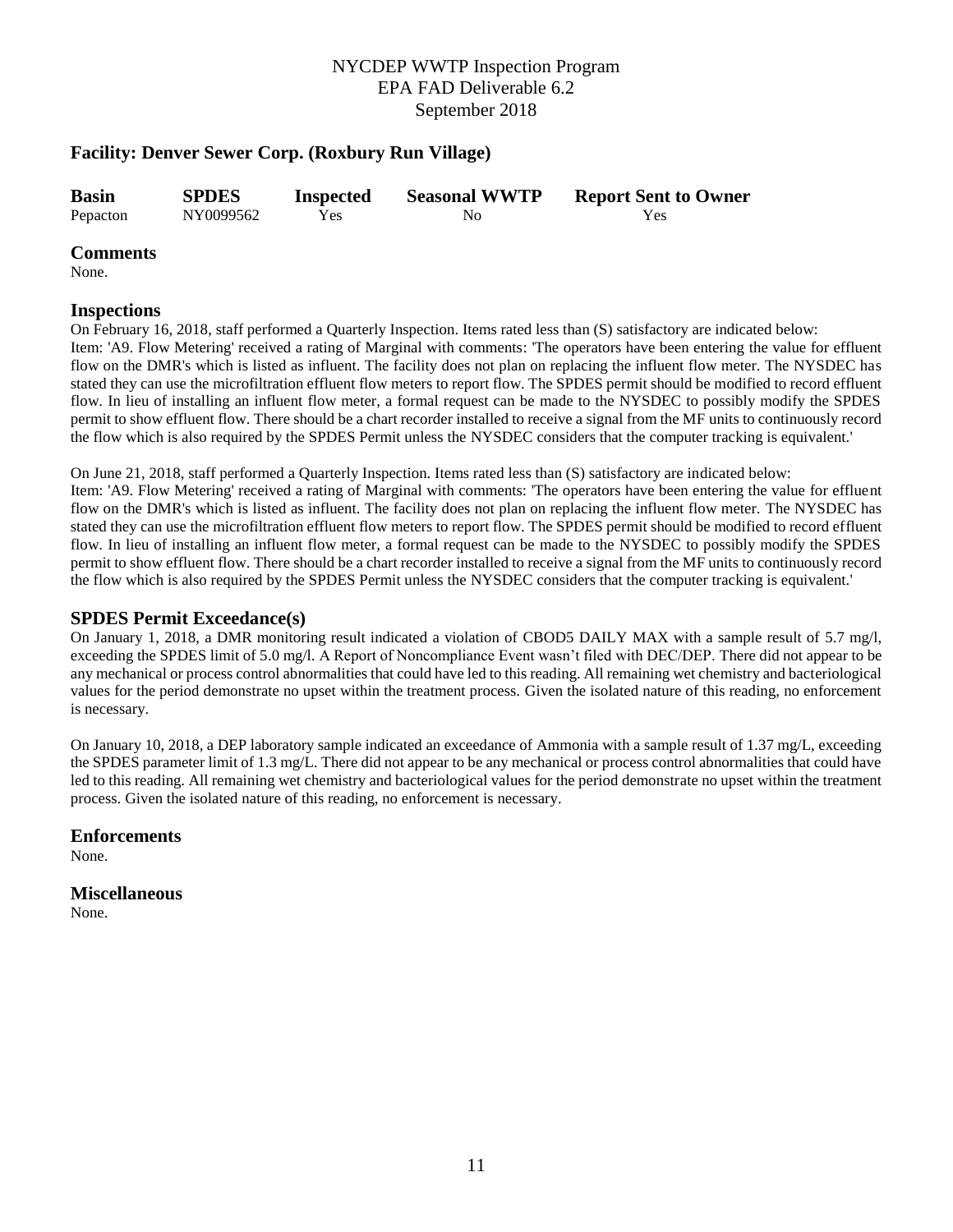## **Facility: Elka Park Association**

| <b>Basin</b> | <b>SPDES</b> | <b>Inspected</b> | <b>Seasonal WWTP</b> | <b>Report Sent to Owner</b> |
|--------------|--------------|------------------|----------------------|-----------------------------|
| Schoharie    | NY0092991    | Yes              | No                   | Yes                         |

#### **Comments**

None.

## **Inspections**

On January 25, 2018, staff performed a Quarterly Inspection. All items inspected were found to be satisfactory.

On April 16, 2018, staff performed a Quarterly Inspection. All items inspected were found to be satisfactory.

**SPDES Permit Exceedance(s)** None.

**Enforcements** None.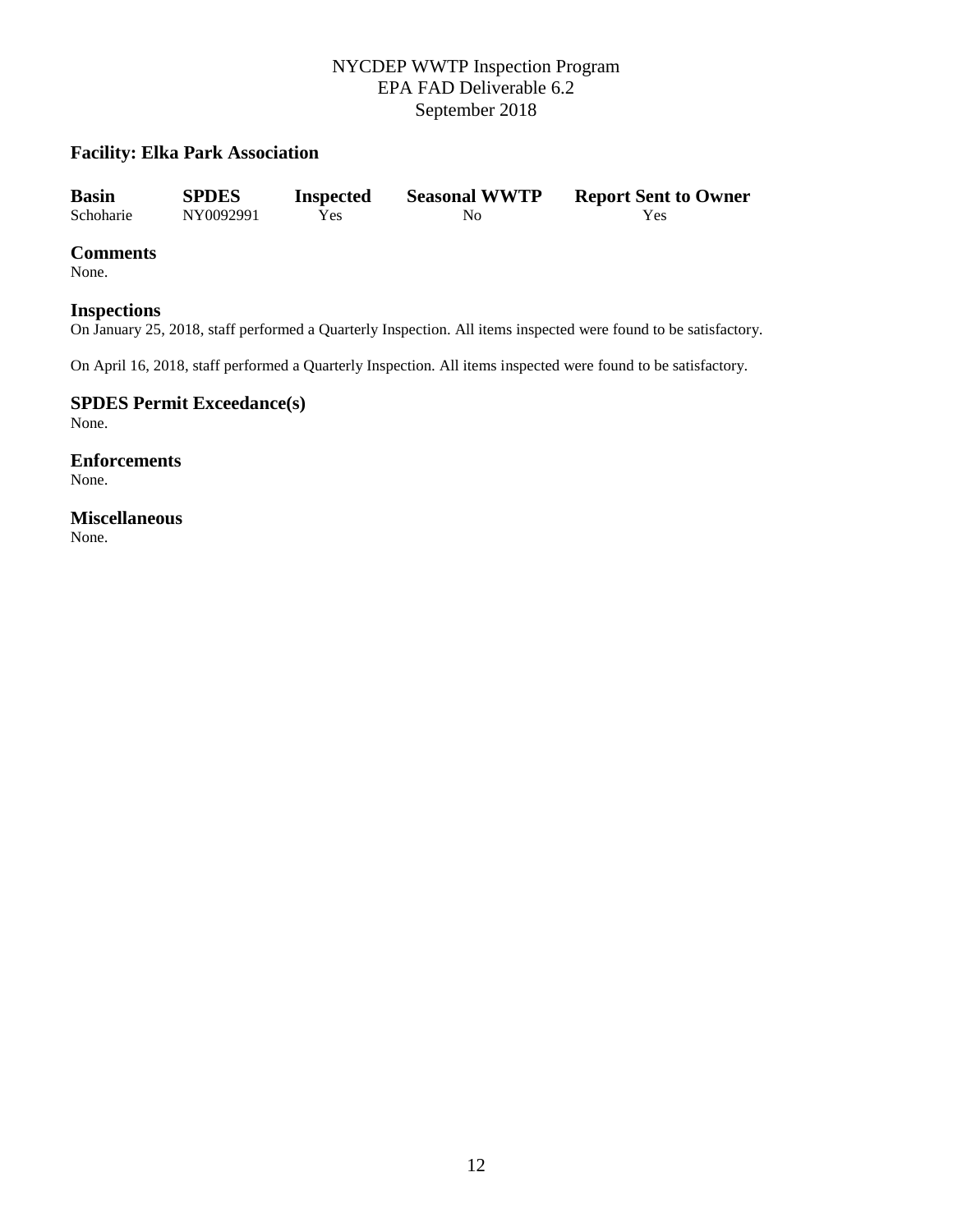## **Facility: Fleischmanns**

| <b>Basin</b> | <b>SPDES</b> | <b>Inspected</b> | <b>Seasonal WWTP</b> | <b>Report Sent to Owner</b> |
|--------------|--------------|------------------|----------------------|-----------------------------|
| Pepacton     | NY0261521    | <b>Yes</b>       | No                   | Yes                         |

## **Comments**

None.

#### **Inspections**

On January 22, 2018, staff performed a Quarterly Inspection. Items rated less than (S) satisfactory are indicated below: Item: 'B2. Influent channel' received a rating of Marginal with comments: 'OK, looks good. Increased rag loading now with new pumps passing solids to WWTP, should be dealt with. Auger overloaded. Engineer still working on solution. Has not impacted downstream components.'

On April 6, 2018, staff performed a Quarterly Inspection. Items rated less than (S) satisfactory are indicated below:

Item: 'A7. Collection system/Influent impact' received a rating of Marginal with comments: 'Flow into WWTP is decreased, summer residents no longer in town. Significantly reduced rag loading to pumps with summer residents gone, new pumps did a good job chopping up the rags and sending them down to the WWTP. Rags must now be dealt with at WWTP, which is preferable to lift station overflows. Engineer still working on plan with operator to deal with the rags. Normal flow and CBOD loading. New collection system hookups planned for 2018, may add to rag loading. Village leaders should consider public outreach to reduce the amount of debris/flushable wipes conveyed to WWTP.'

Item: 'B2. Influent channel' received a rating of Marginal with comments: 'OK, looks good. Increased rag loading now with new pumps passing solids to WWTP, should be dealt with. Auger overloaded. Engineer working on solution. Operator getting quotes for fine screen system. Has not impacted downstream components.'

## **SPDES Permit Exceedance(s)**

On February 28, 2018, a DMR monitoring result indicated a violation of CHLOR EFFL RESID DAILY MAX with a sample result of 0.12 mg/l, exceeding the SPDES limit of 0.1 mg/l. A Report of Noncompliance Event was filed with DEC/DEP. High chlorine reading due to bench test error. The operator was trained on proper collection and analysis. All remaining wet chemistry and bacteriological values for the period demonstrate no upset within the treatment process. Given the isolated nature of this reading, no enforcement is necessary.

On April 30, 2018, a DMR monitoring result indicated a violation of CHLOR EFFL RESID DAILY MAX with a sample result of 0.22 mg/l, exceeding the SPDES limit of 0.1 mg/l. A Report of Noncompliance Event was filed with DEC/DEP. This chlorine measurement was erroneous; it was taken prior to dechlorination and there was no discharge at the time. All remaining wet chemistry and bacteriological values for the period demonstrate no upset within the treatment process. Given the isolated nature of this reading, no enforcement is necessary.

**Enforcements** None.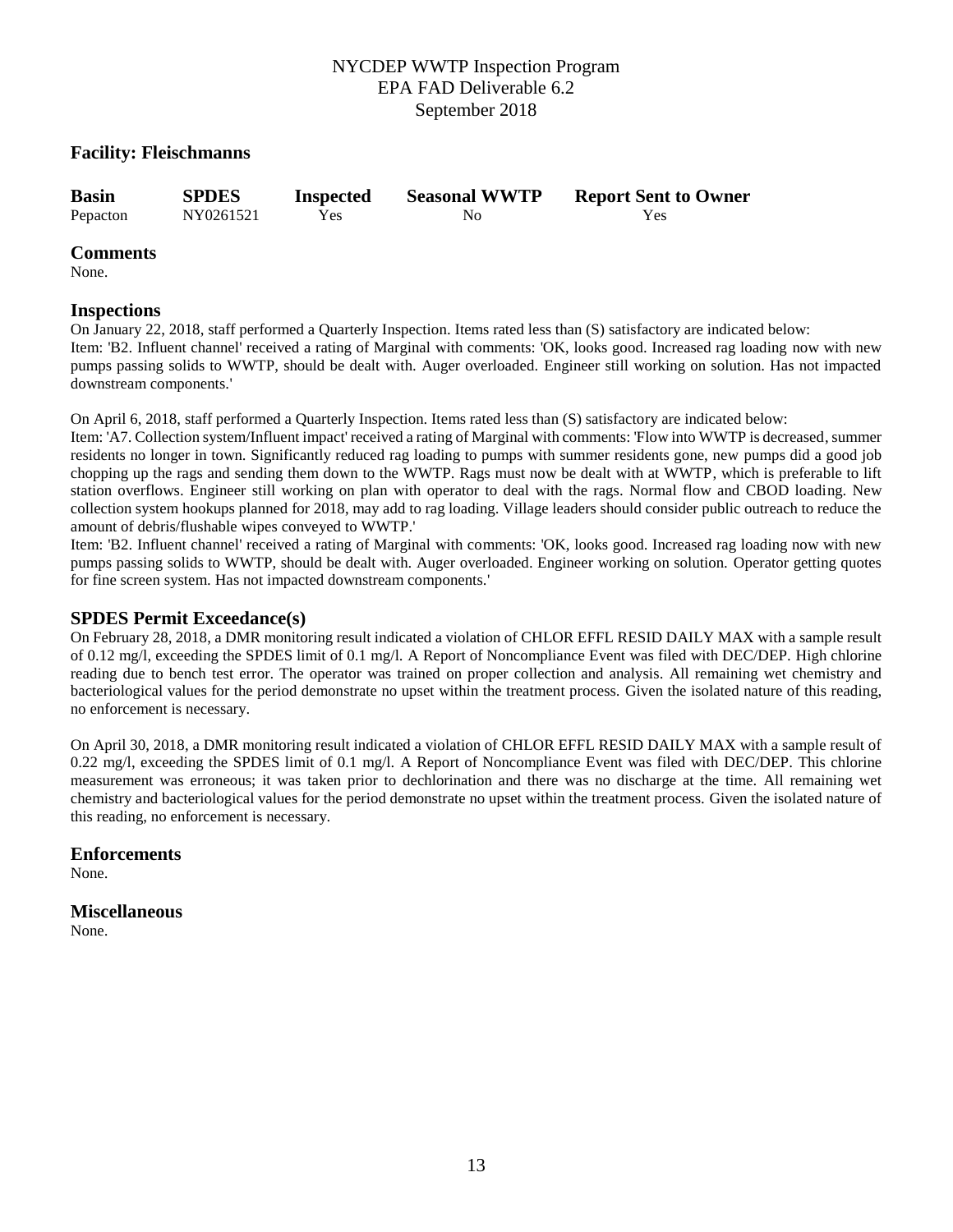## **Facility: Friesland Campina - DOMO (Cooling Water)**

| <b>Basin</b> | <b>SPDES</b> | <b>Inspected</b> | <b>Seasonal WWTP</b> | <b>Report Sent to Owner</b> |
|--------------|--------------|------------------|----------------------|-----------------------------|
| Cannonsville | NY0262838    | Yes              | No                   | Yes                         |

#### **Comments**

None.

## **Inspections**

On June 13, 2018, staff performed a Quarterly Inspection. All items inspected were found to be satisfactory.

## **SPDES Permit Exceedance(s)**

On January 31, 2018, a DMR monitoring result indicated a violation of TEMPERATURE with a sample result of 71 °F, exceeding the SPDES limit of 70 °F. A Report of Noncompliance Event was filed with DEC/DEP. The violation was caused by short term high cooling load led to minimal exceedance.

On June 30, 2018, a DMR monitoring result indicated a violation of TEMPERATURE with a sample result of 79 °F, exceeding the SPDES limit of 70 °F. A Report of Noncompliance Event was filed with DEC/DEP. The violation was caused by several shortterm temperature exceedances throughout the month, however, downstream monitoring showed no temperature increase. The plant is looking at adding additional cooling capacity.

#### **Enforcements**

None.

## **Miscellaneous**

This permitted discharge is for the cooling water only. It is not related to the industrial pre-treatment facility for their process water.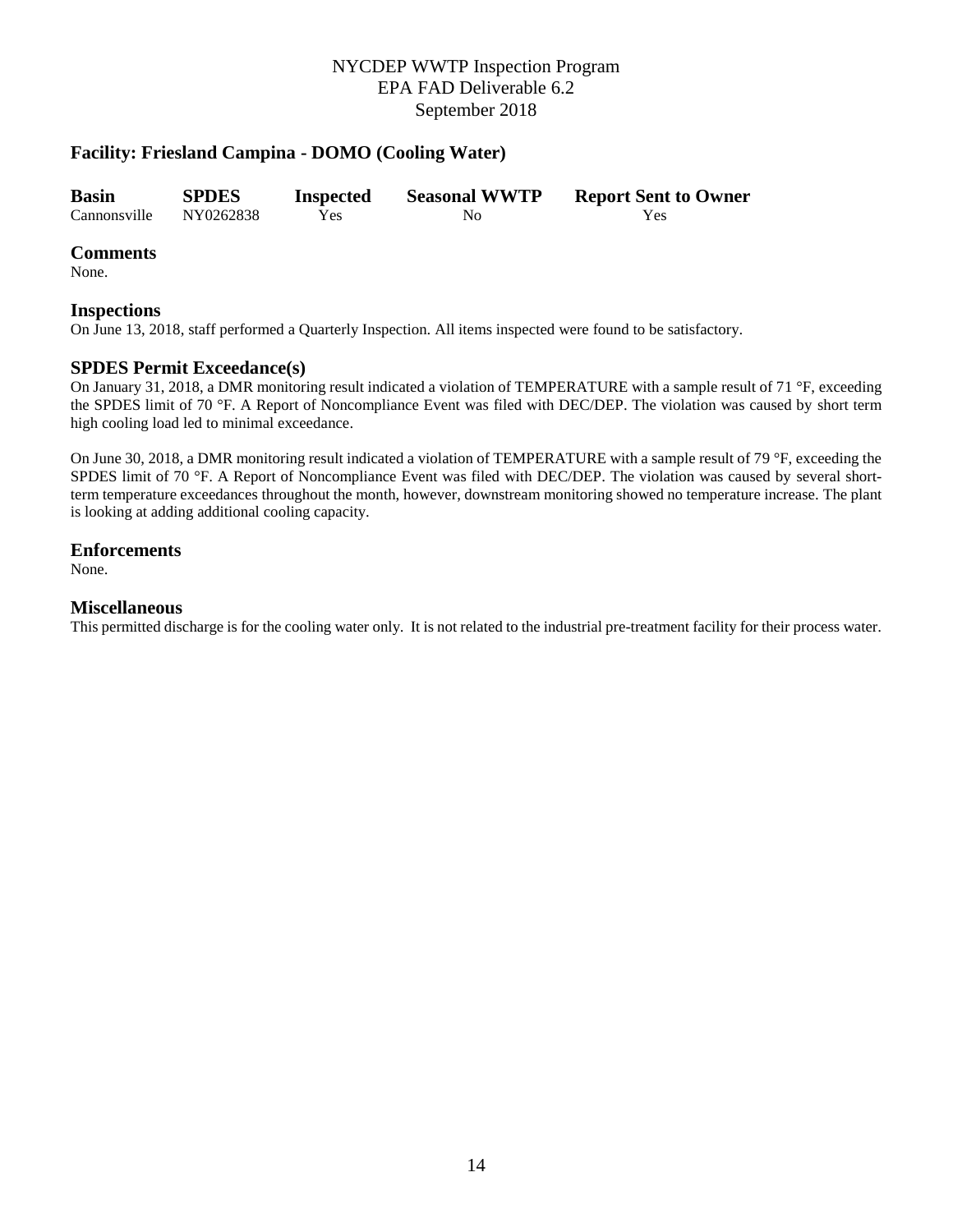## **Facility: Grahamsville (NYCDEP)**

| <b>Basin</b> | <b>SPDES</b> | <b>Inspected</b> | <b>Seasonal WWTP</b> | <b>Report Sent to Owner</b> |
|--------------|--------------|------------------|----------------------|-----------------------------|
| Rondout      | NY0026549    | Yes              | No                   | Yes                         |

#### **Comments**

None.

#### **Inspections**

On March 27, 2018, staff performed a Quarterly Inspection. All items inspected were found to be satisfactory.

On May 10, 2018, staff performed a Quarterly Inspection. All items inspected were found to be satisfactory.

## **SPDES Permit Exceedance(s)**

None.

#### **Enforcements**

This is a DEP owned facility. The WWTP Compliance and Inspection group does not have any regulatory authority over this facility.

## **Miscellaneous**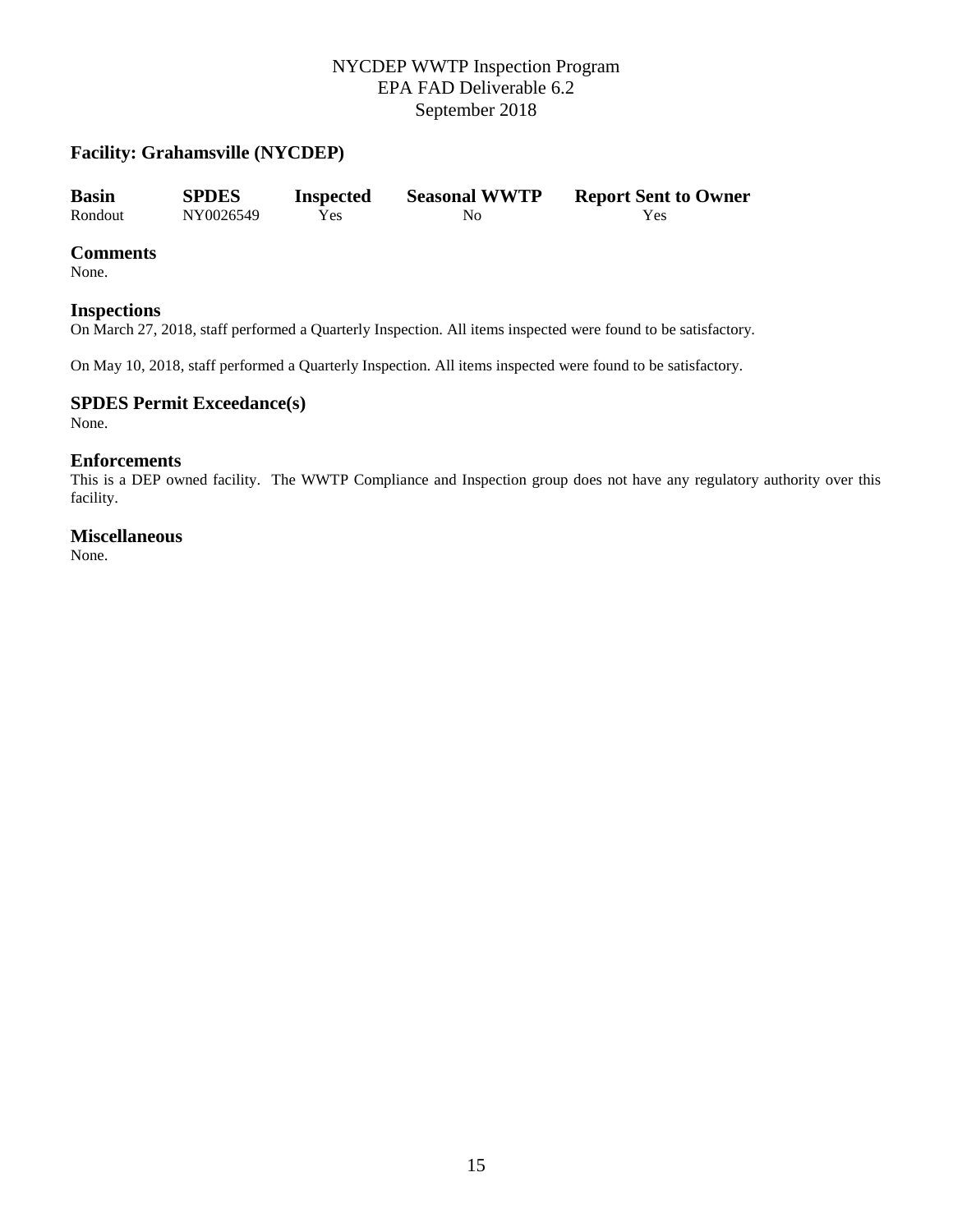## **Facility: Grand Gorge (NYCDEP)**

| <b>Basin</b> | <b>SPDES</b> | <b>Inspected</b> | <b>Seasonal WWTP</b> | <b>Report Sent to Owner</b> |
|--------------|--------------|------------------|----------------------|-----------------------------|
| Schoharie    | NY0026565    | Yes              | No                   | Yes                         |

## **Comments**

None.

#### **Inspections**

On February 23, 2018, staff performed a Quarterly Inspection. All items inspected were found to be satisfactory.

On April 25, 2018, staff performed a Quarterly Inspection. All items inspected were found to be satisfactory.

## **SPDES Permit Exceedance(s)**

None.

#### **Enforcements**

This is a DEP owned facility. The WWTP Compliance and Inspection group does not have any regulatory authority over this facility.

## **Miscellaneous**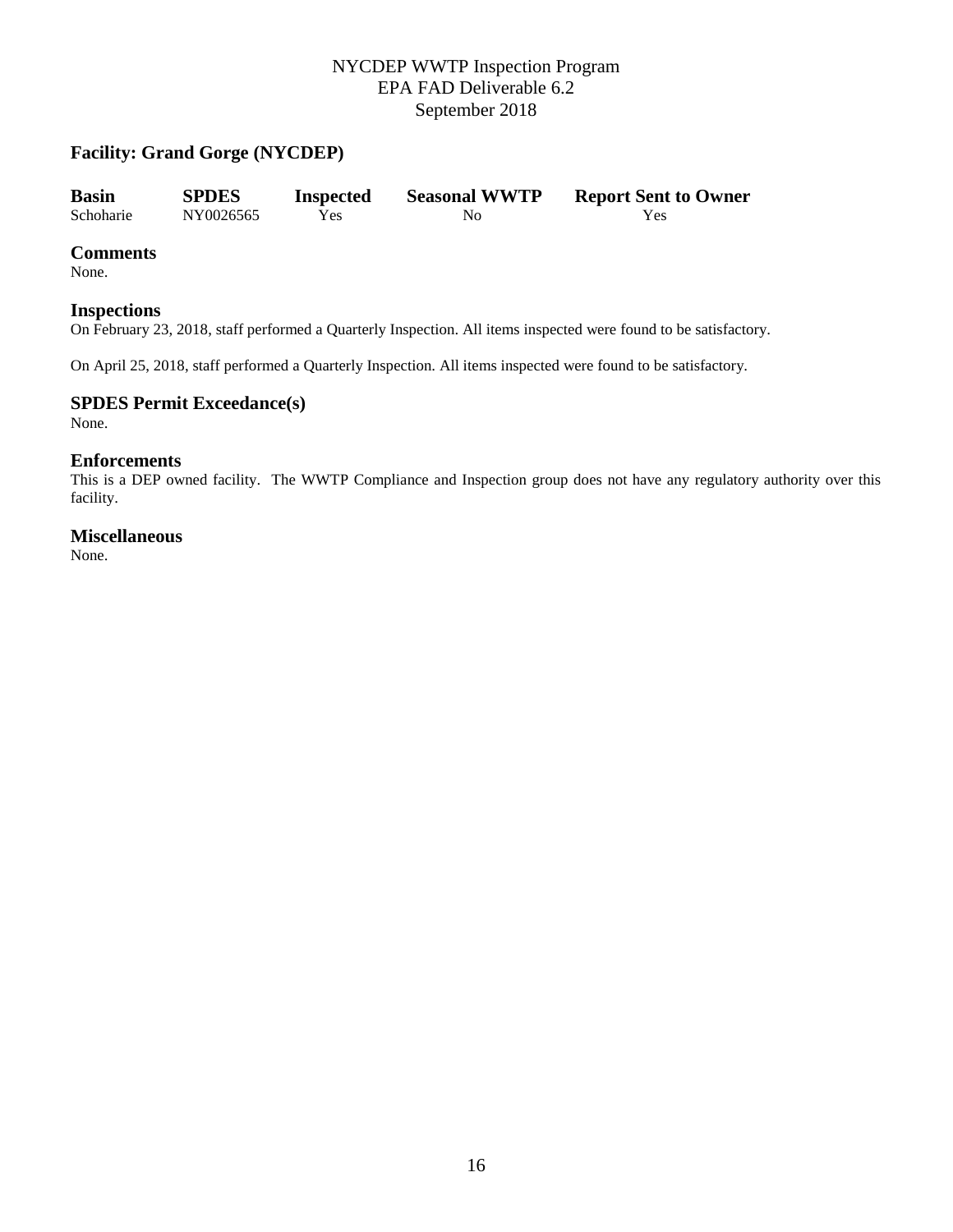## **Facility: Hanah Country Inn & Golf Resort**

| <b>Basin</b> | <b>SPDES</b> | <b>Inspected</b> | <b>Seasonal WWTP</b> | <b>Report Sent to Owner</b> |
|--------------|--------------|------------------|----------------------|-----------------------------|
| Pepacton     | NY0249777    | Yes              | No                   | Yes.                        |

#### **Comments**

None.

#### **Inspections**

On February 16, 2018, staff performed a Quarterly Inspection. All items inspected were found to be satisfactory.

On June 21, 2018, staff performed a Quarterly Inspection. All items inspected were found to be satisfactory.

#### **SPDES Permit Exceedance(s)** None.

**Enforcements**

None.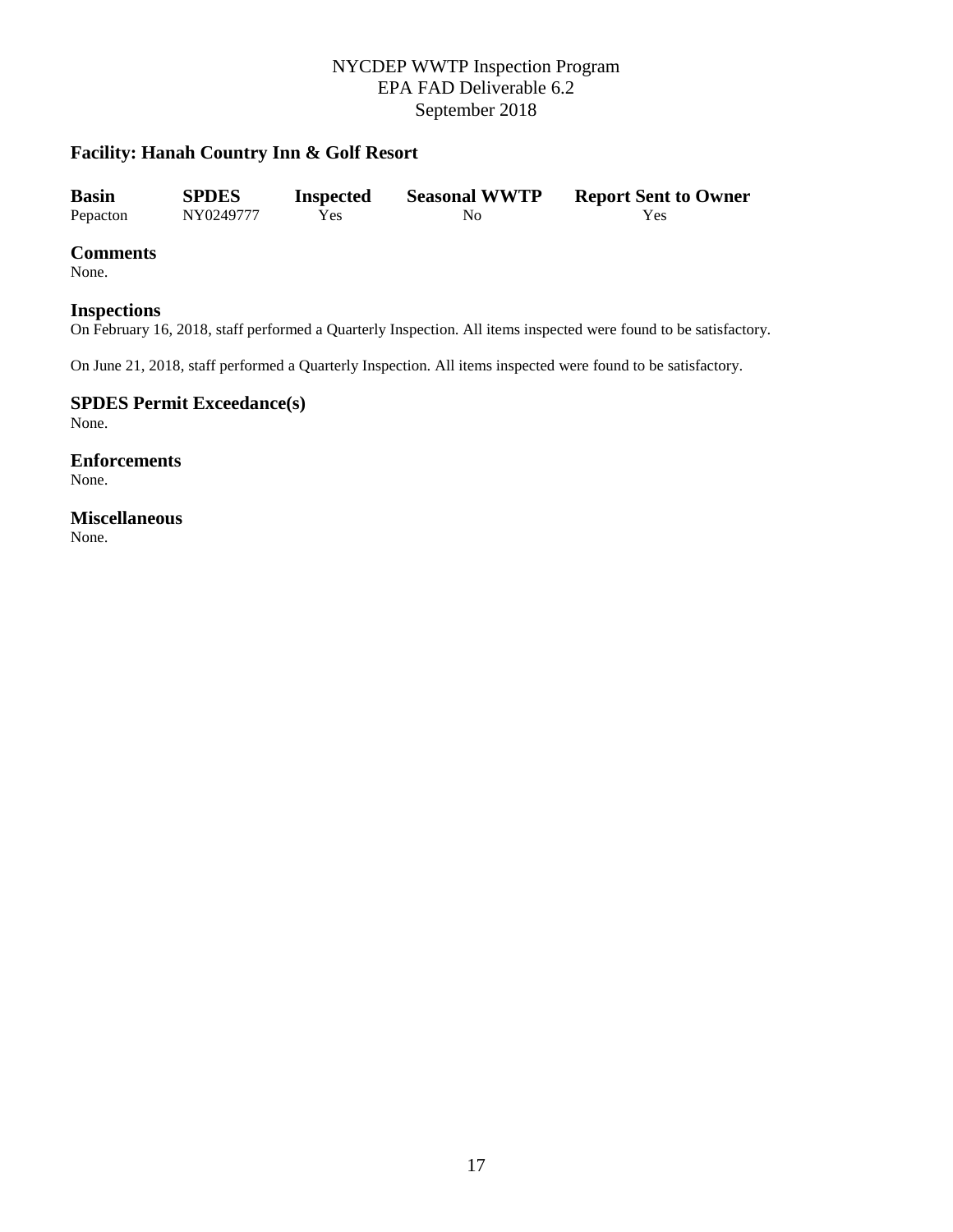## **Facility: Hobart**

| <b>Basin</b>           | <b>SPDES</b> | <b>Inspected</b> | <b>Seasonal WWTP</b> | <b>Report Sent to Owner</b> |
|------------------------|--------------|------------------|----------------------|-----------------------------|
| Cannonsville NY0029254 |              | <b>Yes</b>       | No                   | Yes                         |

## **Comments**

None.

## **Inspections**

On March 1, 2018, staff performed a Quarterly Inspection. All items inspected were found to be satisfactory.

On May 21, 2018, staff performed a Quarterly Inspection. All items inspected were found to be satisfactory.

**SPDES Permit Exceedance(s)** None.

**Enforcements** None.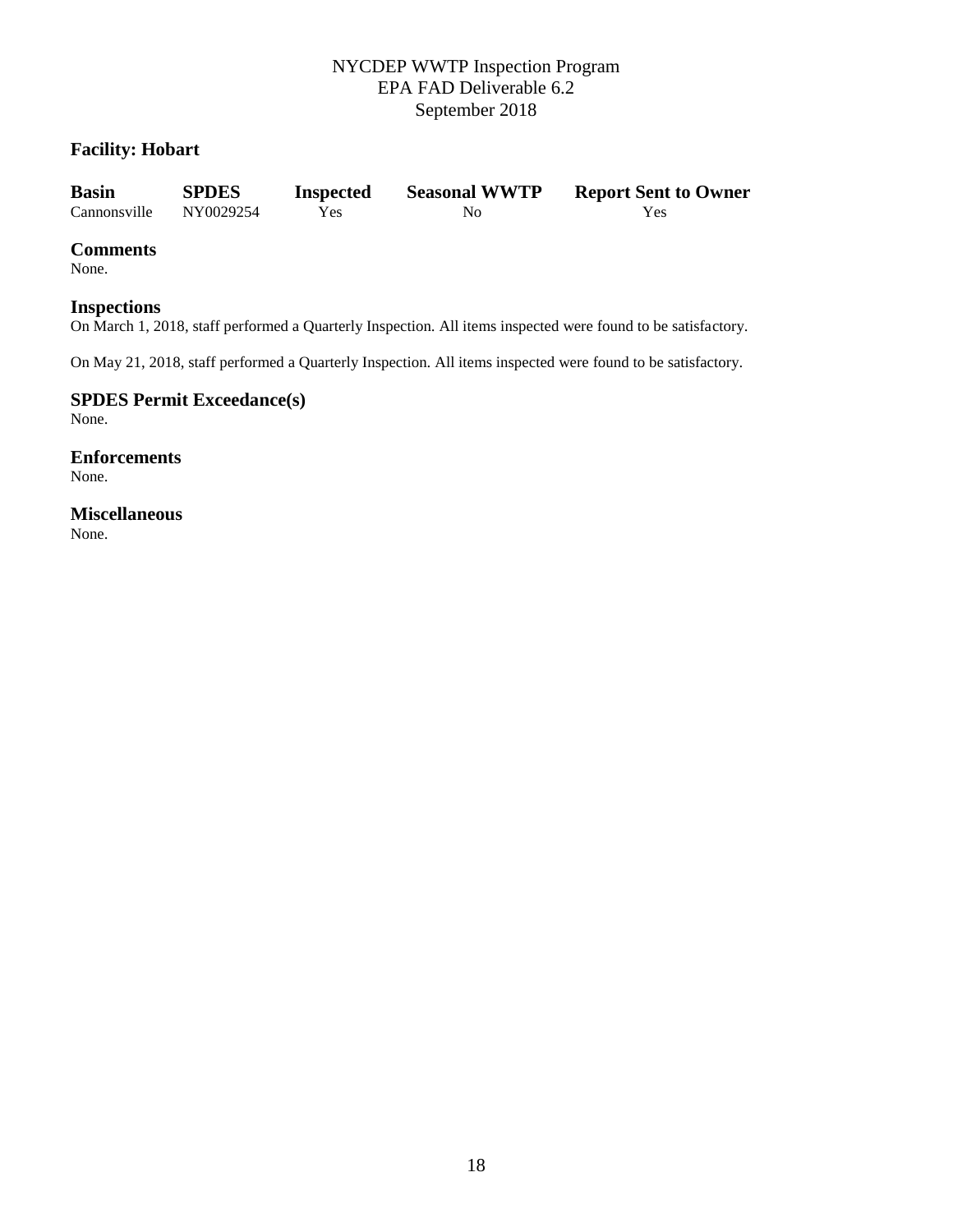## **Facility: Hunter**

| <b>Basin</b> | <b>SPDES</b> | <b>Inspected</b> | <b>Seasonal WWTP</b> | <b>Report Sent to Owner</b> |
|--------------|--------------|------------------|----------------------|-----------------------------|
| Schoharie    | NY0241075    | Yes.             | No                   | Yes                         |

#### **Comments**

None.

#### **Inspections**

On February 1, 2018, staff performed a Follow-up Inspection of the facility in response to a positive Giardia result. The CBUD filters were working well at the time of the inspection. The units are air lanced quarterly and were all done in the beginning of January. On January 23, 2018, a DEP laboratory sample was taken, results for Giardia showed 1 cyst in 50 liters processed. The facility was contacted and a turbidity report was requested for the sample date. The maximum turbidity was 0.50 NTU's for an instant with zero minutes above the 0.5 NTU maximum. The effluent flow for the day was 346,000 gallons due to 1.5 inches of rain coupled with snow melt. This followed a busy ski weekend; peak flow reached 300 GPM. The facility changed over from sand filter #3 to #2 to avoid coagulant and flock issues after the sample was obtained, the effluent turbidity recorded a peak of 0.49 NTU's at 1700 hours. The operator air lanced filter #3 following the sample result.

On March 23, 2018, staff performed a Quarterly Inspection. Items rated less than (S) satisfactory are indicated below: Item: 'A7. Influent Impact on Operations' received a rating of Marginal with comments: 'Periodically, the Town Drinking Water Plant has a malfunction that causes a large quantity of water to be discharged to the WWTP collection system. Depending on the duration of the incident, it sometimes leads to an overflow at the last manhole prior to the Liftside pump station. The operators have changed the pumps and piping configuration in that pump station to increase the flow rate. This has reduced the number of overflows, but they still happen. The last overflow was on 03/02/2018 and on 01/15/2018 a malfunction sent 131,000 gallons to that pump station after midnight.'

On May 2, 2018, staff performed a Reconnaissance Inspection of the facility. The plant was having trouble with their chlorine analyzer, they could not keep the chlorine level stable. The operator was manually testing chlorine levels hourly to maintain proper residual. They have successfully replaced parts to get the unit operational but the unit will become obsolete. They are looking to replace the unit in the near future.

On June 8, 2018, staff performed a Quarterly Inspection. All items inspected were found to be satisfactory.

On June 18, 2018, staff performed a Reconnaissance Inspection of the main lift station at base of Hunter Mountain and portable toilets and RV's located there for a festival. No overflows noted there. Also checked adjacent areas for parked RV's with overflowing waste tanks, none noted.

## **SPDES Permit Exceedance(s)**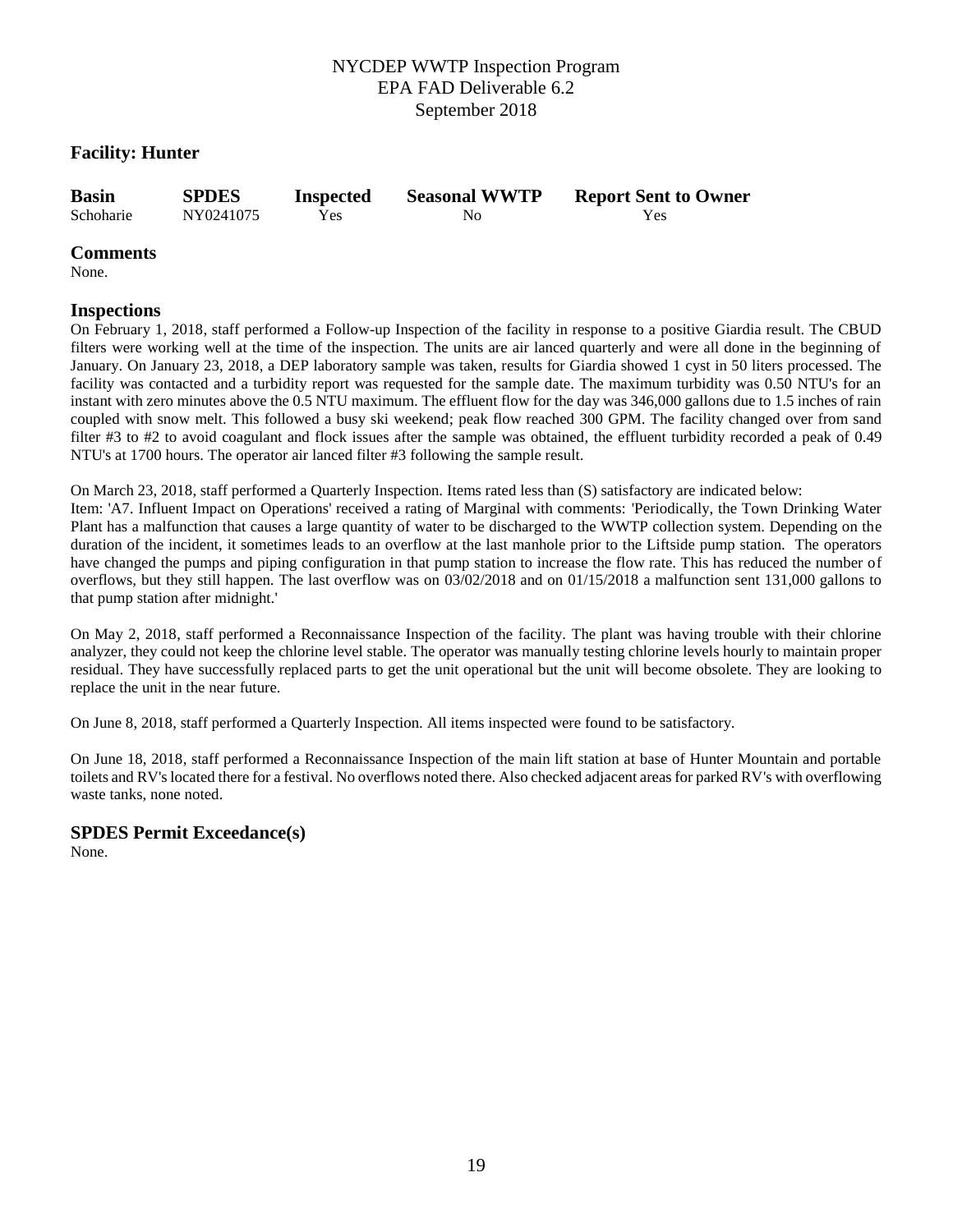## **Facility: Hunter (continued)**

## **Enforcements**

On March 2, 2018, a Report of Noncompliance Event was filed with DEC/DEP, for a wastewater spill. The Liftside pump station that feeds the Hunter WWTP had an overflow. The amount of the overflow was estimated to be between 3,000 and 5,000 gallons. It was caused by the backwash flow at the Town of Hunter water treatment plant. When the water plant operator backwashes the sand filters, it periodically causes an overflow at that pump station. The rain and snowmelt during the day added to the problem. There is a large swale area, adjacent to the station, that acts as a detention pond. At the end of that area, there is a built-up dam that holds back a considerable amount before it overflows. The overflow area is 50 feet from the creek.

On June 9, 2018, a Report of Noncompliance Event was filed with DEC/DEP, for a wastewater spill. Manhole # 125 on Main Street had a blockage and a slight overflow of roughly 100 gallons. The leak was in a manhole right in front of a gas station/convenience store. Water bubbles came up from the perimeter of the lid. It was the country music festival weekend and a hauler was in town and came immediately to clear the blockage and pump down the manhole. There was a new lateral connection install a month ago on which may have been the source of the gravel and debris within the line. There was no impact to any nearby watercourse.

The DEC issued a notice of violation on September 11, 2018 in response to several collection system overflows, dating back to June 2017. The Village received a deadline of January 11, 2019 to submit an engineering report that describes the causes of the overflows and corrective measures, including a schedule of tasks, to address the issues.

## **Miscellaneous**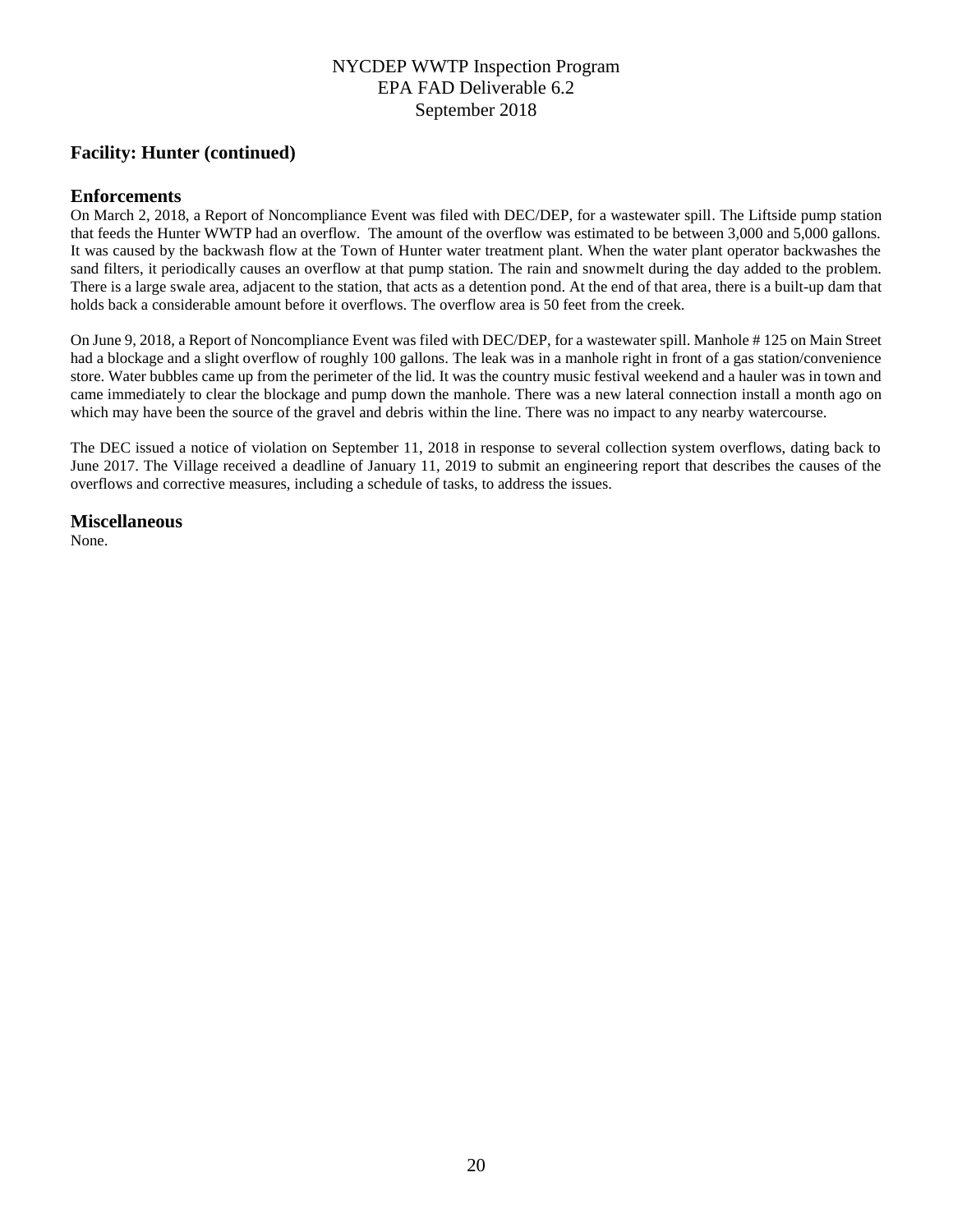## **Facility: Kraft Dairy (Cooling Water)**

| <b>Basin</b> | <b>SPDES</b> | <b>Inspected</b> | <b>Seasonal WWTP</b> | <b>Report Sent to Owner</b> |
|--------------|--------------|------------------|----------------------|-----------------------------|
| Cannonsville | NY0008494    | Yes              | No.                  | Yes                         |

## **Comments**

None.

#### **Inspections**

On June 13, 2018, staff performed a Quarterly Inspection. All items inspected were found to be satisfactory.

#### **SPDES Permit Exceedance(s)** None.

**Enforcements**

None.

## **Miscellaneous**

This permitted discharge is for the cooling water only. It is not related to the industrial pre-treatment facility for their process water.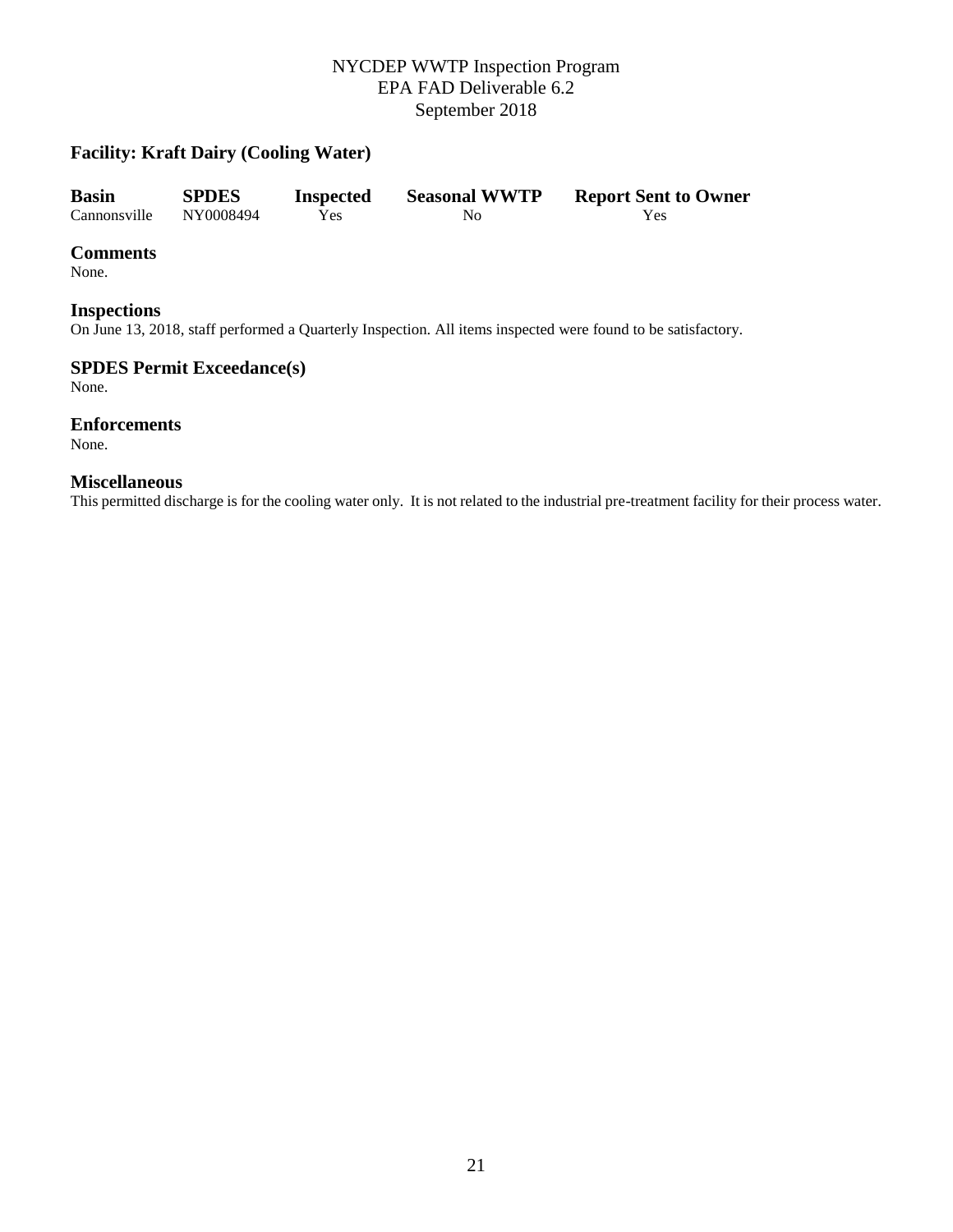## **Facility: L'man Achai (Camp)**

| <b>Basin</b> | <b>SPDES</b> | <b>Inspected</b> | <b>Seasonal WWTP</b> | <b>Report Sent to Owner</b> |
|--------------|--------------|------------------|----------------------|-----------------------------|
| Pepacton     | NY0104957    | Yes              | Yes                  | Yes                         |

## **Comments**

This facility is used on a seasonal basis for the summer months only.

## **Inspections**

On June 13, 2018, staff performed a Quarterly Inspection. All items inspected were found to be satisfactory.

**SPDES Permit Exceedance(s)** None.

**Enforcements** None.

**Miscellaneous**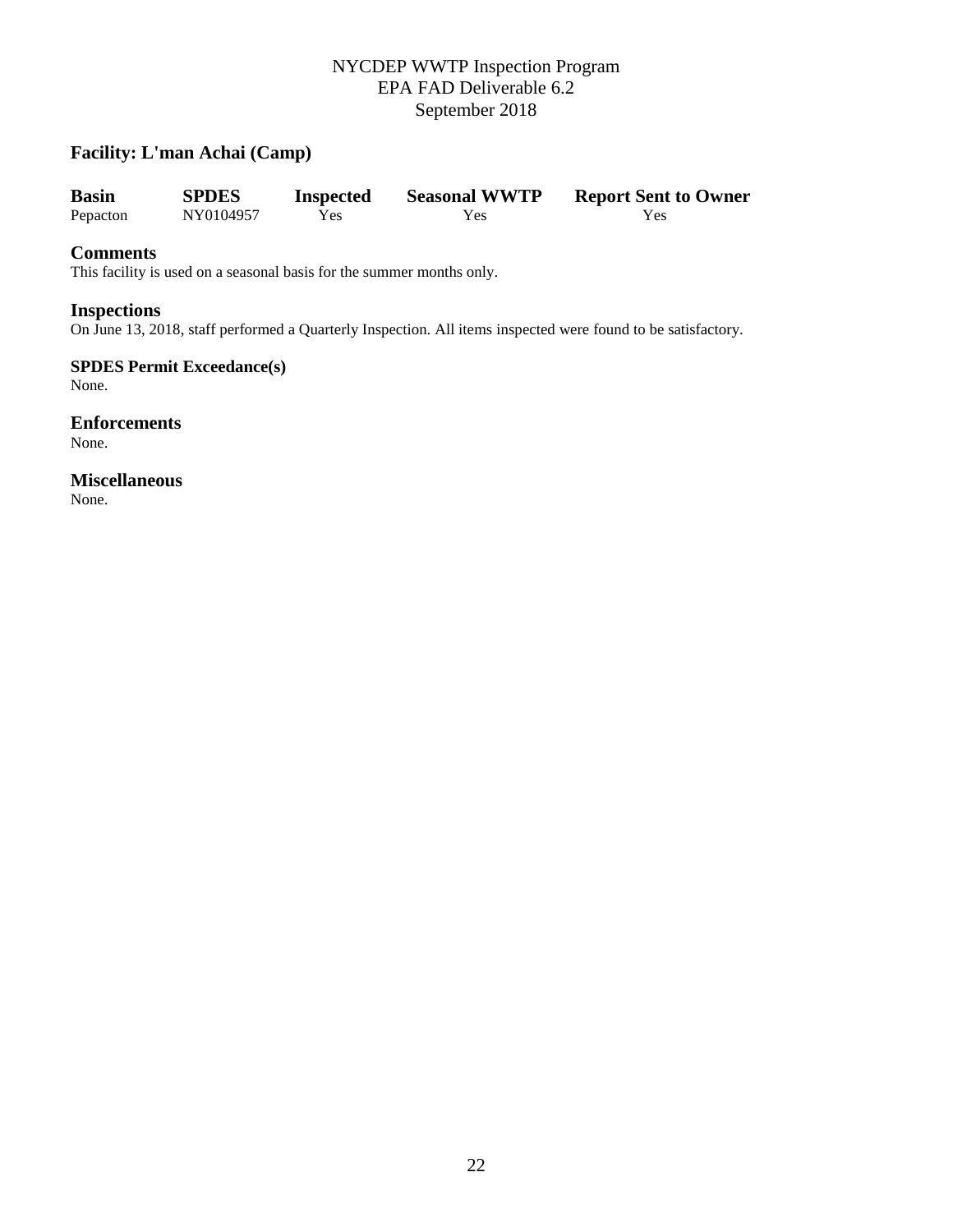## **Facility: Machne Tashbar (Camp)**

| <b>Basin</b> | <b>SPDES</b> | <b>Inspected</b> | <b>Seasonal WWTP</b> | <b>Report Sent to Owner</b> |
|--------------|--------------|------------------|----------------------|-----------------------------|
| Schoharie    | NY0263061    | Yes              | No                   | Yes                         |

## **Comments**

None.

## **Inspections**

On June 18, 2018 RCI staff performed a Reconnaissance Inspection of the facility wet well. No overflows noted.

On June 27, 2018 RCI staff performed a Quarterly Inspection. Items rated less than (S) satisfactory are indicated below: Item: 'A6. Influent impact on operations' received a rating of Unsatisfactory with comments: 'Camp residency occurred at end of June when plant was not fully operational. As per operator, he was not notified and there was an overflow of untreated wastewater from the main equalization tank in the facility driveway. The flow did reach the roadway and then went subsurface in the rip-rap adjacent to the roadway. It is imperative that clear and open communications occur between facility owner and the WWTP operator to ensure that wastewater overflows do not occur in the future.'

Item: 'B1. Pump stations' received a rating of Unsatisfactory with comments: 'There was an overflow of untreated wastewater from the main equalization tank pump station onto the facility driveway. The flow did reach the roadway and then went subsurface in the rip-rap adjacent to the roadway.'

## **SPDES Permit Exceedance(s)**

None.

**Enforcements** None.

**Miscellaneous**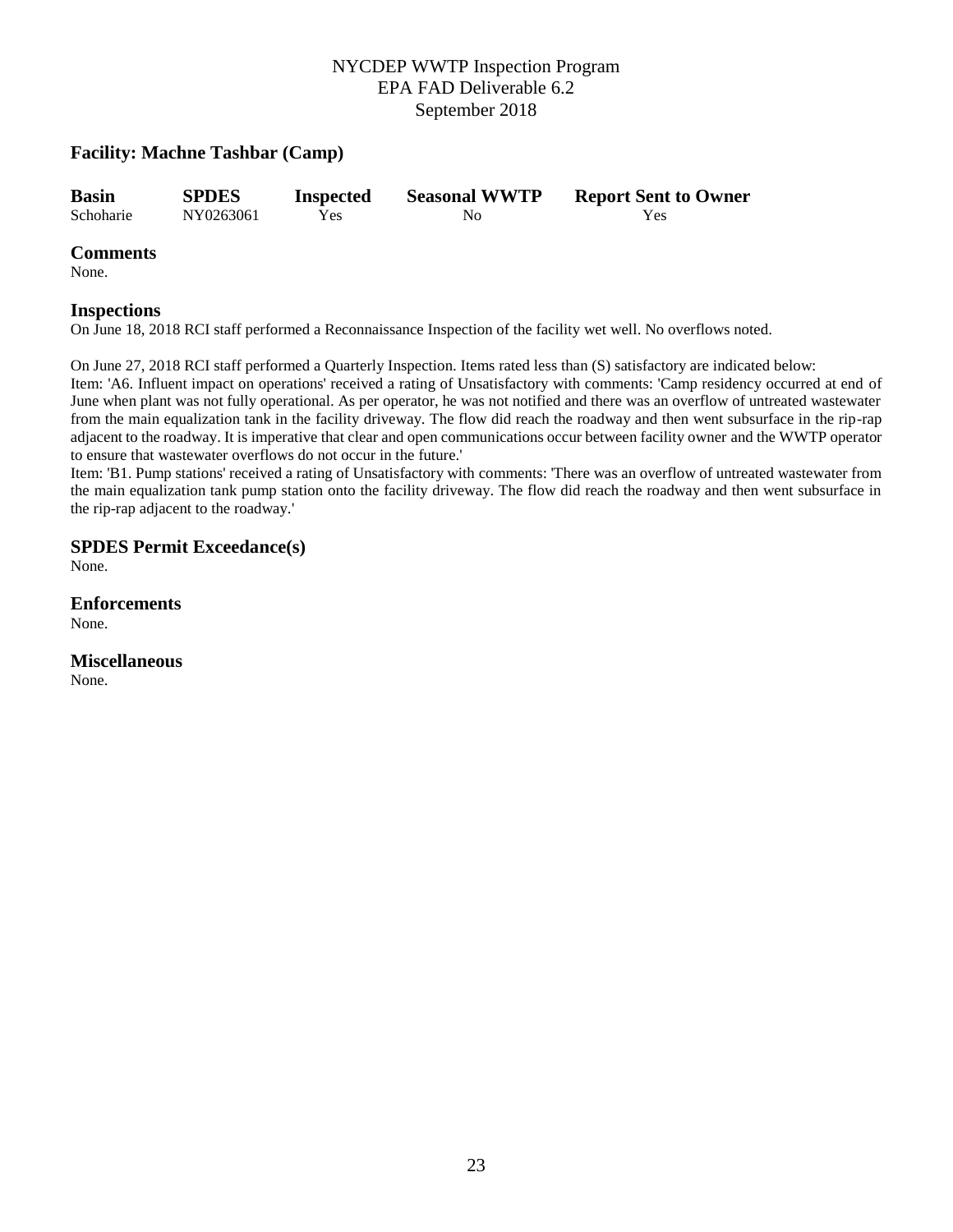## **Facility: Margaretville (NYCDEP)**

| <b>Basin</b> | <b>SPDES</b> | <b>Inspected</b> | <b>Seasonal WWTP</b> | <b>Report Sent to Owner</b> |
|--------------|--------------|------------------|----------------------|-----------------------------|
| Pepacton     | NY0026531    | Yes              | No                   | Yes                         |

#### **Comments**

None.

#### **Inspections**

On February 14, 2018, staff performed a Quarterly Inspection. All items inspected were found to be satisfactory.

On May 8, 2018, staff performed a Quarterly Inspection. All items inspected were found to be satisfactory.

## **SPDES Permit Exceedance(s)**

None.

#### **Enforcements**

This is a DEP owned facility. The WWTP Compliance and Inspection group does not have any regulatory authority over this facility.

## **Miscellaneous**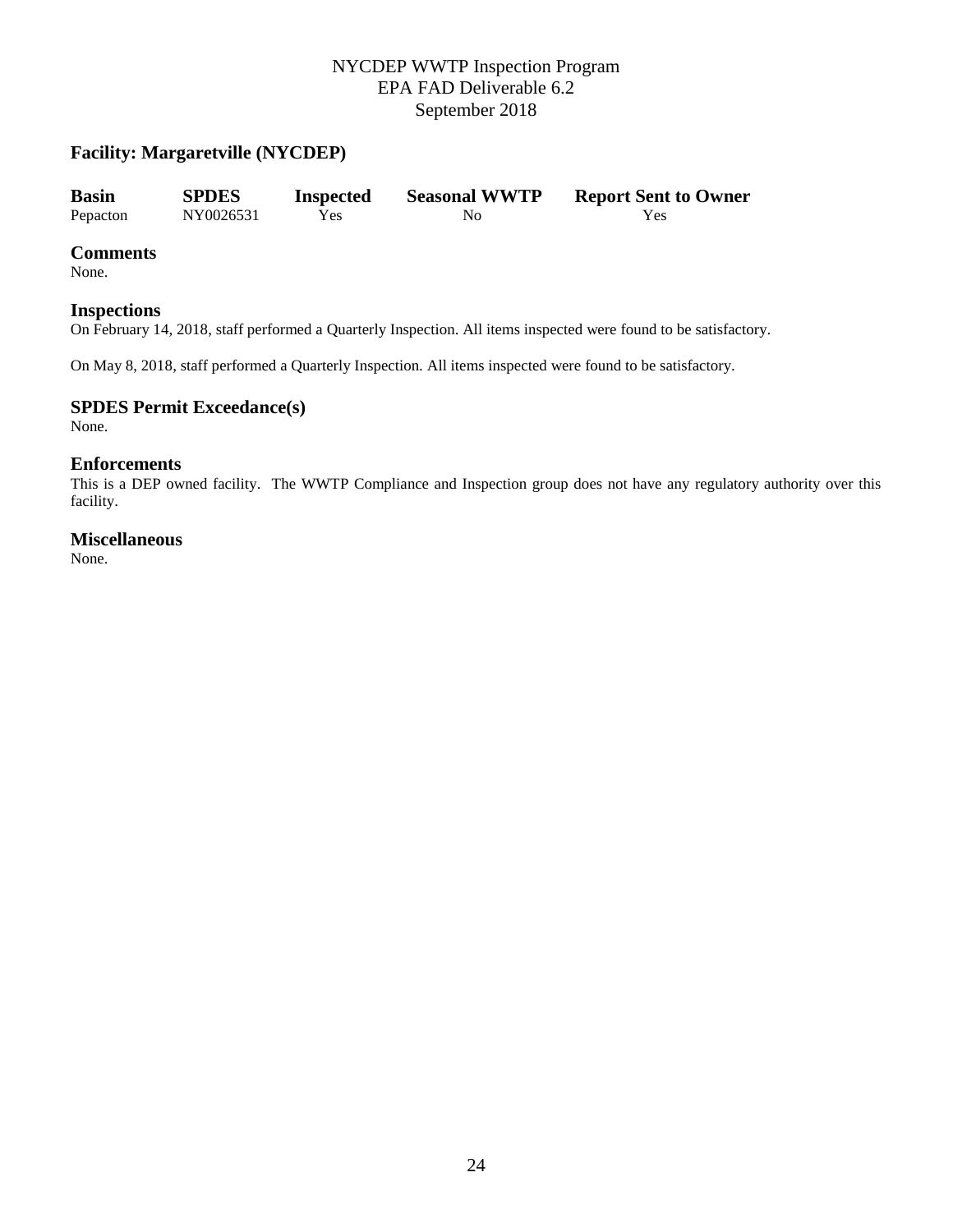## **Facility: Mountain View Estates**

| <b>Basin</b> | <b>SPDES</b> | <b>Inspected</b> | <b>Seasonal WWTP</b> | <b>Report Sent to Owner</b> |
|--------------|--------------|------------------|----------------------|-----------------------------|
| Schoharie    | NY0263052    | Yes              | No.                  | Yes                         |

#### **Comments**

None.

#### **Inspections**

On March 26, 2018, staff performed a Quarterly Inspection. All items inspected were found to be satisfactory.

On June 5, 2018, staff performed a Quarterly Inspection. All items inspected were found to be satisfactory.

## **SPDES Permit Exceedance(s)**

On February 22, 2018, a DEP laboratory sample indicated an exceedance of Phosphorus with a sample result of 1.48 mg/L, exceeding the SPDES parameter limit of 1.0 mg/L. There did not appear to be any mechanical or process control abnormalities that could have led to this reading. All remaining wet chemistry and bacteriological values for the period demonstrate no upset within the treatment process. Given the isolated nature of this reading, no enforcement is necessary.

On June 27, 2018, a DEP laboratory sample indicated an exceedance of pH with a sample result of 6.37 SU, exceeding the SPDES parameter limit of 6.5 SU. The likely cause are the very low flows running through the facility. There did not appear to be any mechanical or process control abnormalities that could have led to this reading. All remaining wet chemistry and bacteriological values for the period demonstrate no upset within the treatment process. Given the isolated nature of this reading, no enforcement is necessary.

#### **Enforcements**

None.

## **Miscellaneous**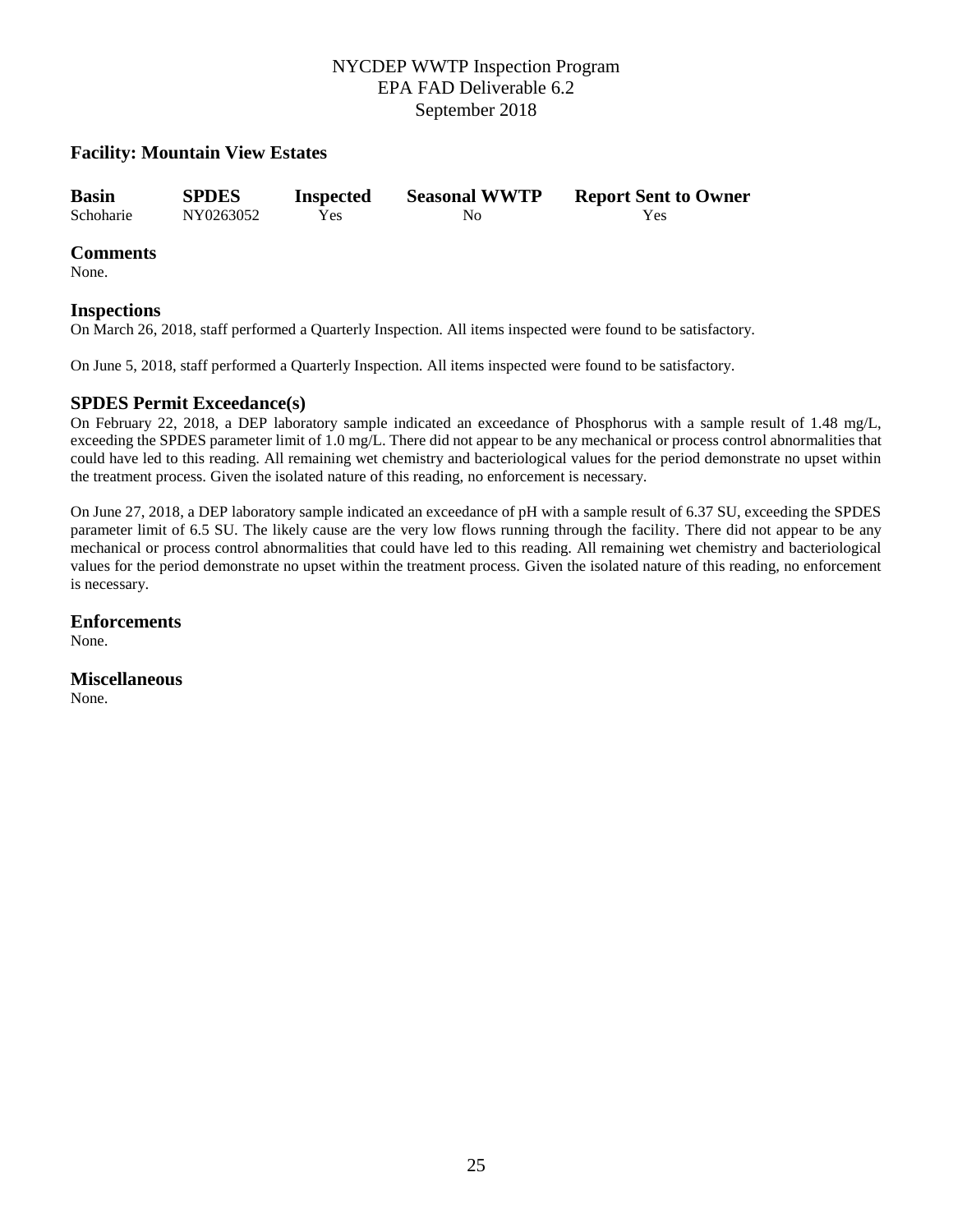## **Facility: Mountainside Farms Inc.**

| <b>Basin</b> | <b>SPDES</b> | <b>Inspected</b> | <b>Seasonal WWTP</b> | <b>Report Sent to Owner</b> |
|--------------|--------------|------------------|----------------------|-----------------------------|
| Pepacton     | NY0084590    | Yes              | No.                  | Yes                         |

#### **Comments**

None.

#### **Inspections**

On February 16, 2018, staff performed a Quarterly Inspection. Items rated less than (S) satisfactory are indicated below: Item: 'B1. Influent Pumps' received a rating of Marginal with comments: 'The pump station is located behind the dairy plant and is maintained by the dairy facility, not the WWTP operators. Special attention should be given to preventative maintenance of pump station as well as the force mains.'

Item: 'E2. UV units' received a rating of Marginal with comments: 'New sensors and ballasts were on order. The lamps are on but the intensity meters are not working properly.'

On June 21, 2018 RCI staff performed a Quarterly Inspection. Items rated less than (S) satisfactory are indicated below:

Item: 'B1. Influent Pumps' received a rating of Marginal with comments: 'The pump station is located behind the dairy plant and is maintained by the dairy facility, not the WWTP operators. Special attention should be given to preventative maintenance of pump station as well as the force mains.'

Item: 'E1. Turbidity ' received a rating of Marginal with comments: 'The effluent turbidity meter is not working and there are limited parts available for the HACH 1720E unit. It is an old unit and they are looking into replacing the entire unit at this point. They are presently using the MBT turbidity meter to monitor effluent turbidity. The display is inoperable, however, the computer is showing and recording a valid number of 0.018 NTU's. In a follow up phone call on July 6th it was determined they are going to make a decision on the meters in the near future.'

Item: 'E2. UV units' received a rating of Unsatisfactory with comments: 'New sensors, ballasts, lamps and quartz sleeves were on hand and needed to be replaced. The "A" unit was not working at all and the "B" unit was showing a low intensity of only 2.0 mW/cm2. In a follow up phone call on July 6<sup>th</sup>, the operator confirmed all of the parts on the "A" unit were replaced and the display is showing a dosage rate of 14.0 mW/cm2. The "B" unit lamps and sleeves are scheduled to be replaced on July 9th. This category will be changed to "S" for the next inspection.'

## **SPDES Permit Exceedance(s)**

On January 1, 2018, a DMR monitoring result indicated a violation of FLOW INFL DAILY MAX with a sample result of 0.075 MGD, exceeding the SPDES limit of 0.064 MGD. A Report of Noncompliance Event was filed with DEC/DEP. A wash valve was left open in the production plant causing an excess amount of waste water to be pumped to the WWTP plant. All remaining wet chemistry and bacteriological values for the period demonstrate no upset within the treatment process.

## **Enforcements**

None.

## **Miscellaneous**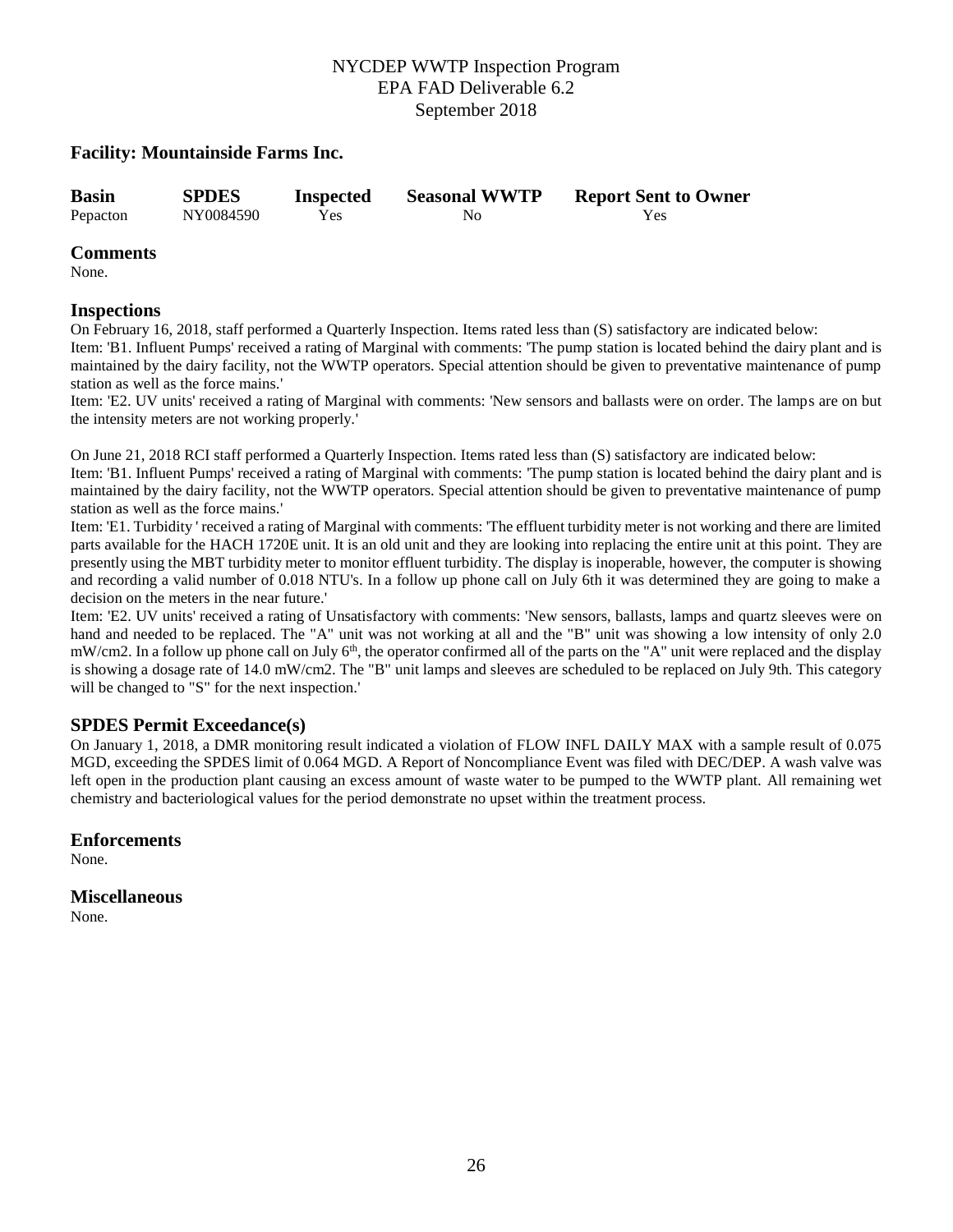## **Facility: Oh-Neh-Tah (Camp)**

| <b>Basin</b> | <b>SPDES</b> | <b>Inspected</b> | <b>Seasonal WWTP</b> | <b>Report Sent to Owner</b> |
|--------------|--------------|------------------|----------------------|-----------------------------|
| Schoharie    | NY0205460    | Yes              | Yes                  | <b>Yes</b>                  |

## **Comments**

This facility is used on a seasonal basis for the summer months only.

The camp will not open during the summer season; it has been closed since 2011. The WWTP is monitored and routinely run in recirculation mode by a certified WWTP operator. A new collection system for the entire camp was added during the facility upgrade at the camps expense.

#### **Inspections**

On March 27, 2018, staff performed a Reconnaissance Inspection of the facility. This was an off-season winter inspection. There was no alarms and no issued noted. Lots of snow around building, tanks and PODS.

On June 14, 2018, staff performed a Quarterly Inspection. Items rated less than (S) satisfactory are indicated below: Item: 'A4. Stand-by Power' received a rating of Marginal with comments: 'The generator alarm was on and the unit is running in manual mode, not auto. The running hour meter showed 186.7 hours with 13.1 volts on the charger. The block heater was on and

the water temp was 76 degrees.'

## **SPDES Permit Exceedance(s)**

None.

**Enforcements** None.

**Miscellaneous**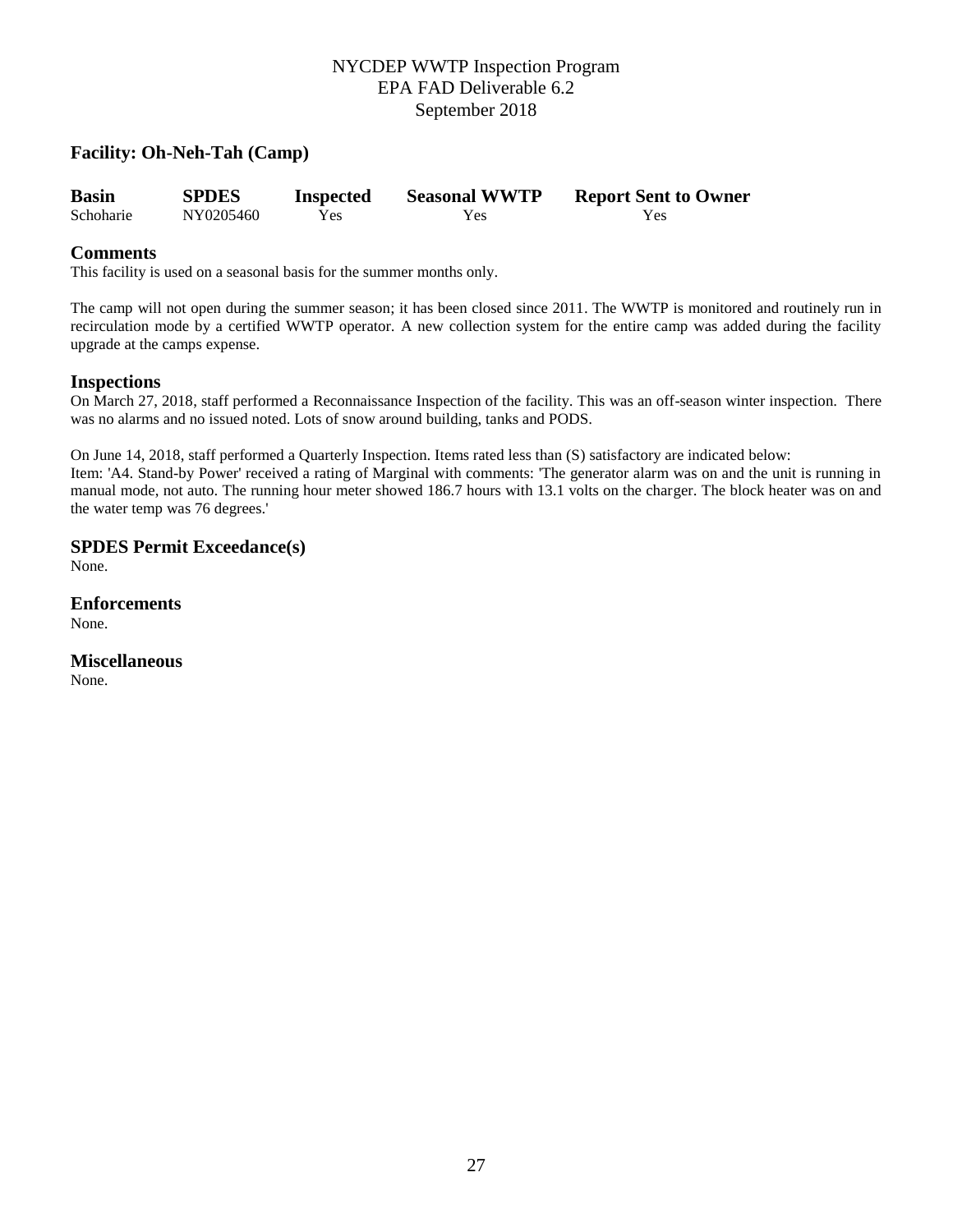## **Facility: Olive Woods LLC. (Woodstock Percussion)**

| <b>Basin</b> | <b>SPDES</b> | <b>Inspected</b> | <b>Seasonal WWTP</b> | <b>Report Sent to Owner</b> |
|--------------|--------------|------------------|----------------------|-----------------------------|
| Ashokan      | NY0098281    | Yes              | Nο                   | Yes                         |

#### **Comments**

None.

#### **Inspections**

On February 15, 2018, staff performed a Quarterly Inspection. All items inspected were found to be satisfactory.

On May 29, 2018, staff performed a Quarterly Inspection. Items rated less than (S) satisfactory are indicated below: Item: 'A9. Testing Procedures' received a rating of Marginal with comments: 'pH buffer solutions have an expiration date of March 2018. New set is on hand and should be used from this point on.'

**SPDES Permit Exceedance(s)** None.

**Enforcements**

None.

**Miscellaneous**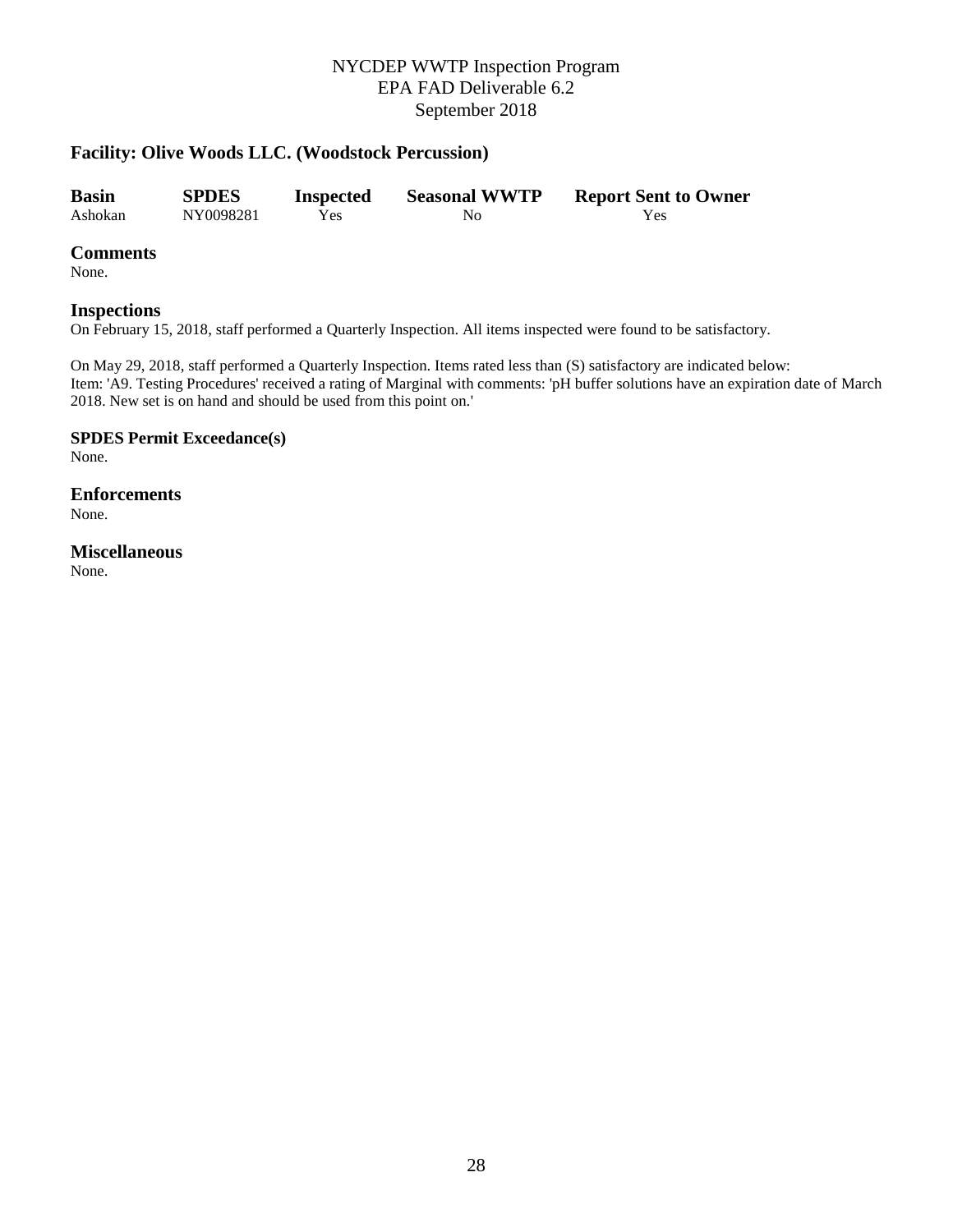## **Facility: Oorah Catskill Retreat**

| <b>Basin</b> | <b>SPDES</b> | <b>Inspected</b> | <b>Seasonal WWTP</b> | <b>Report Sent to Owner</b> |
|--------------|--------------|------------------|----------------------|-----------------------------|
| Schoharie    | NY0069957    | Yes              | Yes                  | Yes                         |

#### **Comments**

None.

#### **Inspections**

On June 26, 2018, staff performed a Quarterly Inspection. Items rated less than (S) satisfactory are indicated below: Item: 'A8. Preventative Maintenance' received a rating of Unsatisfactory with comments: 'The facility needs to make repairs in the off season to prevent problems from arising during the limited time (2 weeks) during pre-season start up. They have major problems that need to be addressed, there is not enough time to make repairs prior to the campers arriving and a full flow rate through the WWTP. There is a new operator at the facility. He's worked hard to find the problems and make required repairs.' Item: 'B1. Pump Station' received a rating of Unsatisfactory with comments: 'The interconnection from the WWTP pump station to the Party City sub-surface system is complete with two motor operated valves and a control panel with running hour meters installed. The facility did not contact the DEP to have that work inspected, it is not confirmed if the work is done according to plan. The pump station controls are not working properly. The high level alarm is continuously on now and the light flashes but the audio alarm was de-activated. The lead pump float switch activates both pumps, not just a lead pump. It is not known what the lag pump float switch does at this point. The installation of the new panel has altered all of the controls for the WWTP. The new operator has contacted installer to have him return and make corrections.'

Item: 'D2. Open Bed Sand Filters' received a rating of Unsatisfactory with comments: 'A leak in the #3 liner was repaired in the summer of 2011. The sand was replaced and started restricting flow the following year, the bed has not worked properly since. The wastewater just ponds on top of the sand. The sand installed was not correct for this application. The previous operator has stated the owners were going to replace the sand for a few years now. One of the six beds is considered the reserve bed. With this bed out of service, there is no reserve unit.'

Item: 'D5. Pressurized mixed media filters' received a rating of Unsatisfactory with comments: 'The PVC piping is broken on this system and it is being by passed at this time.'

Item: 'D6. Microfiltration (Pall)' received a rating of Unsatisfactory with comments: 'Microfiltration unit "B" needs a new pump/motor. The pump is on hand and needs to be replaced. Without this unit, there is no reserve. The other two units are considered lead, the third is a back-up unit.'

Item: 'E2. Post Aeration Tank' received a rating of Unsatisfactory with comments: 'Blower #1 is out of service. There is no power to the VFD. There is no back up blower at this point.'

On July 11, 2018, staff performed a follow-up inspection to verify plant repairs. The new operator made a lot of repairs in a very short period of time. The following items were addressed:

A-8 Preventative Maintenance – Rating has improved from Unsatisfactory to Satisfactory.

B-1 Pump Station - The contractor who installed the control panel returned and replaced the high level alarm float switch. The switch was full with water and damaged; the panel is working properly. The pump station control is fully operational.

D-2 Open Bed Sand Filter - The operator stated the camp manager is will replace sand this off-season.

D-5 Pressurized Filters - PVC repairs were made in August, system is operational.

D-6 Microfiltration - MF unit "B" has a new pump/motor, unit is operational.

E-2 Post Aeration - The VFD for blower # 1 was replaced and unit is operational now.

## **SPDES Permit Exceedance(s)**

None.

## **Enforcements**

None.

## **Miscellaneous**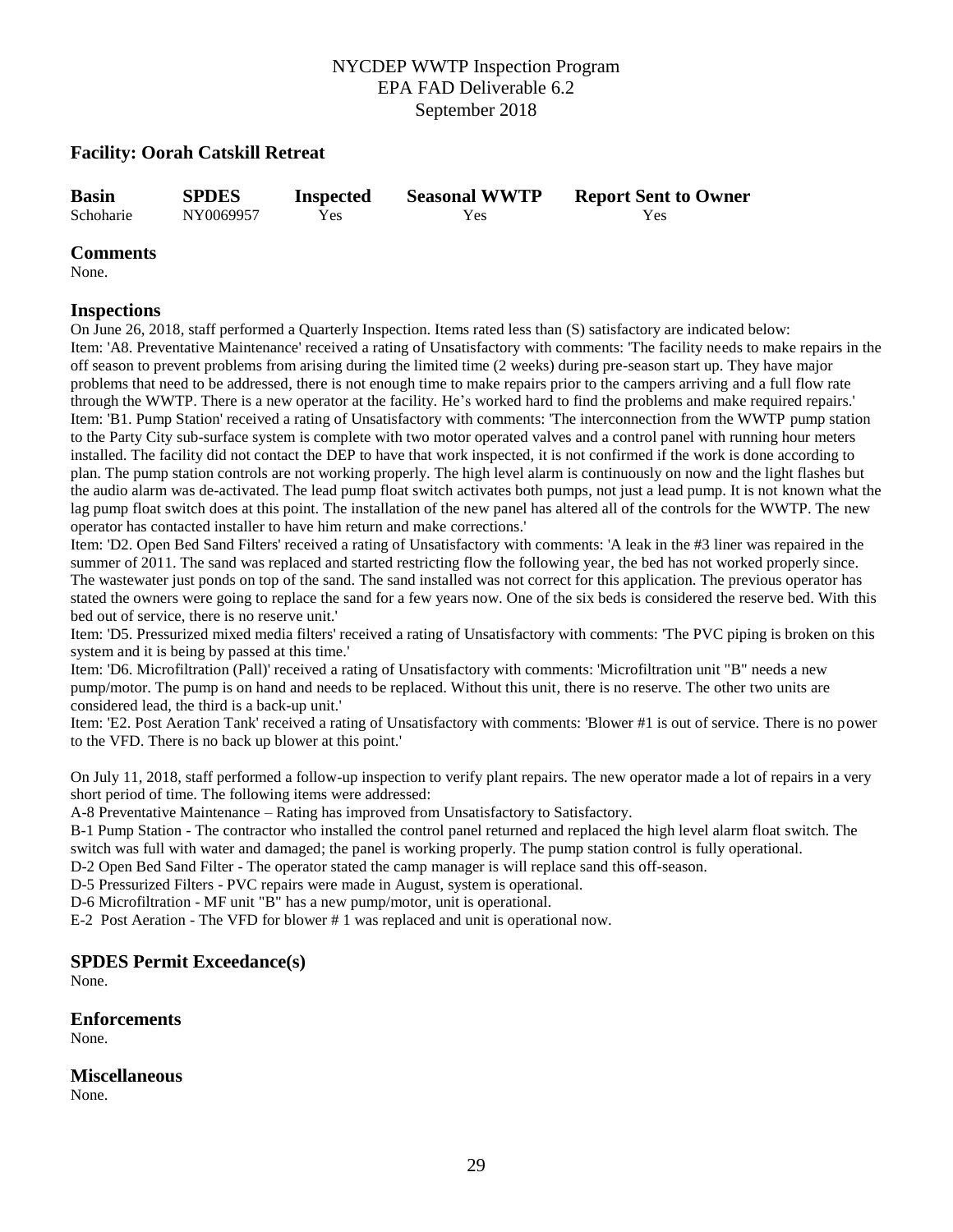## **Facility: Pine Hill (NYCDEP)**

| <b>Basin</b> | <b>SPDES</b> | <b>Inspected</b> | <b>Seasonal WWTP</b> | <b>Report Sent to Owner</b> |
|--------------|--------------|------------------|----------------------|-----------------------------|
| Ashokan      | NY0026557    | Yes              | No                   | <b>Yes</b>                  |

#### **Comments**

None.

## **Inspections**

On March 29, 2018, staff performed a Quarterly Inspection. Items rated less than (S) satisfactory are indicated below: Item: 'A11. SPDES Permit' received a rating of Marginal with comments: 'The SPDES permit on site expired on 01/31/2012. They have a request in with the DEC to increase the effluent temperature limit and are waiting for the modified permit.'

On June 22, 2018, staff performed a Quarterly Inspection. Items rated less than (S) satisfactory are indicated below: Item: 'A11. SPDES Permit' received a rating of Marginal with comments: 'The SPDES permit on site expired on 01/31/2012. They have a request in with the DEC to increase the effluent temperature limit and are waiting for the modified permit. The DEC did not increase the limit however they changed it to an action limit which requires upstream and downstream sampling if an exceedance occurs.'

## **SPDES Permit Exceedance(s)**

On January 2, 2018, a DEP laboratory sample indicated an exceedance of Ammonia with a sample result of 2.50 mg/L, exceeding the SPDES parameter limit of 2.2 mg/L. There did not appear to be any mechanical or process control abnormalities that could have led to this reading. All remaining wet chemistry and bacteriological values for the period demonstrate no upset within the treatment process. Given the isolated nature of this reading, no enforcement is necessary.

#### **Enforcements**

This is a DEP owned facility. The WWTP Compliance and Inspection group does not have any regulatory authority over this facility.

#### **Miscellaneous**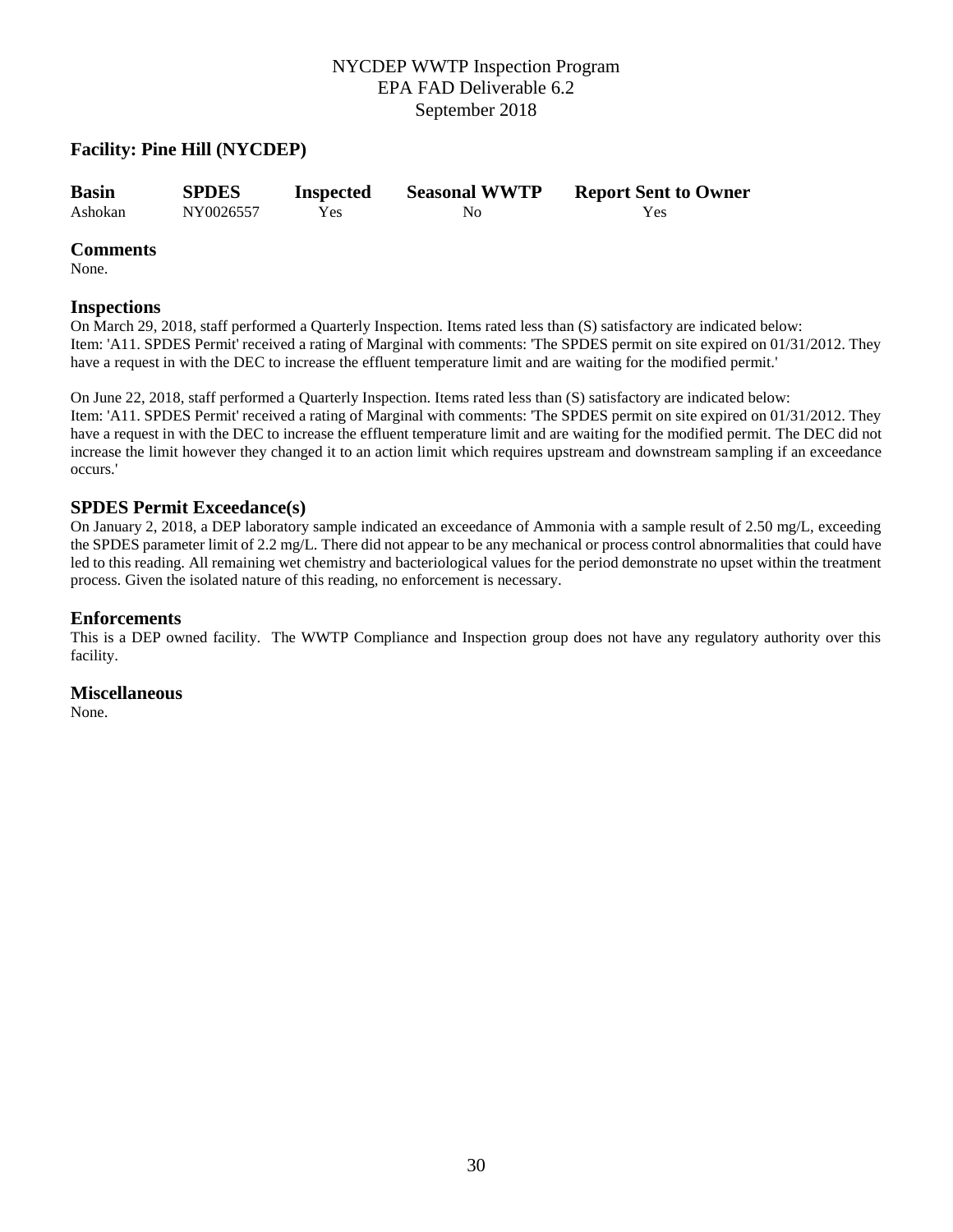## **Facility: Prattsville**

| <b>Basin</b> | <b>SPDES</b> | <b>Inspected</b> | <b>Seasonal WWTP</b> | <b>Report Sent to Owner</b> |
|--------------|--------------|------------------|----------------------|-----------------------------|
| Schoharie    | NY0263028    | Yes              | No                   | Yes                         |

#### **Comments**

None.

#### **Inspections**

On March 27, 2018, staff performed a Quarterly Inspection. All items inspected were found to be satisfactory.

On June 26, 2018, staff performed a Quarterly Inspection. Items rated less than (S) satisfactory are indicated below: Item: 'D3. Sand Filters' received a rating of Marginal with comments: 'The # 2 compressor for the Sand Filter needs to replaced. It was very loud at the time of the inspection but it does work and generates the required pressure. They received an estimate for replacing just the single compressor head on a double head unit. They will order it as soon as possible. The sand filter influent turbidity meter was reading 5.92 NTU's. and the effluent was 4.62 NTU's.'

## **SPDES Permit Exceedance(s)**

None.

## **Enforcements**

None.

# **Miscellaneous**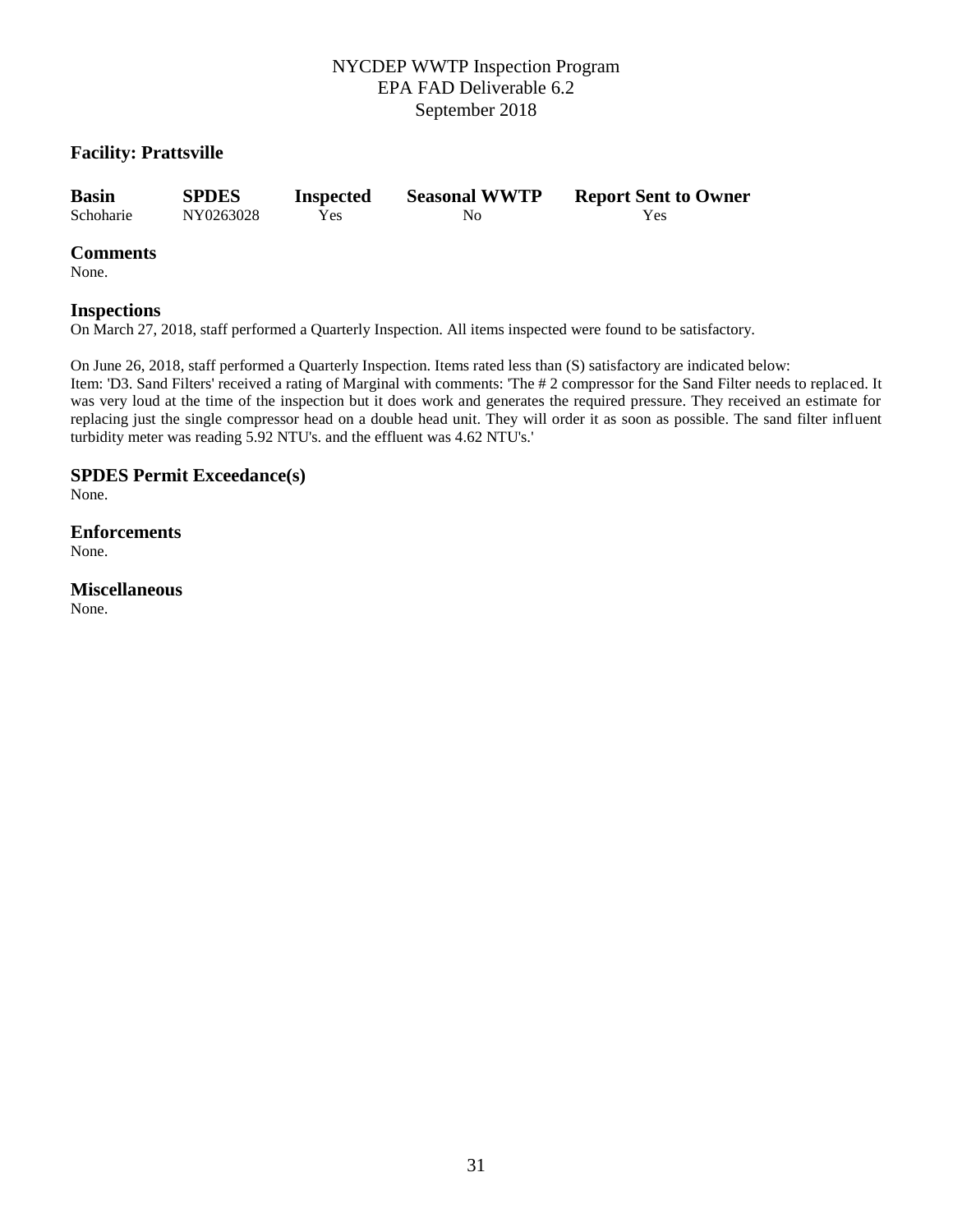## **Facility: Richardson Hill Road Landfill**

| <b>Basin</b> | <b>SPDES</b> | <b>Inspected</b> | <b>Seasonal WWTP</b> | <b>Report Sent to Owner</b> |
|--------------|--------------|------------------|----------------------|-----------------------------|
| Cannonsville | NY0413008    | Yes              | No                   | Yes                         |

## **Comments**

None.

## **Inspections**

On June 11, 2018, staff performed a Quarterly Inspection. All items inspected were found to be satisfactory.

**SPDES Permit Exceedance(s)** None.

**Enforcements** None.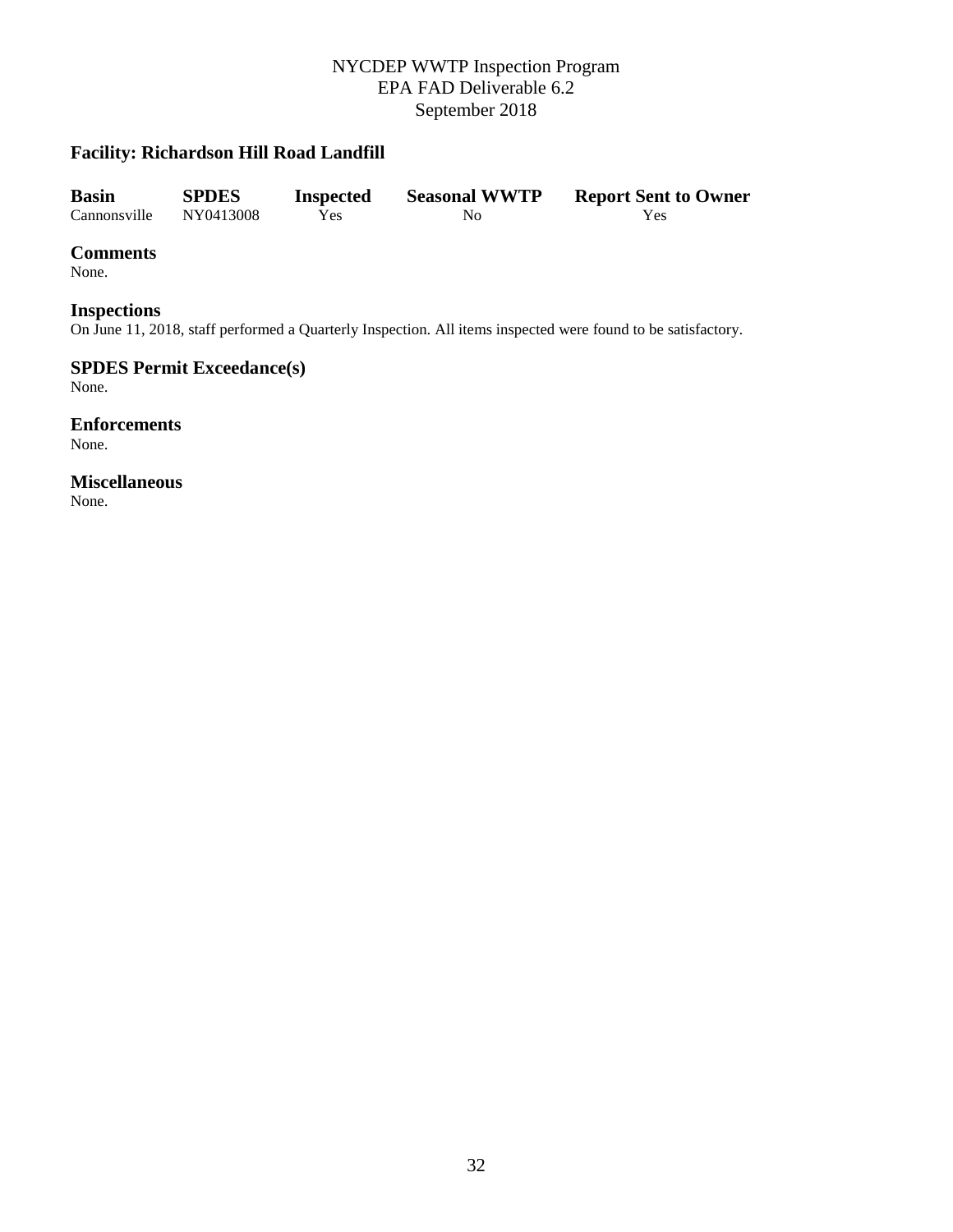## **Facility: Robert W. Harold Campus (BOCES)**

| <b>Basin</b> | <b>SPDES</b> | <b>Inspected</b> | <b>Seasonal WWTP</b> | <b>Report Sent to Owner</b> |
|--------------|--------------|------------------|----------------------|-----------------------------|
| Cannonsville | NY0097446    | Yes              | No                   | Yes                         |

#### **Comments**

None.

#### **Inspections**

On March 28, 2018, staff performed a Quarterly Inspection. All items inspected were found to be satisfactory.

On June 11, 2018, staff performed a Quarterly Inspection. All items inspected were found to be satisfactory.

#### **SPDES Permit Exceedance(s)** None.

**Enforcements** None.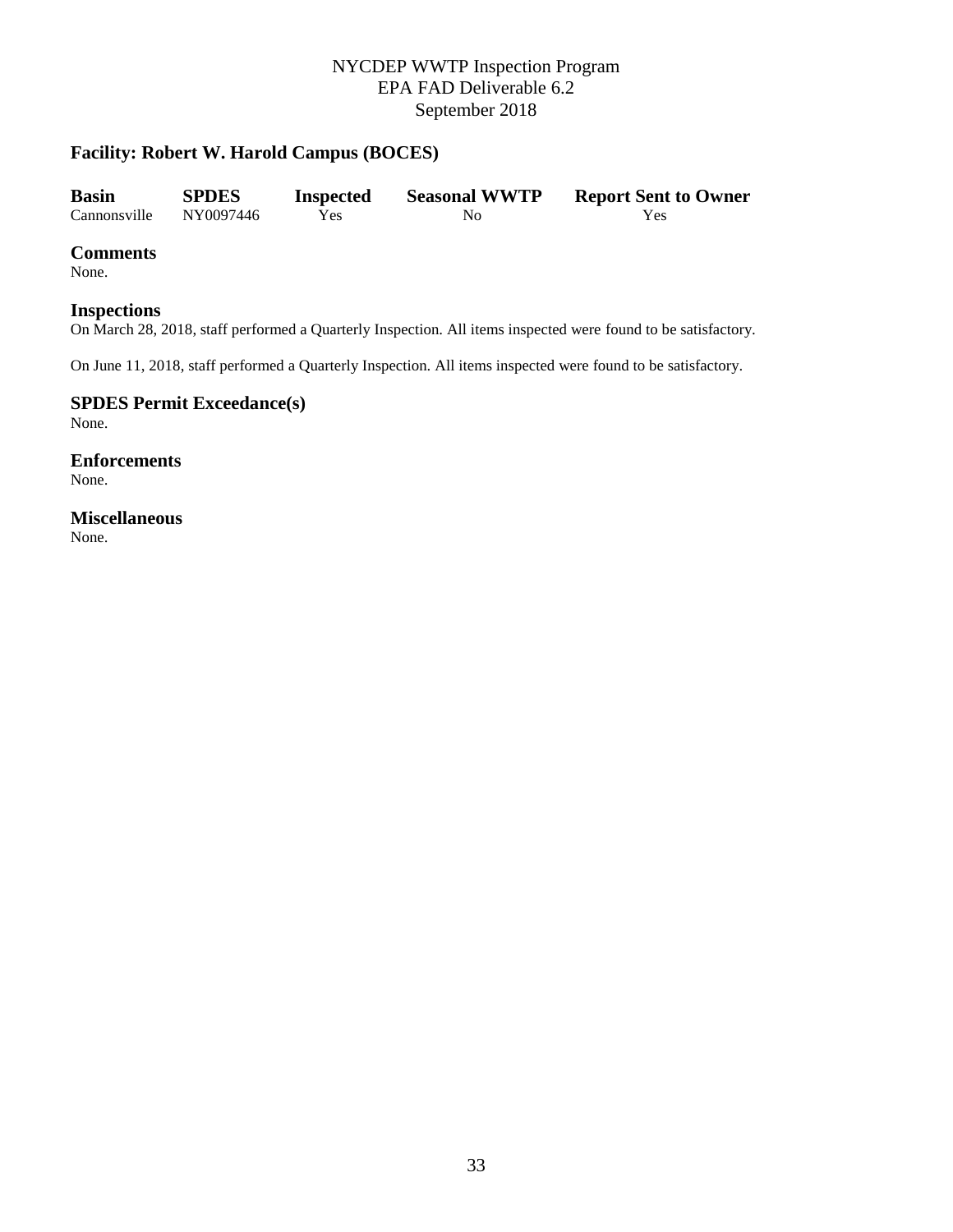## **Facility: Roxbury Lift Station**

| <b>Basin</b> | <b>SPDES</b> | <b>Inspected</b> | <b>Seasonal WWTP</b> | <b>Report Sent to Owner</b> |
|--------------|--------------|------------------|----------------------|-----------------------------|
| Pepacton     | RC0000008    | Yes              | No                   | No                          |

## **Comments**

None.

#### **Inspections**

On March 9, 2018, staff performed a Reconnaissance Inspection of the facility. All items inspected were found to be satisfactory.

On June 4, 2018, staff performed a Reconnaissance Inspection of the facility. All items inspected were found to be satisfactory.

**SPDES Permit Exceedance(s)** None.

**Enforcements** None.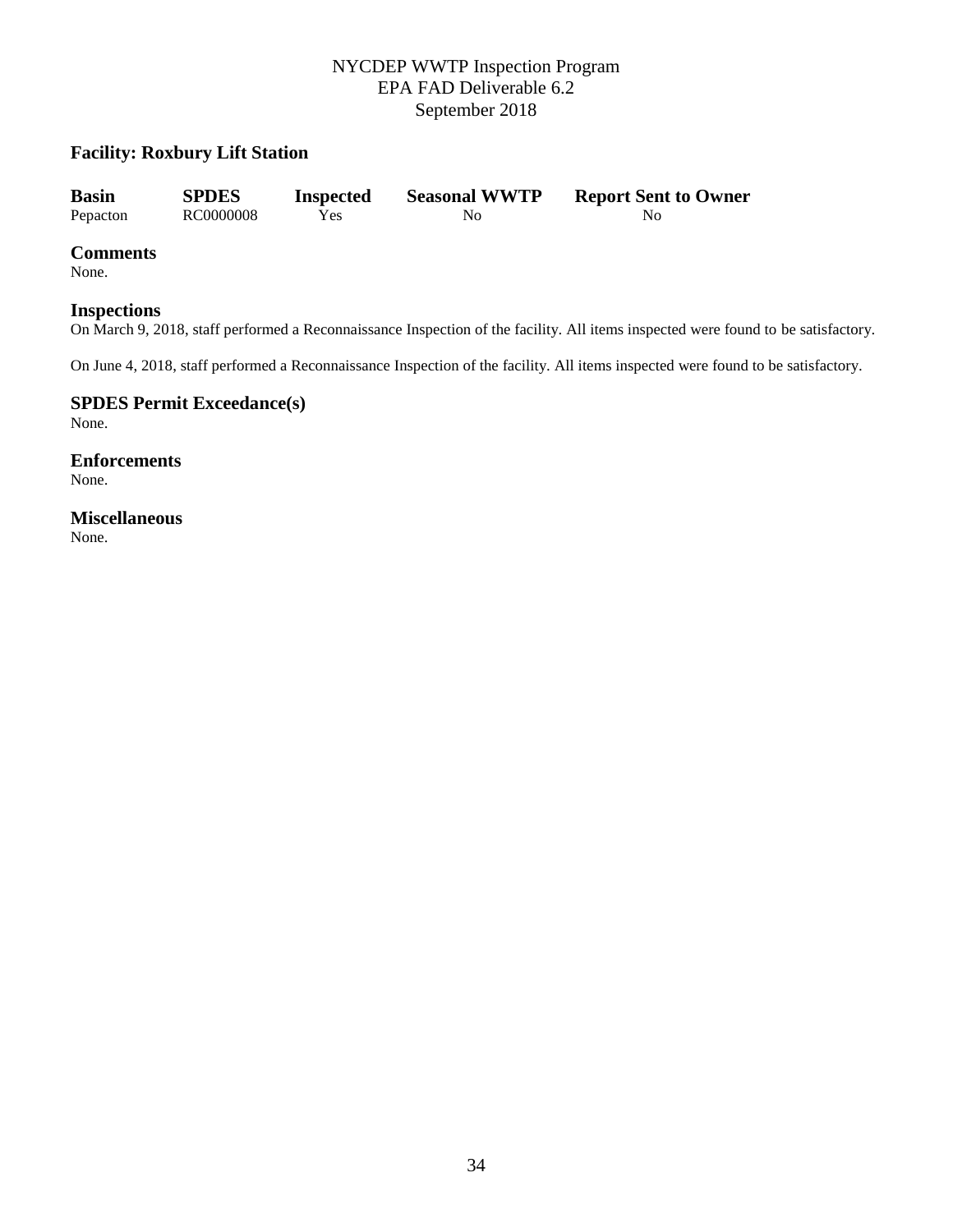## **Facility: Saputo Foods USA LLC (Cooling Water)**

| <b>Basin</b> | <b>SPDES</b> | <b>Inspected</b> | <b>Seasonal WWTP</b> | <b>Report Sent to Owner</b> |
|--------------|--------------|------------------|----------------------|-----------------------------|
| Cannonsville | NY0068292    | Yes              | No.                  | Yes                         |

#### **Comments**

None.

#### **Inspections**

On June 13, 2018, staff performed a Quarterly Inspection. All items inspected were found to be satisfactory.

#### **SPDES Permit Exceedance(s)** None.

**Enforcements**

None.

## **Miscellaneous**

This permitted discharge is for the cooling water only. It is not related to the industrial pre-treatment facility for their process water.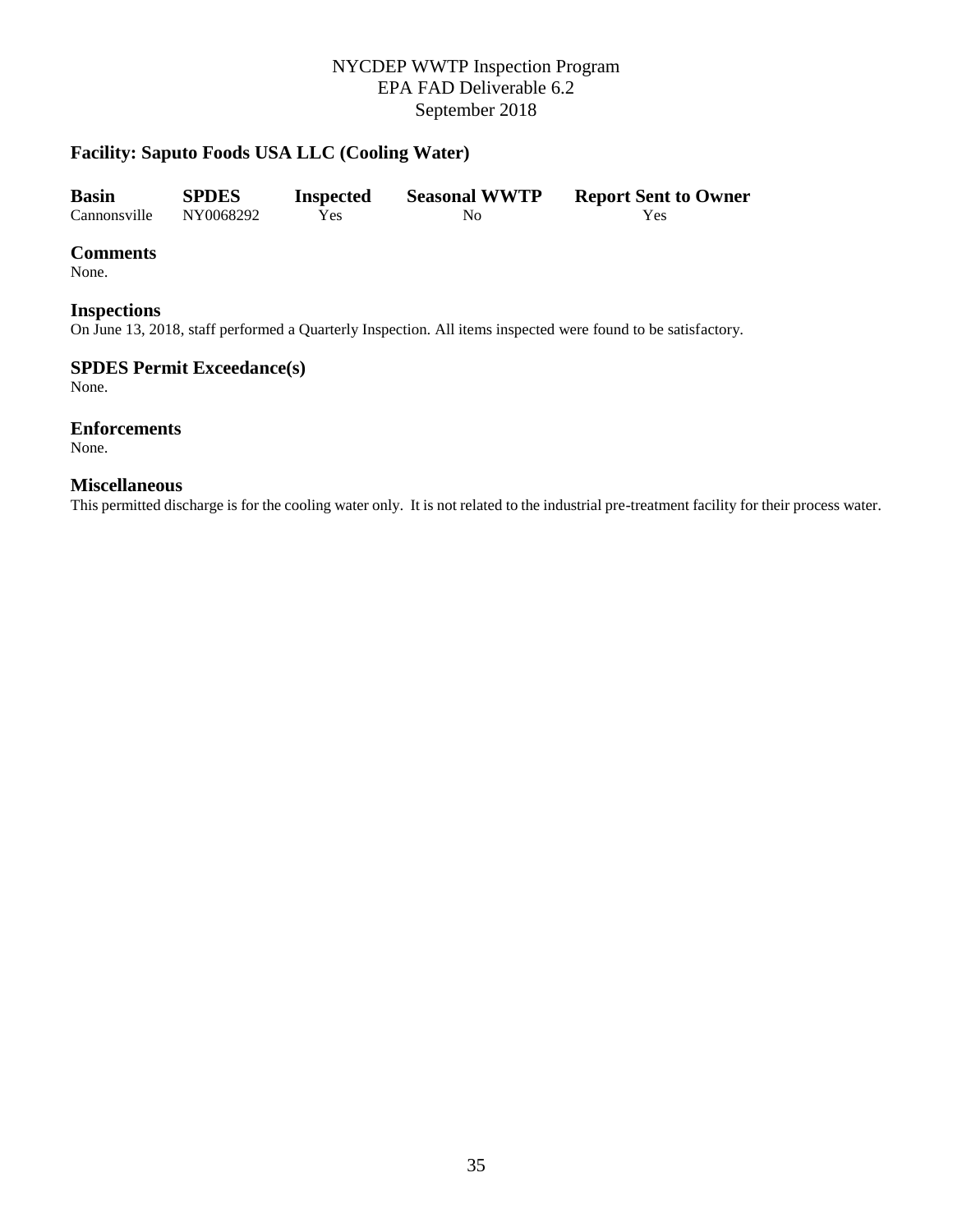## **Facility: Stamford**

| <b>Basin</b> | <b>SPDES</b> | <b>Inspected</b> | <b>Seasonal WWTP</b> | <b>Report Sent to Owner</b> |
|--------------|--------------|------------------|----------------------|-----------------------------|
| Cannonsville | NY0021555    | Yes              | No                   | Yes.                        |

#### **Comments**

None.

#### **Inspections**

On February 15, 2018, staff performed a Reconnaissance Inspection of the facility. The facility reported a spill of approximately 500 gallons onto plant grounds. Inspected spill area, no wastewater reached watercourse.

On March 19, 2018, staff performed a Quarterly Inspection. All items inspected were found to be satisfactory.

On May 23, 2018, staff performed a Quarterly Inspection. All items inspected were found to be satisfactory.

## **SPDES Permit Exceedance(s)**

On April 30, 2018, a DMR monitoring result indicated a violation of FLOW INFL 30 DAY AVG with a sample result of 0.718 MGD exceeding the SPDES limit of 0.7 MGD. A Report of Noncompliance Event was filed with DEC/DEP. Rain induced I&I caused flow exceedance. Operator working with village to get funding to repair leaks. All remaining wet chemistry and bacteriological values for the period demonstrate no upset within the treatment process.

#### **Enforcements**

None.

## **Miscellaneous**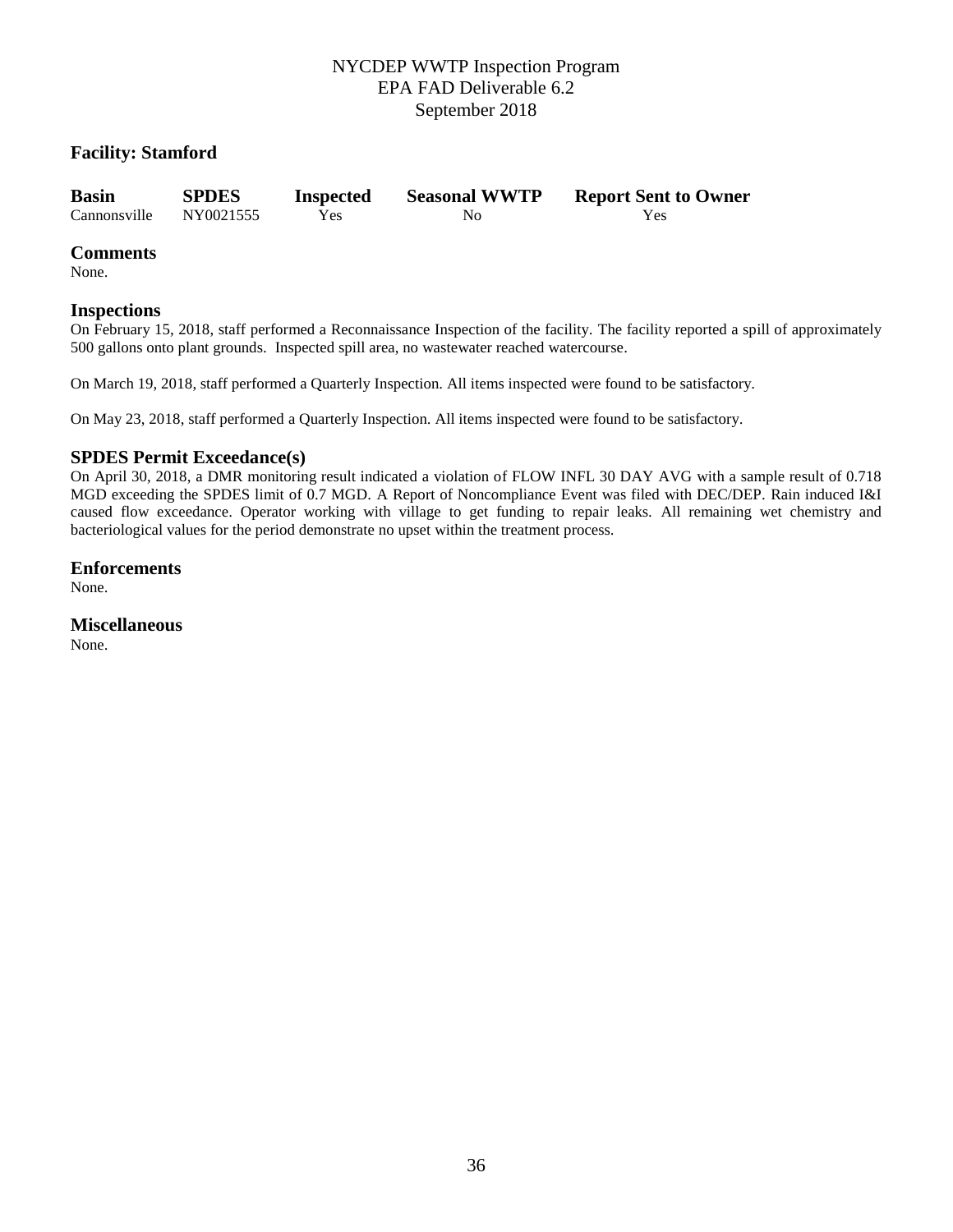## **Facility: Tannersville (NYCDEP)**

| <b>Basin</b> | <b>SPDES</b> | <b>Inspected</b> | <b>Seasonal WWTP</b> | <b>Report Sent to Owner</b> |
|--------------|--------------|------------------|----------------------|-----------------------------|
| Schoharie    | NY0026573    | Yes              | No                   | Yes                         |

#### **Comments**

None.

#### **Inspections**

On January 9, 2018, staff performed a Quarterly Inspection. All items inspected were found to be satisfactory.

On April 5, 2018, staff performed a Quarterly Inspection. All items inspected were found to be satisfactory.

## **SPDES Permit Exceedance(s)**

On January 2, 2018, a DEP laboratory sample indicated an exceedance of Ammonia with a sample result of 2.83 mg/L, exceeding the SPDES parameter limit of 2.2 mg/L. There did not appear to be any mechanical or process control abnormalities that could have led to this reading. All remaining wet chemistry and bacteriological values for the period demonstrate no upset within the treatment process.

On February 21, 2018, a DEP laboratory sample indicated an exceedance of Fecal Coliform with a sample result of 420 cfu/100mL, exceeding the SPDES parameter limit of 400 cfu/100mL. A follow-up sample was collected; the fecal coliform result was <1.

#### **Enforcements**

This is a DEP owned facility. The WWTP Compliance and Inspection group does not have any regulatory authority over this facility.

#### **Miscellaneous**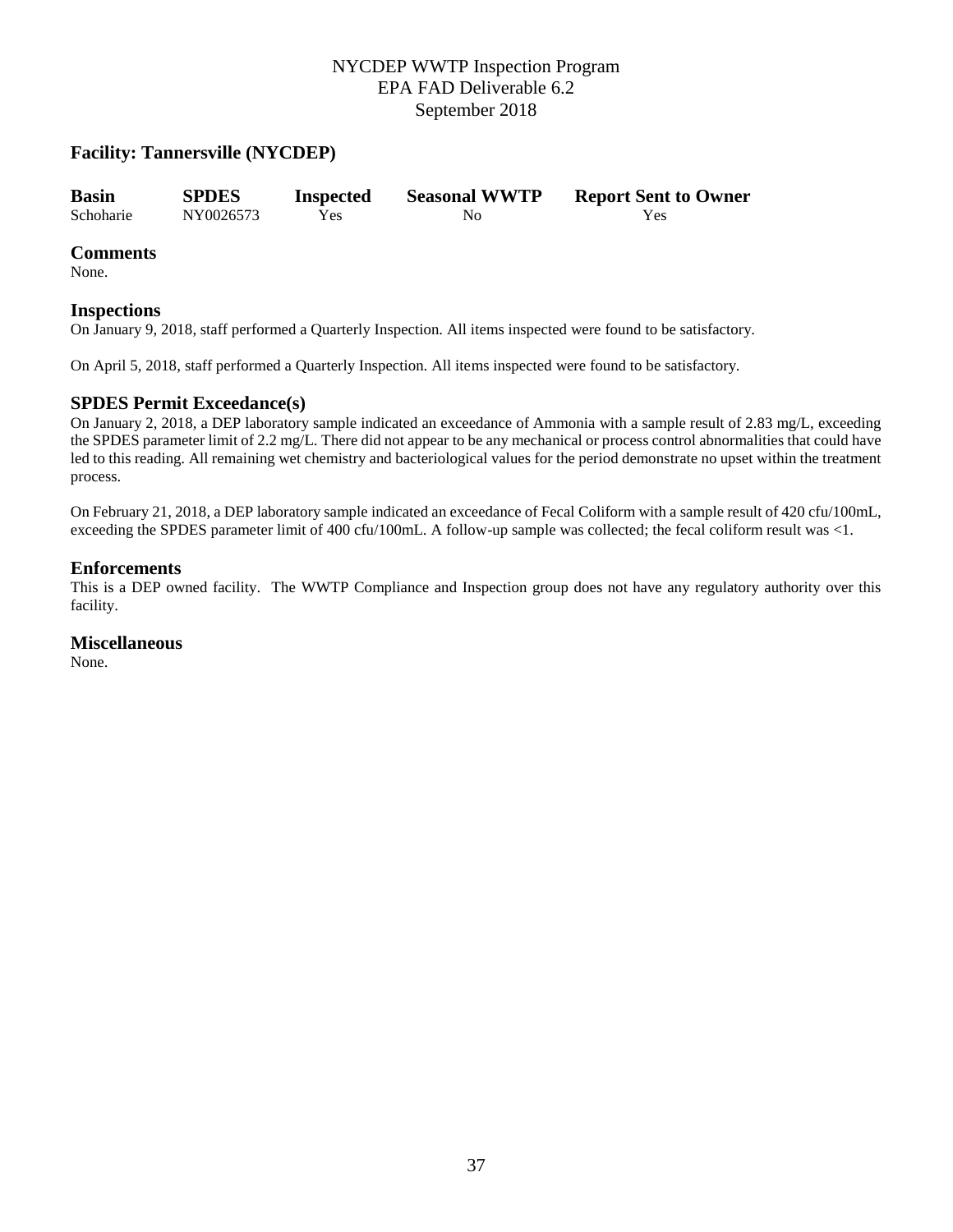## **Facility: Timber Lake (Camp)**

| <b>Basin</b> | <b>SPDES</b> | <b>Inspected</b> | <b>Seasonal WWTP</b> | <b>Report Sent to Owner</b> |
|--------------|--------------|------------------|----------------------|-----------------------------|
| Ashokan      | NY0240664    | Yes              | Yes                  | Yes.                        |

#### **Comments**

None.

#### **Inspections**

On June 22, 2018, staff performed a Quarterly Inspection. Items rated less than (S) satisfactory are indicated below:

Item: 'D8. Microfiltration' received a rating of Marginal with comments: 'There was a fault light on the #2 MF feed pump. It is either the VFD or the motor. In a follow-up conversation with the operator it was determined that the #2 MF unit faulted two more times since the inspection. The operator is ordering a new motor; it will be installed upon arrival. That unit has run for the past four days without any problems. The #1 unit is programmed to automatically start-up if the #2 unit fails to start.'

## **SPDES Permit Exceedance(s)**

None.

**Enforcements**

None.

## **Miscellaneous**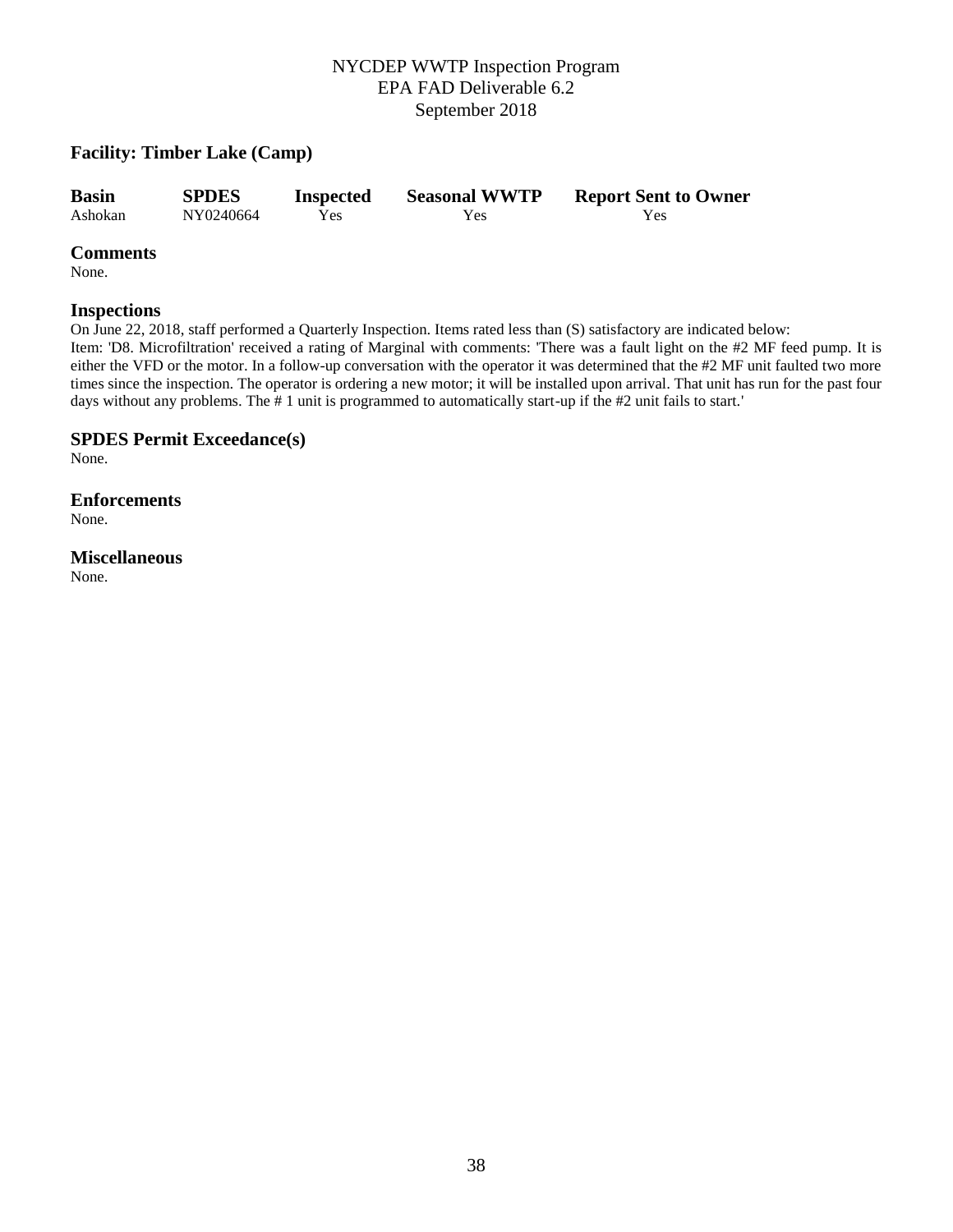## **Facility: Trailside at Hunter LLC (Hunter Highlands)**

| <b>Basin</b> | <b>SPDES</b> | <b>Inspected</b> | <b>Seasonal WWTP</b> | <b>Report Sent to Owner</b> |
|--------------|--------------|------------------|----------------------|-----------------------------|
| Schoharie    | NY0061131    | Yes.             | N <sub>0</sub>       | Yes                         |

#### **Comments**

None.

## **Inspections**

On March 6, 2018, staff performed a Quarterly Inspection. Items rated less than (S) satisfactory are indicated below:

Item: 'A1. Bldg./grounds/housekeeping' received a rating of Unsatisfactory with comments: 'Buildings in overall operable condition but original building showing wear, concrete stairs leading into building need repair. As previously discussed, several lights in CBUD building need replacement or repair. Garage door having issues, may make chemical deliveries difficult.'

Item: 'A2. Potable Water Supply Prot.' received a rating of Unsatisfactory with comments: 'The back flow preventer was last inspected on 06/26/2016.'

Item: 'A4. Stand-By Power' received a rating of Marginal with comments: 'Battery charger and block heater was in service. The running hour meter showed 962.4 hours. Unit test operates weekly with no issue however unit is showing its age. Given the criticality of the backup power system, it is imperative that the generator be maintained in the best possible manner. Panel fault indicator lamps not functioning and need to be repaired. Surge protection system should be evaluated to ensure proper function. Serviced as needed by contractor, due for service soon. Unit did run well during last power outage which is a positive note.'

Item: 'A5. Alarm Systems' received a rating of Unsatisfactory with comments: 'High tank levels, CL2, building temperature, flow, compressors, UPS power supplies alarmed, however, these systems are not functioning due to inoperable SCADA system. New SCADA approved by DEP.'

Item: 'A10. SCADA and electronics' received a rating of Unsatisfactory with comments: 'Plant being run in batch cycle, typically, in hand mode, so plant is running OK as it is. SCADA system not operational which does not affect plants ability to run, however, does adversely affect alarm and high level systems, call out capability etc. DEP has approved funding the replacement SCADA system. SCADA replacement will add chemical flow pacing to the sand filters which will prevent chemical overdose.'

Item: 'B3. Comminutor' received a rating of Unsatisfactory with comments: 'Comminutor not working and should be repaired or replaced. Plans being made to have contractor fix or apply to DEC for permission to have it removed.'

Item: 'D5. Compressor' received a rating of Marginal with comments: 'Main compressor repaired and secondary side also repaired and operational. Air dryer bypassed but turned on, operator does not know why, but will look into putting it fully back in service. The air drier should be enabled to ensure optimal air supply to the CBUD filters.'

Item: 'D7. CBUD Sand Filters' received a rating of Unsatisfactory with comments: 'Units need to be air lanced 1x/month during ski season. At a minimum during non-ski season, first stage air lanced 4x/year, second stage 1-2x/year. Train 2 (the 1 train in use) was air lanced in January and February 2018 which is good. Unfortunately, this did not prevent a recent Giardia detection of 76. A thorough evaluation of the CBUD system indicated that the probable cause was PAC overdose since chemical flow pacing is not working with the lack of proper SCADA. New SCADA funding approved by DEP.'

Item: 'D8. Turbidity Monitoring' received a rating of Unsatisfactory with comments: 'Turbidity meters calibrated 06/15/2016, due 06/2017. Units not calibrated, 1 display failing, needs replacement. Data can be read on the new SCADA HMI panel. HACH scheduled to come in for service.'

On June 29, 2018, staff performed a Quarterly Inspection. Items rated less than (S) satisfactory are indicated below:

Item: 'A4. Stand-By Power' received a rating of Marginal with comments: 'Battery charger and block heater was in service. The running hour meter showed 962.4 hours. Unit test operates weekly with no issue however unit is showing its age. Given the criticality of the backup power system, it is imperative that the generator be maintained in the best possible manner. Panel fault indicator lamps not functioning and need to be repaired. Surge protection system should be evaluated to ensure proper function. Serviced as needed by contractor, due for service soon. Unit did run well during last power outage which is a positive note.'

Item: 'D8. Turbidity Monitoring' received a rating of Unsatisfactory with comments: 'Turbidity meters calibrated 06/15/2016, due 06/2017. Units not calibrated, 1 display failing, needs replacement. Data can be read on the new SCADA HMI panel. HACH scheduled to come in for service.'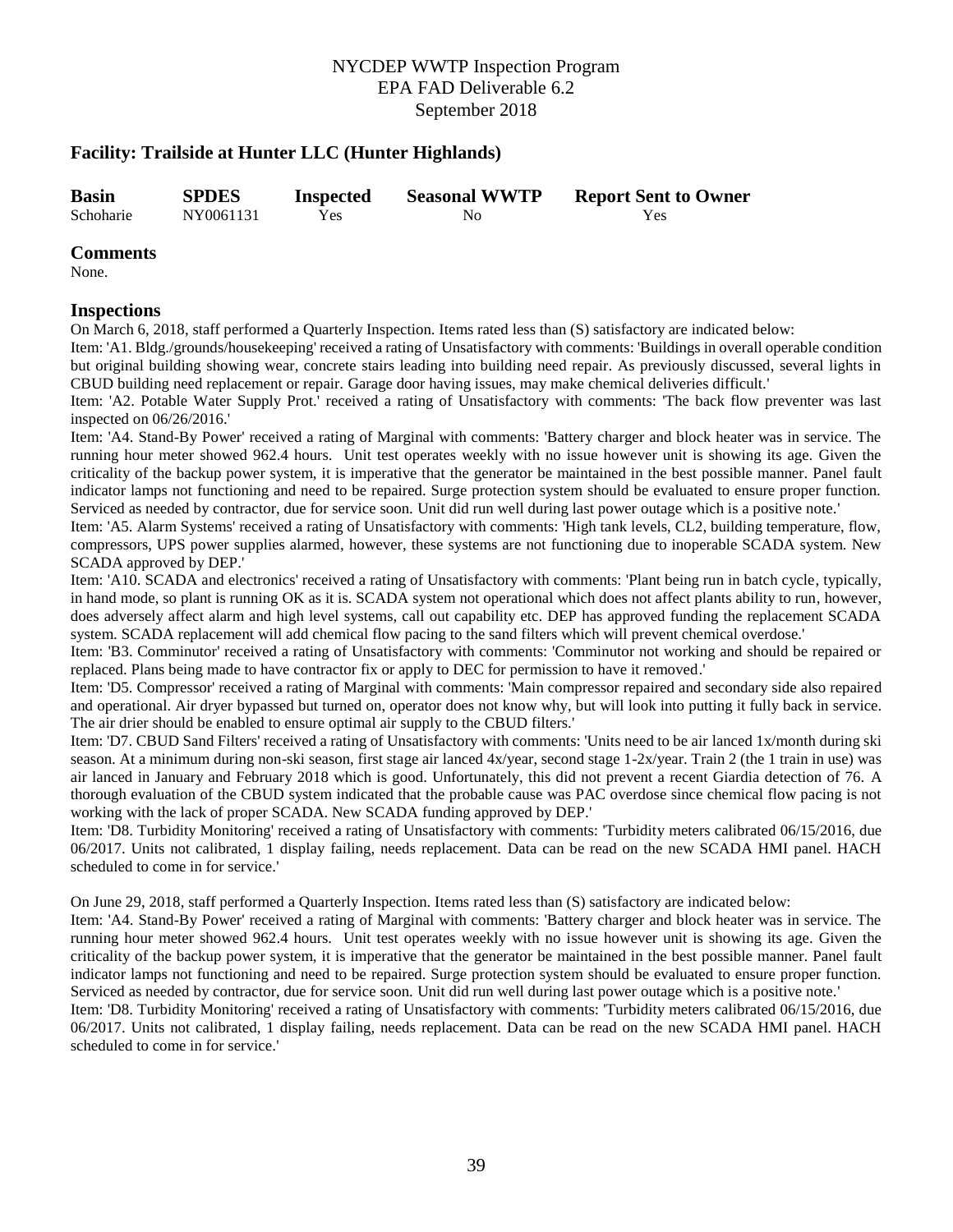## **Facility: Trailside at Hunter LLC (Hunter Highlands) (continued)**

#### **SPDES Permit Exceedance(s)**

On February 28, 2018, a DMR monitoring result indicated a violation of CBOD5 LBS DAILY MAX with a sample result of 1.77 lbs/d, exceeding the SPDES limit of 1.67 lbs/d. A Report of Noncompliance Event was filed with DEC/DEP. Lack of operable SCADA system led to violations, new system approved by DEP, yet to be installed.

On February 28, 2018, a DMR monitoring result indicated a violation of CBOD5 DAILY MAX with a sample result of 9.5 mg/l, exceeding the SPDES limit of 5.0 mg/l. A Report of Noncompliance Event was filed with DEC/DEP. Lack of operable SCADA system led to violations, new system approved by DEP, yet to be installed.

On February 28, 2018, a DMR monitoring result indicated a violation of TIME TURBIDITY with a sample result of 4,095 Minutes, exceeding the SPDES limit of 2,160 Minutes. A Report of Noncompliance Event was filed with DEC/DEP. Lack of operable SCADA system led to violations, new system approved by DEP, yet to be installed.

On March 15, 2018, a DEP laboratory sample indicated an exceedance of CBOD5 with a sample result of 5.5 mg/L, exceeding the SPDES parameter limit of 5.0 mg/L. All remaining wet chemistry and bacteriological values for the period demonstrate no upset within the treatment process. Given the isolated nature of this reading, no enforcement is necessary.

On March 31, 2018, a DMR monitoring result indicated a violation of TIME TURBIDITY with a sample result of 11,415 Minutes, exceeding the SPDES limit of 2,160 Minutes. A Report of Noncompliance Event was filed with DEC/DEP. Sand filters finally air lanced properly and now running better. SCADA operational. Plant is in much better shape.

On March 31, 2018, a DMR monitoring result indicated a violation of TURBIDITY with a sample result of 14.39 NTU exceeding the SPDES limit of 5 NTU. A Report of Noncompliance Event was filed with DEC/DEP. Sand filters finally air lanced properly and now running better. SCADA operational. Plant is in much better shape.

#### **Enforcements**

None.

#### **Miscellaneous**

The DEP Regulatory Upgrade Program has authorized the replacement of the SCADA system. The system has been installed.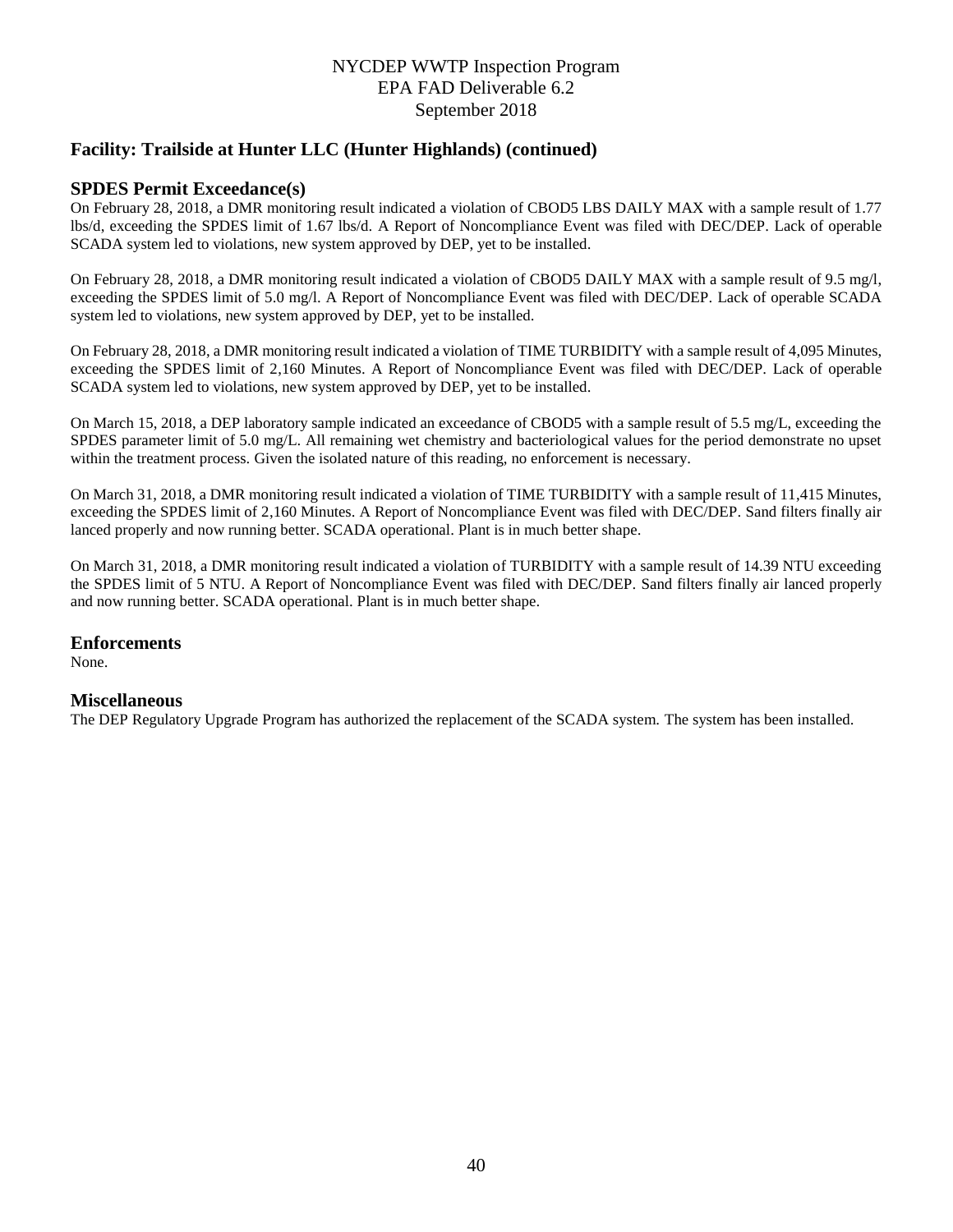## **Facility: Walton**

| <b>Basin</b>           | <b>SPDES</b> | <b>Inspected</b> | <b>Seasonal WWTP</b> | <b>Report Sent to Owner</b> |
|------------------------|--------------|------------------|----------------------|-----------------------------|
| Cannonsville NY0027154 |              | Yes.             | No.                  | Yes                         |

#### **Comments**

None.

#### **Inspections**

On March 28, 2018, staff performed a Quarterly Inspection. Items rated less than (S) satisfactory are indicated below: Item: 'B2. Grit Removal' received a rating of Marginal with comments: 'Grit removal is being performed manually until the unit is repaired. Approximately two cubic yards per month. Grant funding appropriated. Project moving into design phase.' Item: 'B3. Comminutor' received a rating of Marginal with comments: 'High flow bypasses comminutor and directed to side stream bar screen. Cutters worn and need replacement. Long term solution here hinges on type of grit removal solution implemented. Operators have decided that a screening system would work best since grit removal system is moving forward. Village looking into how to fund this. When installed, rag loading to pumps should be less.'

On June 11, 2018, staff performed a Quarterly Inspection. Items rated less than (S) satisfactory are indicated below:

Item: 'B2. Grit Removal' received a rating of Marginal with comments: 'Grit removal is being performed manually until the unit is repaired. Approximately two cubic yards per month. Grant funding appropriated. Project moving into design phase.'

Item: 'B3. Comminutor' received a rating of Marginal with comments: 'High flow bypasses comminutor and directed to side stream bar screen. Cutters worn and need replacement. Long term solution here hinges on type of grit removal solution implemented. Operators have decided that a screening system would work best since grit removal system is moving forward. Village looking into how to fund this. When installed, rag loading to pumps should be less.'

#### **SPDES Permit Exceedance(s)**

On June 30, 2018, a DMR monitoring result indicated a violation of TEMPERATURE with a sample result of 75 °F, exceeding the SPDES limit of 70 °F. A Report of Noncompliance Event was filed with DEC/DEP. Upstream/downstream river monitoring indicated that effluent was of acceptable temperature. High ambient summer temperatures plus high industry flow temperatures likely contributing to high effluent temperatures.

## **Enforcements**

None.

## **Miscellaneous**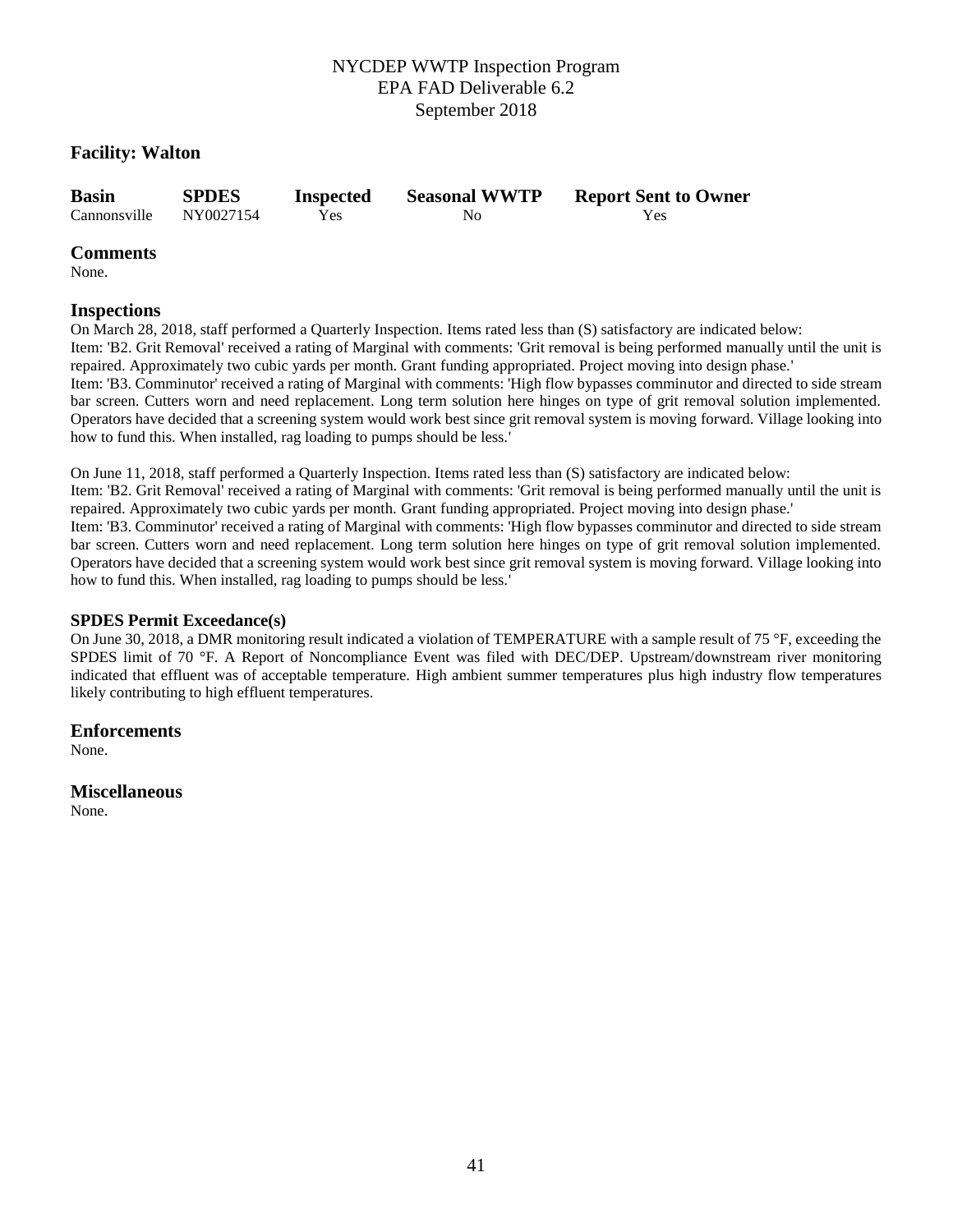## **Facility: Windham**

| <b>Basin</b> | <b>SPDES</b> | <b>Inspected</b> | <b>Seasonal WWTP</b> | <b>Report Sent to Owner</b> |
|--------------|--------------|------------------|----------------------|-----------------------------|
| Schoharie    | NY0262935    | Yes              | No                   | Yes                         |

#### **Comments**

None.

#### **Inspections**

On March 27, 2018, staff performed a Quarterly Inspection. Items rated less than (S) satisfactory are indicated below:

Item: 'A1. General' received a rating of Marginal with comments: 'The concrete walkway outside of the door in the mechanical room lifts in the winter months. This blocks the door from opening. This is the only exit to the exterior of the building from that room. One other door exits to the interior. Door should be operational for an emergency exit.'

Item: 'D6. CBUDS - compressor' received a rating of Marginal with comments: 'They received quote of \$30,000 for the replacement of two compressors. The proposal has two separate units each having its own holding tank for the compressed air. They are scheduled to have the new ones installed after the busy ski season.'

On June 14, 2018, staff performed a Quarterly Inspection. Items rated less than (S) satisfactory are indicated below:

Item: 'A1. General' received a rating of Marginal with comments: 'The concrete walkway outside of the door in the mechanical room lifts in the winter months. This blocks the door from opening. This is the only exit to the exterior of the building from that room. One other door exits to the interior. Door should be operational for an emergency exit.'

## **SPDES Permit Exceedance(s)**

None.

**Enforcements** None

## **Miscellaneous**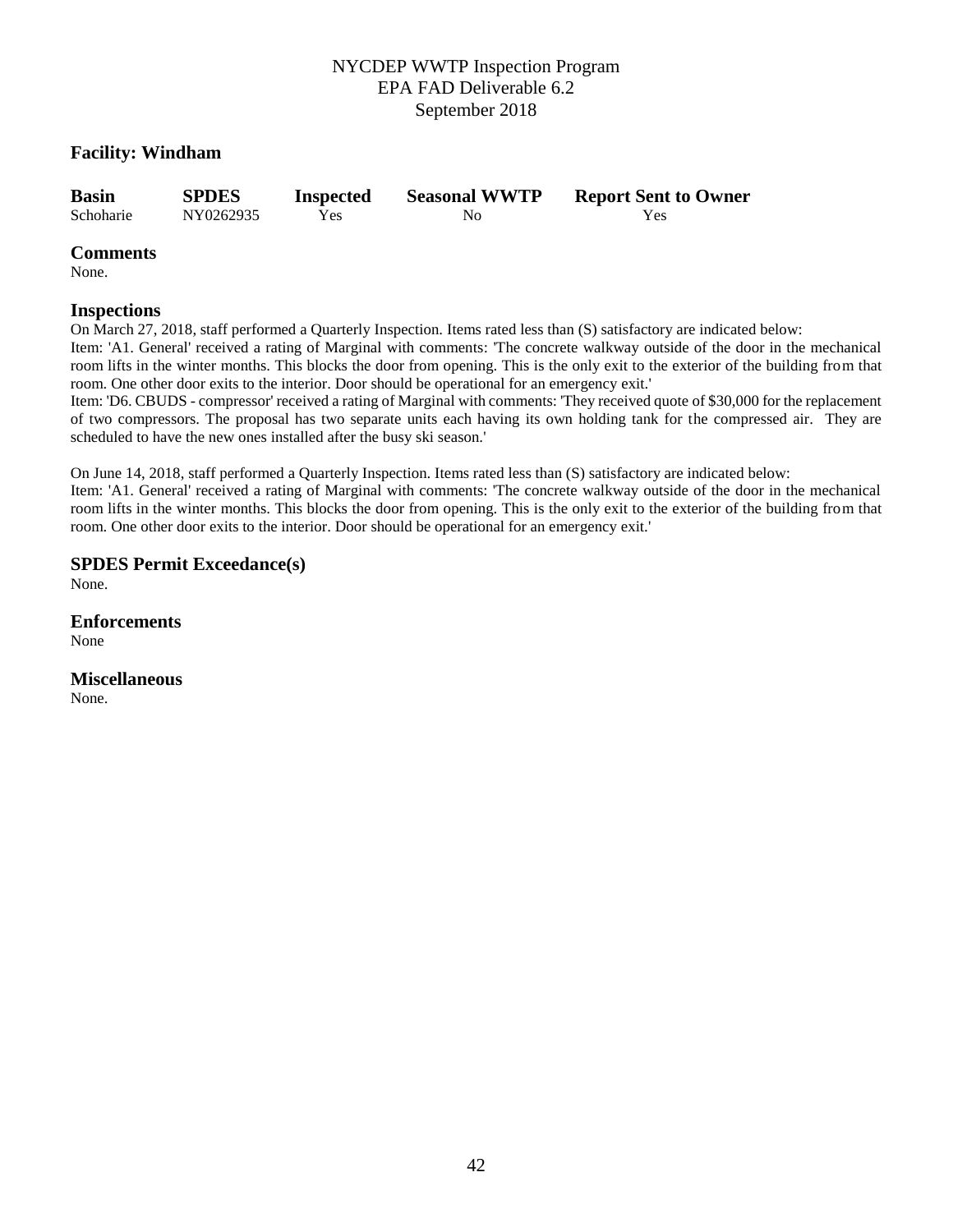## **Facility: Carmel Sewer District #2**

| <b>Basin</b>        | <b>SPDES</b> | <b>Inspected</b> | <b>Seasonal WWTP</b> | <b>Report Sent to Owner</b> |
|---------------------|--------------|------------------|----------------------|-----------------------------|
| <b>Croton Falls</b> | NY0031356    | Yes              | No                   | Yes                         |

#### **Comments**

None.

#### **Inspections**

On January 4, 2018, staff performed a Quarterly Inspection. All items inspected were found to be satisfactory.

On April 9, 2018, staff performed a Quarterly Inspection. Items rated less than (S) satisfactory are indicated below: Item: 'D7 Microfiltration System' received a rating of Marginal with comments: 'Operator stated that the CMFs are having trouble keeping up with influent flow. Each unit requires chemical CIP every day.'

On April 26, 2018, staff performed a Reconnaissance Inspection of the facility. Operations and maintenance appeared satisfactory.

#### **SPDES Permit Exceedance(s)**

On February 28, 2018, a DMR monitoring result indicated a violation of FECAL COLIFORM 7 DAY AVG with a sample result of 2,490 No/100ml, exceeding the SPDES limit of 400 No/100ml. A report of non-compliance event was submitted to DEC/DEP. There did not appear to be any mechanical or process control abnormalities within the tertiary and disinfection system that could have led to this reading. All remaining wet chemistry and bacteriological values for the period demonstrate no upset within the treatment process. Given the isolated nature of this reading, no enforcement is necessary.

#### **Enforcements**

None.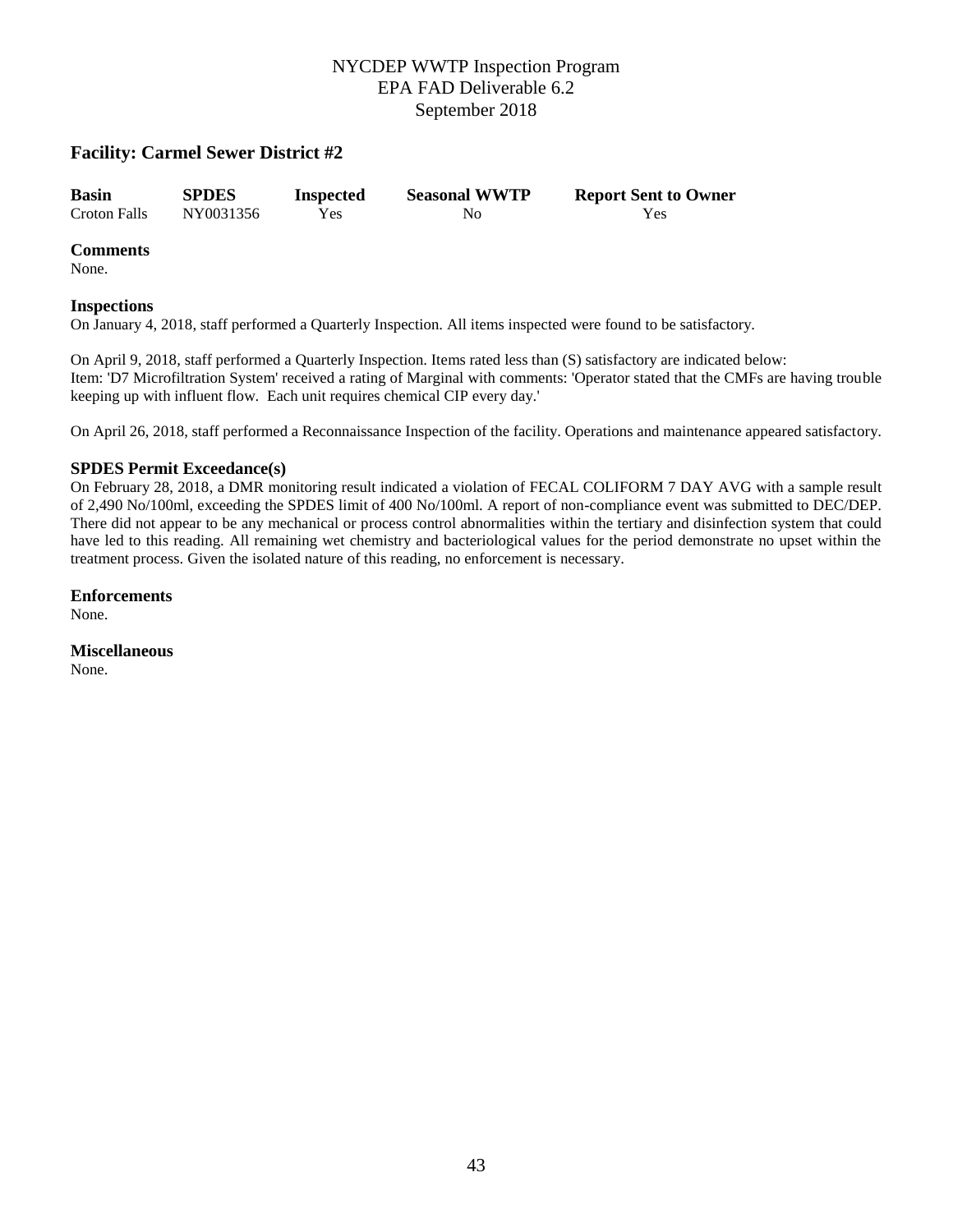## **Facility: Clear Pool Camp**

| <b>Basin</b> | <b>SPDES</b> | <b>Inspected</b> | <b>Seasonal WWTP</b> | <b>Report Sent to Owner</b> |
|--------------|--------------|------------------|----------------------|-----------------------------|
| West Branch  | NY0098621    | Yes.             | No                   | Yes                         |

#### **Comments**

None.

#### **Inspections**

On February 28, 2018, staff performed a Quarterly Inspection. All items inspected were found to be satisfactory.

On May 24, 2018, staff performed a Quarterly Inspection. All items inspected were found to be satisfactory.

**SPDES Permit Exceedance(s)** None.

**Enforcements** None.

**Miscellaneous**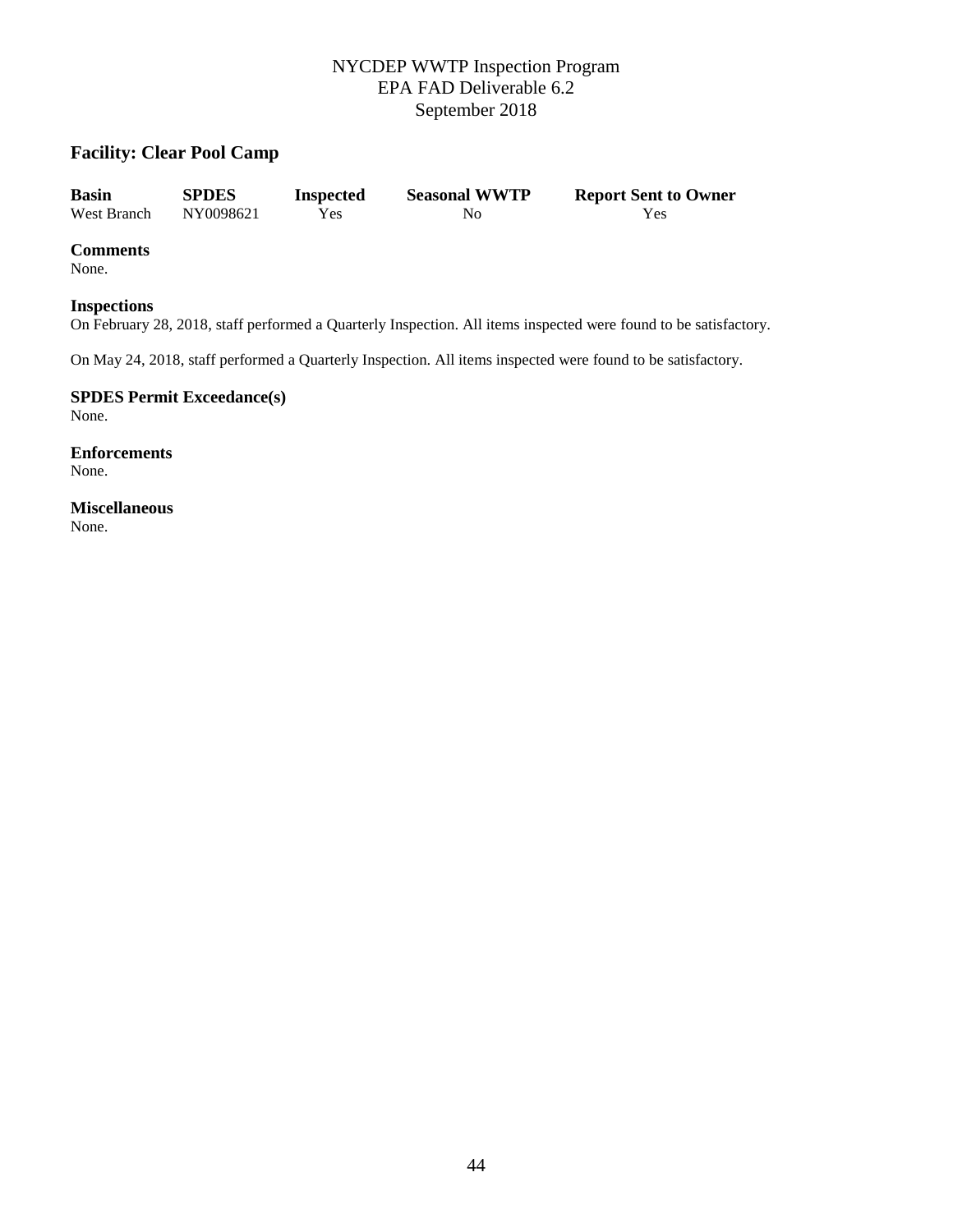## **Facility: Hill Sparrow (The Fairways at Hill and Dale)**

| <b>Basin</b> | <b>SPDES</b> | <b>Inspected</b> | <b>Seasonal WWTP</b> | <b>Report Sent to Owner</b> |
|--------------|--------------|------------------|----------------------|-----------------------------|
| Croton Falls | NY0165719    | Yes.             | No                   | Yes                         |

#### **Comments**

None.

#### **Inspections**

On March 8, 2018, staff performed a Quarterly Inspection. All items inspected were found to be satisfactory.

On June 5, 2018, staff performed a Quarterly Inspection. All items inspected were found to be satisfactory.

#### **SPDES Permit Exceedance(s)**

On January 31, 2018, a DMR monitoring result indicated a violation of FLOW INFLUENT 30 DAY AVG with a reading of 0.086 MGD, exceeding the SPDES limit of 0.065 MGD. A report of non-compliance event was submitted to DEC/DEP. There did not appear to be any mechanical or process control abnormalities that could have led to this reading. All remaining wet chemistry and bacteriological values for the period demonstrate no upset within the treatment process. Given the isolated nature of this reading, no enforcement is necessary.

#### **Enforcements**

None.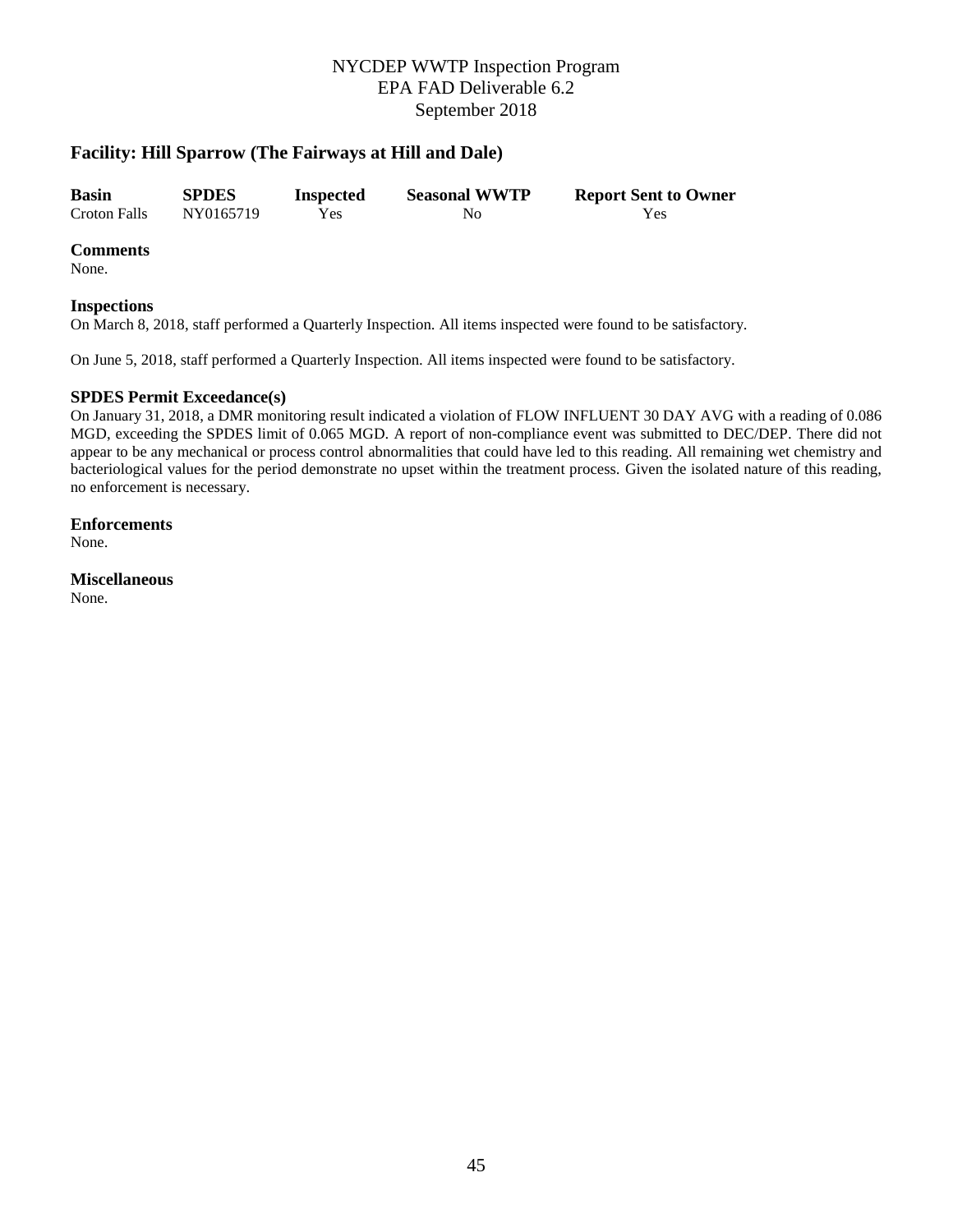## **Facility: Kent Manor Condominiums**

| <b>Basin</b> | <b>SPDES</b> | <b>Inspected</b> | <b>Seasonal WWTP</b> | <b>Report Sent to Owner</b> |
|--------------|--------------|------------------|----------------------|-----------------------------|
| Croton Falls | NY0207322    | Yes              | No                   | Yes                         |

#### **Comments**

None.

#### **Inspections**

On March 27, 2018, staff performed a Quarterly Inspection. All items inspected were found to be satisfactory.

On June 13, 2018, staff performed a Quarterly Inspection. All items inspected were found to be satisfactory.

**SPDES Permit Exceedance(s)** None.

**Enforcements** None.

**Miscellaneous**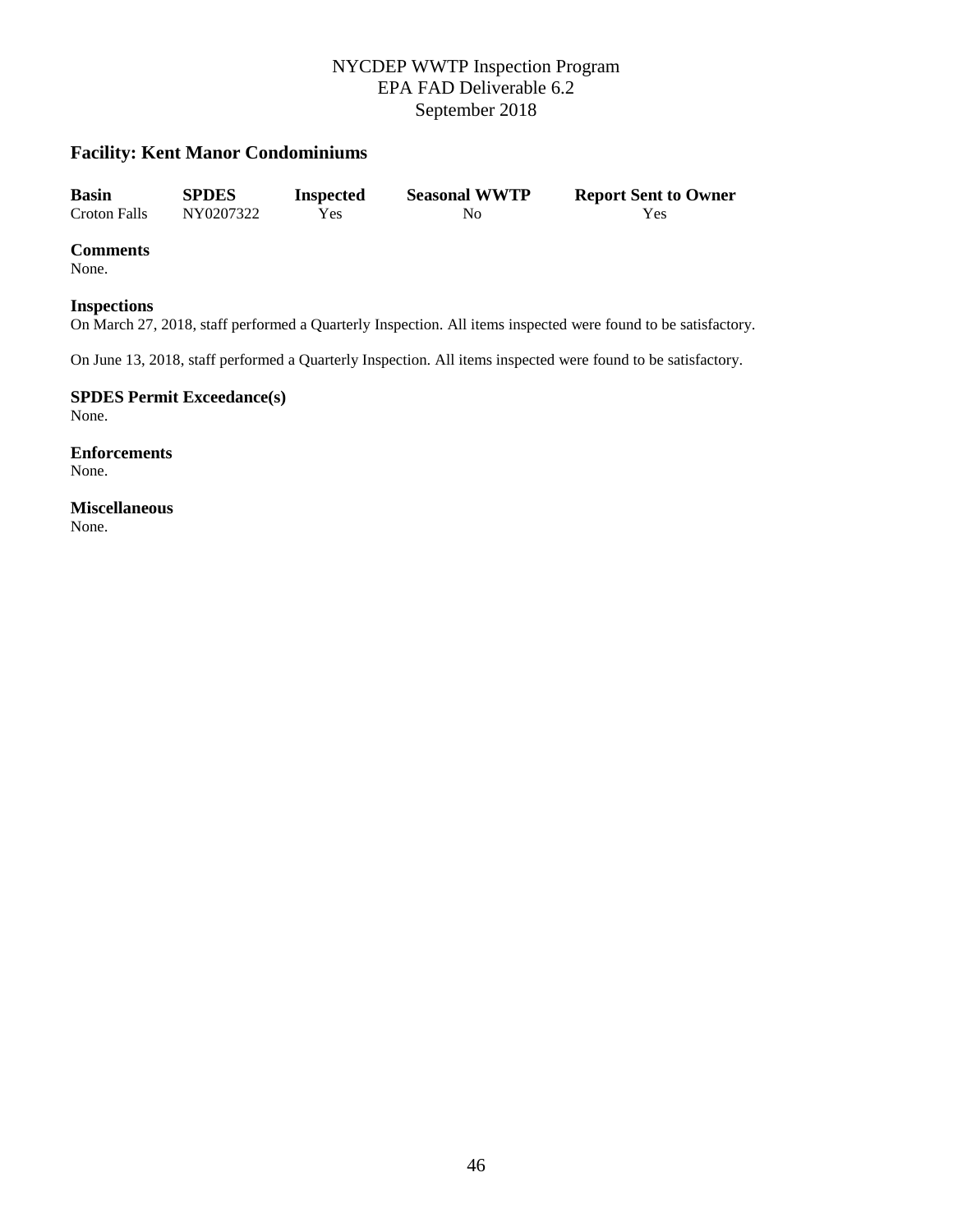## **Facility: Lewisboro Elementary School**

| <b>Basin</b> | <b>SPDES</b> | <b>Inspected</b> | <b>Seasonal WWTP</b> | <b>Report Sent to Owner</b> |
|--------------|--------------|------------------|----------------------|-----------------------------|
| Cross River  | NY0036684    | Yes              | No                   | Yes                         |

#### **Comments**

The Town of Lewisboro has repurposed the school building for their public safety offices. Plant operation is restored.

#### **Inspections**

On March 20, 2018, staff performed a Quarterly Inspection of the facility. The school remains closed.

On June 14, 2018, staff performed a Quarterly Inspection of the facility. The school remains closed.

**SPDES Permit Exceedance(s)** None.

**Enforcements** None.

**Miscellaneous**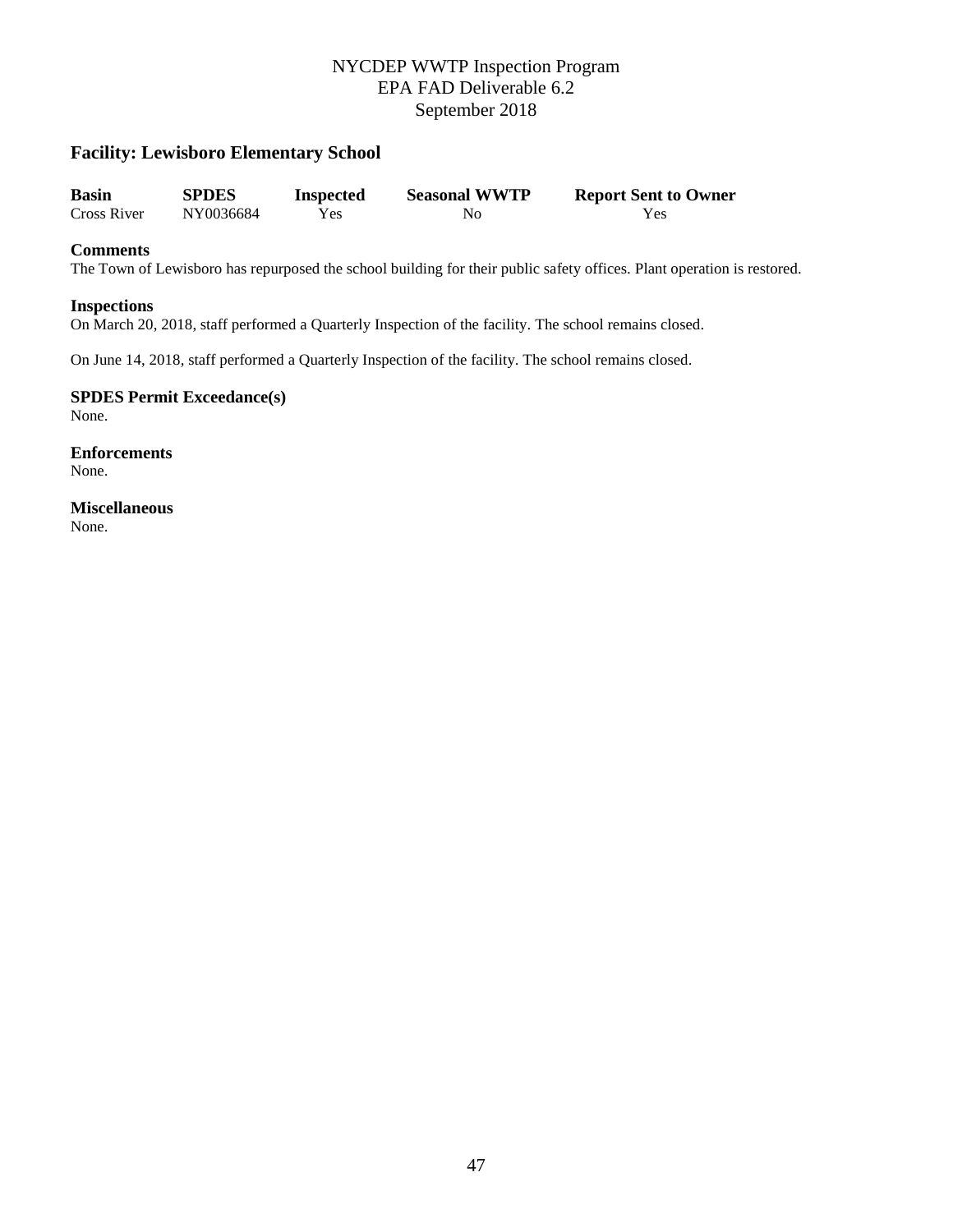## **Facility: Mahopac (NYCDEP)**

| <b>Basin</b>        | <b>SPDES</b> | <b>Inspected</b> | <b>Seasonal WWTP</b> | <b>Report Sent to Owner</b> |
|---------------------|--------------|------------------|----------------------|-----------------------------|
| <b>Croton Falls</b> | NY0026590    | Yes              | No                   | Yes                         |

#### **Comments**

None.

#### **Inspections**

On February 2, 2018, staff performed a Quarterly Inspection. All items inspected were found to be satisfactory.

On May 8, 2018, staff performed a Quarterly Inspection. All items inspected were found to be satisfactory.

## **SPDES Permit Exceedance(s)**

None.

## **Enforcements**

This is a DEP owned facility. The WWTP Compliance and Inspection group does not have any regulatory authority over this facility.

#### **Miscellaneous**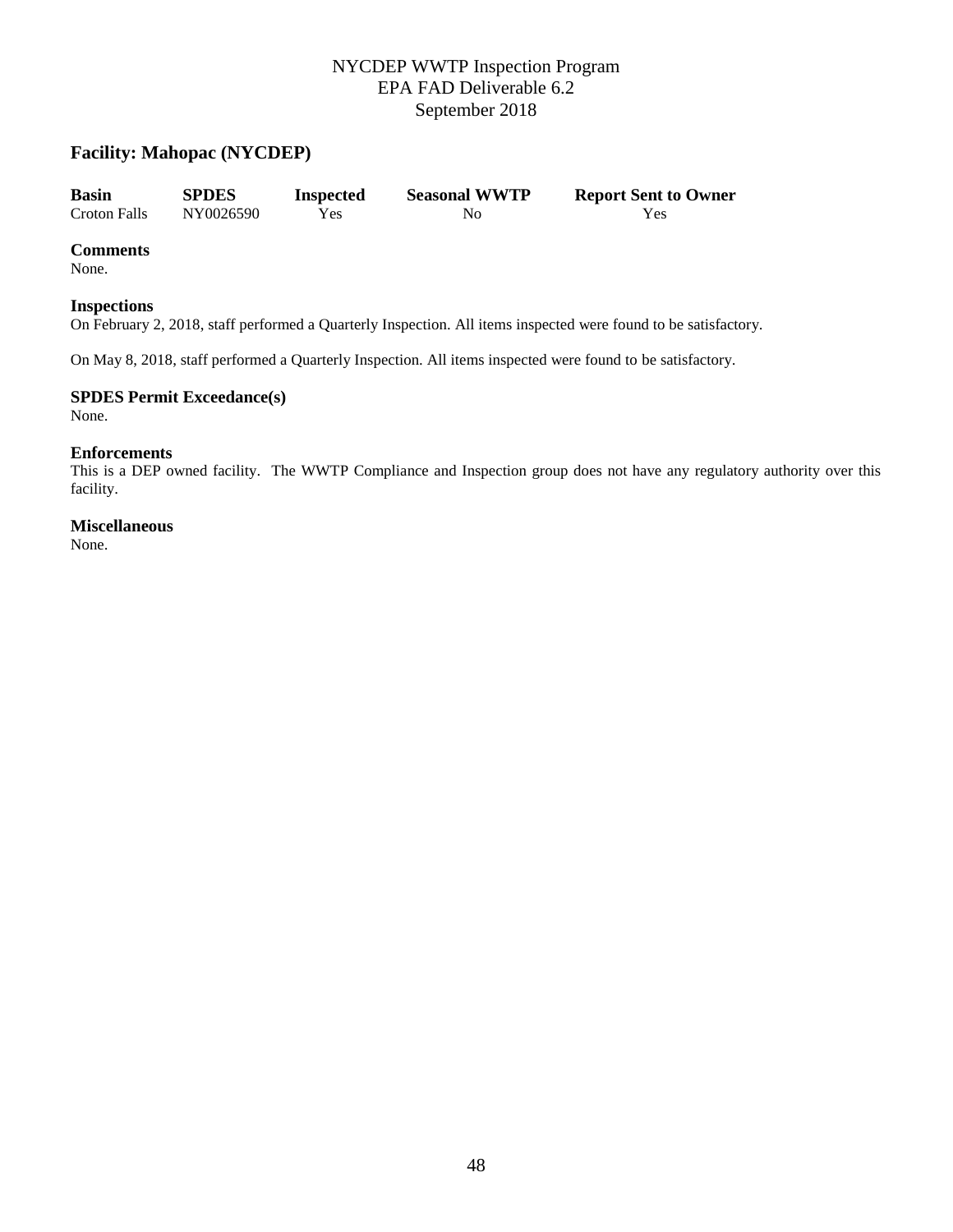## **Facility: Meadows at Cross River Condominiums**

| <b>Basin</b> | <b>SPDES</b> | <b>Inspected</b> | <b>Seasonal WWTP</b> | <b>Report Sent to Owner</b> |
|--------------|--------------|------------------|----------------------|-----------------------------|
| Cross River  | NY0099520    | Yes              | No                   | Yes                         |

#### **Comments**

None.

#### **Inspections**

On January 5, 2018, staff performed a Quarterly Inspection. All items inspected were found to be satisfactory.

On April 5, 2018, staff performed a Quarterly Inspection. All items inspected were found to be satisfactory.

**SPDES Permit Exceedance(s)** None.

**Enforcements** None.

**Miscellaneous**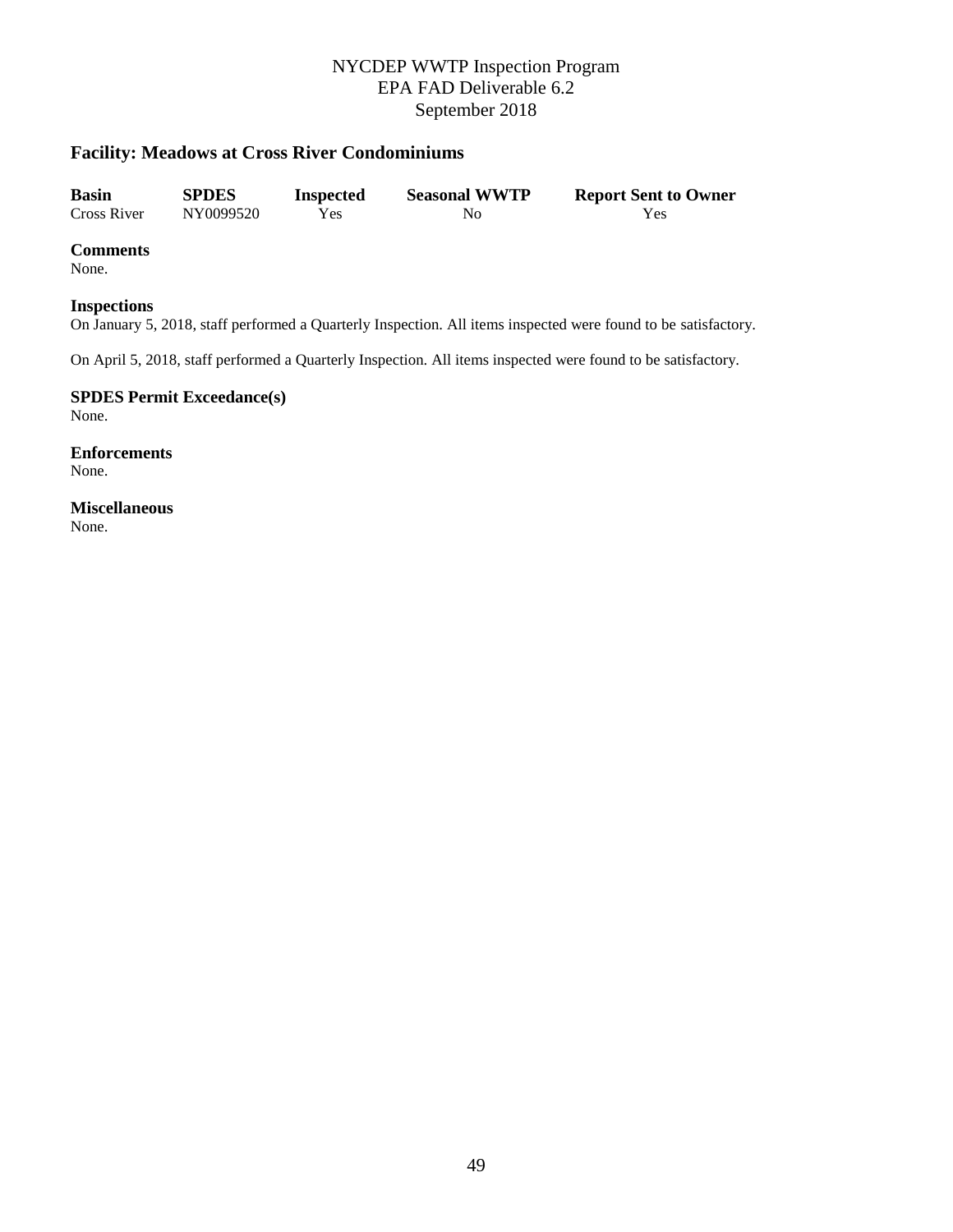## **Facility: Michelle Estates Realty Subdivision**

| <b>Basin</b> | <b>SPDES</b> | <b>Inspected</b> | <b>Seasonal WWTP</b> | <b>Report Sent to Owner</b> |
|--------------|--------------|------------------|----------------------|-----------------------------|
| Cross River  | NY0214841    | Yes              | No                   | Yes                         |

#### **Comments**

None.

#### **Inspections**

On March 16, 2018, staff performed a Quarterly Inspection. All items inspected were found to be satisfactory.

On June 8, 2018, staff performed a Quarterly Inspection. All items inspected were found to be satisfactory.

**SPDES Permit Exceedance(s)** None.

**Enforcements** None.

**Miscellaneous**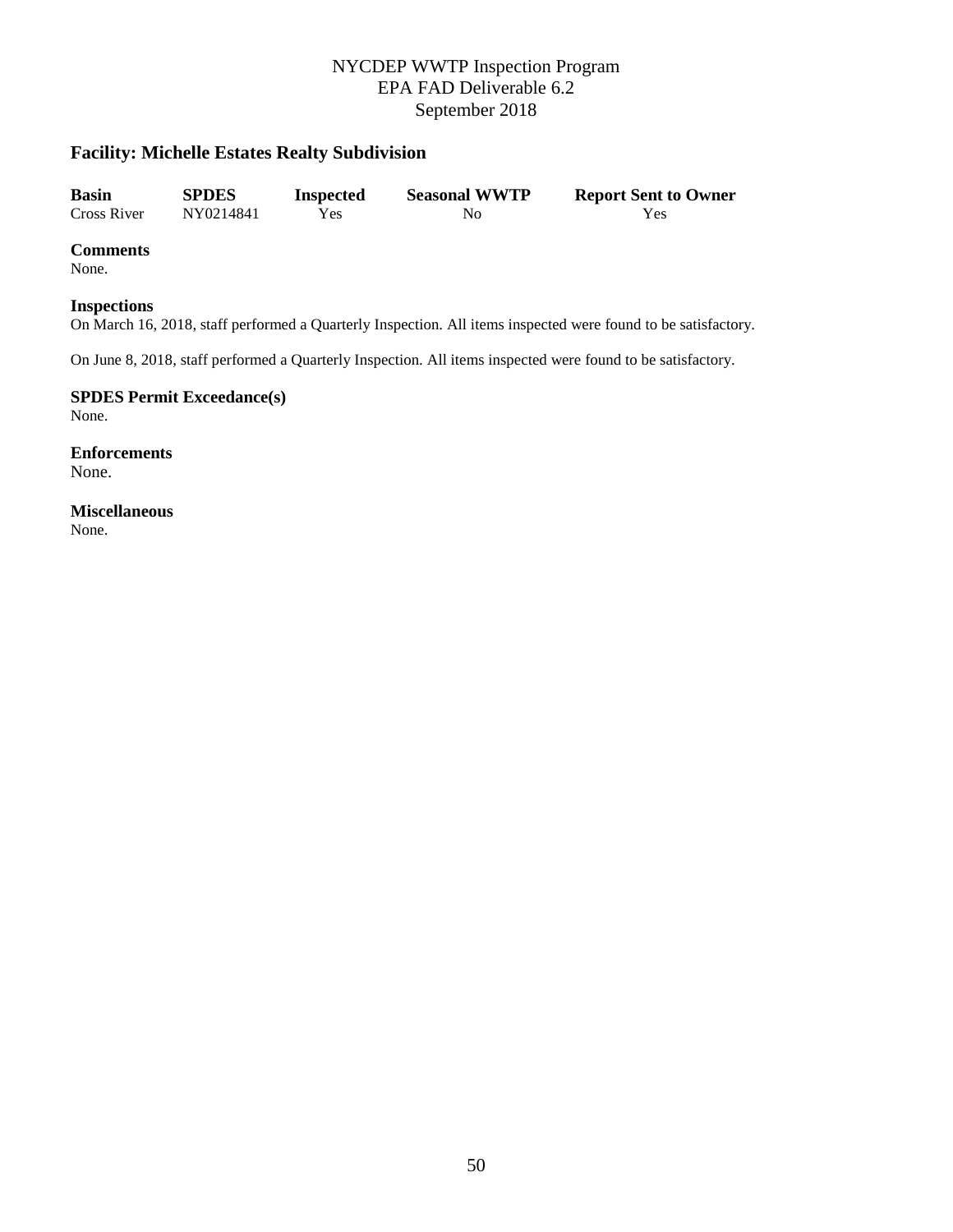## **Facility: North Castle and Harrison Pump Stations**

| <b>Basin</b> | <b>SPDES</b> | <b>Inspected</b> | <b>Seasonal WWTP</b> | <b>Report Sent to Owner</b> |
|--------------|--------------|------------------|----------------------|-----------------------------|
| Kensico      | RC0000002    | Yes              | No                   | No                          |

#### **Comments**

None.

#### **Inspections**

DEP conducted reconnaissance inspections throughout the first and second quarter of 2018 at the sewage pump stations in the Town of North Castle on Old Route 22, Cooney Hill Road, Route 120 (Loudens Cove), New King Street, Old Orchard Street and the pump station in the Town of Harrison on Park Lane. The inspections revealed no abnormal conditions.

#### **SPDES Permit Exceedance(s)**

None.

**Enforcements** None.

**Miscellaneous**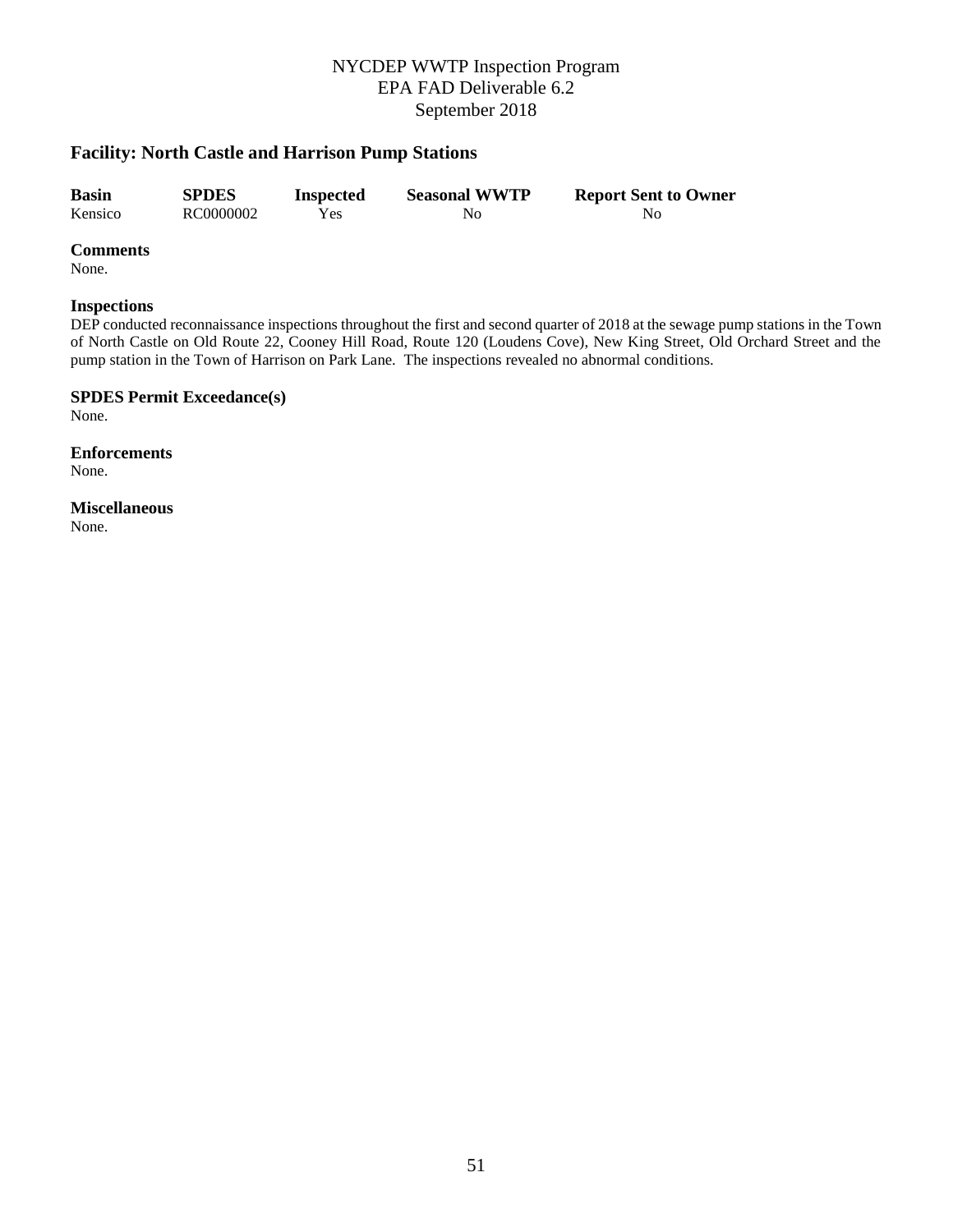## **Facility: Waccabuc Country Club**

| <b>Basin</b> | <b>SPDES</b> | <b>Inspected</b> | <b>Seasonal WWTP</b> | <b>Report Sent to Owner</b> |
|--------------|--------------|------------------|----------------------|-----------------------------|
| Cross River  | NY0105708    | Yes              | No                   | Yes                         |

#### **Comments**

None.

#### **Inspections**

On March 21, 2018, staff performed a Quarterly Inspection. All items inspected were found to be satisfactory.

On June 21, 2018, staff performed a Quarterly Inspection. All items inspected were found to be satisfactory.

**SPDES Permit Exceedance(s)** None.

**Enforcements** None.

**Miscellaneous**